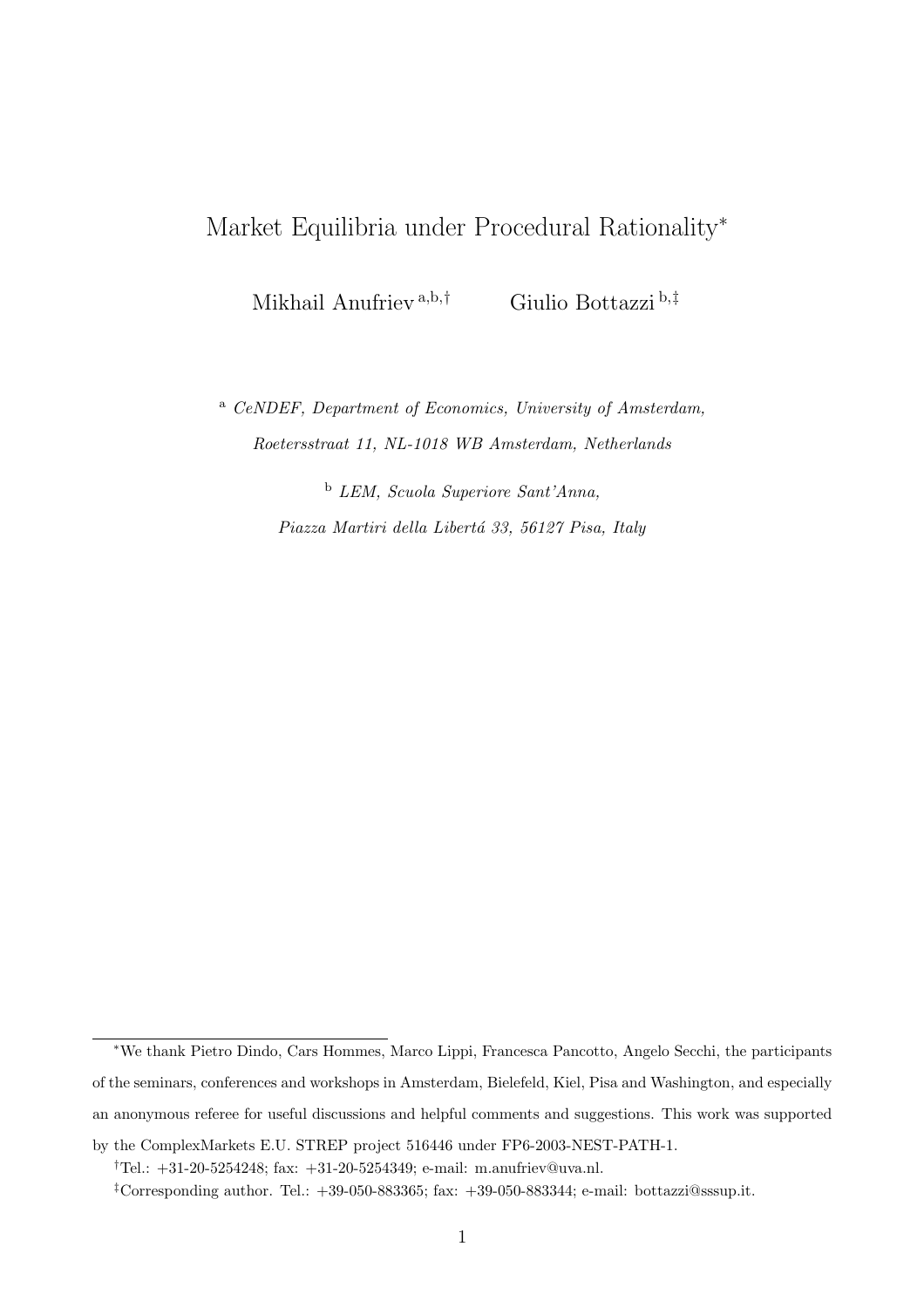#### Abstract

We analyze the endogenous price formation mechanism of a pure exchange economy with two assets, riskless and risky. The economy is populated by an arbitrarily large number of traders whose investment choices are described by means of generic smooth functions of past realizations. These choices can be consistent with (but not limited to) the solutions of expected utility maximization problems.

Under the assumption that individual demand for the risky asset is expressed as a fraction of individual wealth, we derive a complete characterization of equilibria. It is shown that irrespectively of the number of agents and of their behavior, all possible equilibria belong to a one-dimensional "Equilibrium Market Curve". This geometric tool helps to illustrate the possibility of different phenomena, as multiple equilibria, and can be used for comparative static analysis. We discuss the relative performances of different strategies and the selection principle governing market dynamics on the basis of the stability analysis of equilibria.

#### JEL codes: G12, D83.

Keywords: Asset Pricing Model, Procedural Rationality, Heterogeneous Agents, CRRA Framework, Equilibrium Market Curve, Stability Analysis, Multiple Equilibria.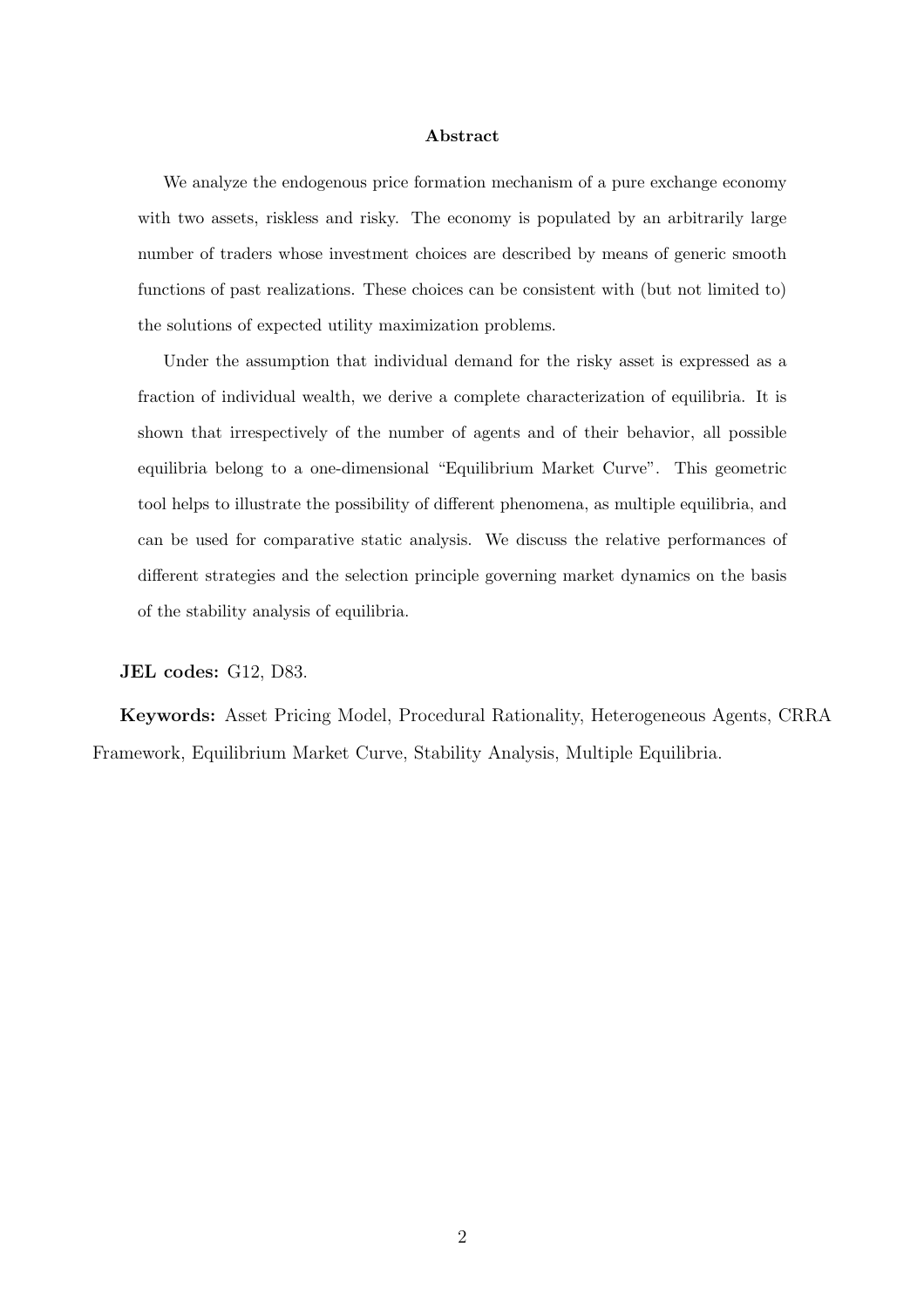## 1 Introduction

There exists a long-standing tradition in theoretical economics to model economic agents as having a strictly limited range of notionally available actions. Maximization of a suitable function (e.g. expected utility) is widely accepted as a reasonable description of individual behavior, as it captures the idea of rationality and profit seeking behind the actions of the "economic man". As early as fifty years ago, however, some writers, most notably Herbert Simon, recognized a strong dissonance between the modeling of human behavior in economics and the description of the same behavior in other social sciences. Indeed Simon (1955) emphasizes that, due to informational and cognitive restrictions, people may not be acting as if they were utility maximizers who are able to perfectly anticipate their own and others' future decisions and reactions. At the same time, however, it is in general true that human beings avoid behaving in a random manner. Rather they tend to follow some deliberate procedures in their decision making process. This broader view on economic behavior led to the concept of procedural rationality (Simon, 1976) which still includes, as a special case, the optimizing and perfectly anticipating behavior but which can, at the same time, account for different types of learning.

The assumption of procedurally rational agents implies that the level of heterogeneity in the market is much larger than it is usually assumed. As argued by Kirman (2006) this heterogeneity is probably fundamental for the functioning of market economies. Notice that, in principle, even "substantive rational" agents imbued with perfectly anticipating rationality may differ in terms of their preference structure and, hence, in their implied actions. At the same time, heterogeneity in expectations is reported in several surveys on traders behavior and is the basis for several proposed explanations for the abnormal large trading volume in financial markets and for other observed "anomalies" (e.g. Brock (1997); Hommes (2006) and references therein). Such "rational heterogeneity" is broaden and strengthen by the various violations of axioms of rational choice which have been well documented by a number of different studies in the field of experimental economics<sup>1</sup>.

<sup>&</sup>lt;sup>1</sup>The Handbook of Experimental Economics (Kagel and Roth, 1995) and the Nobel lecture of Daniel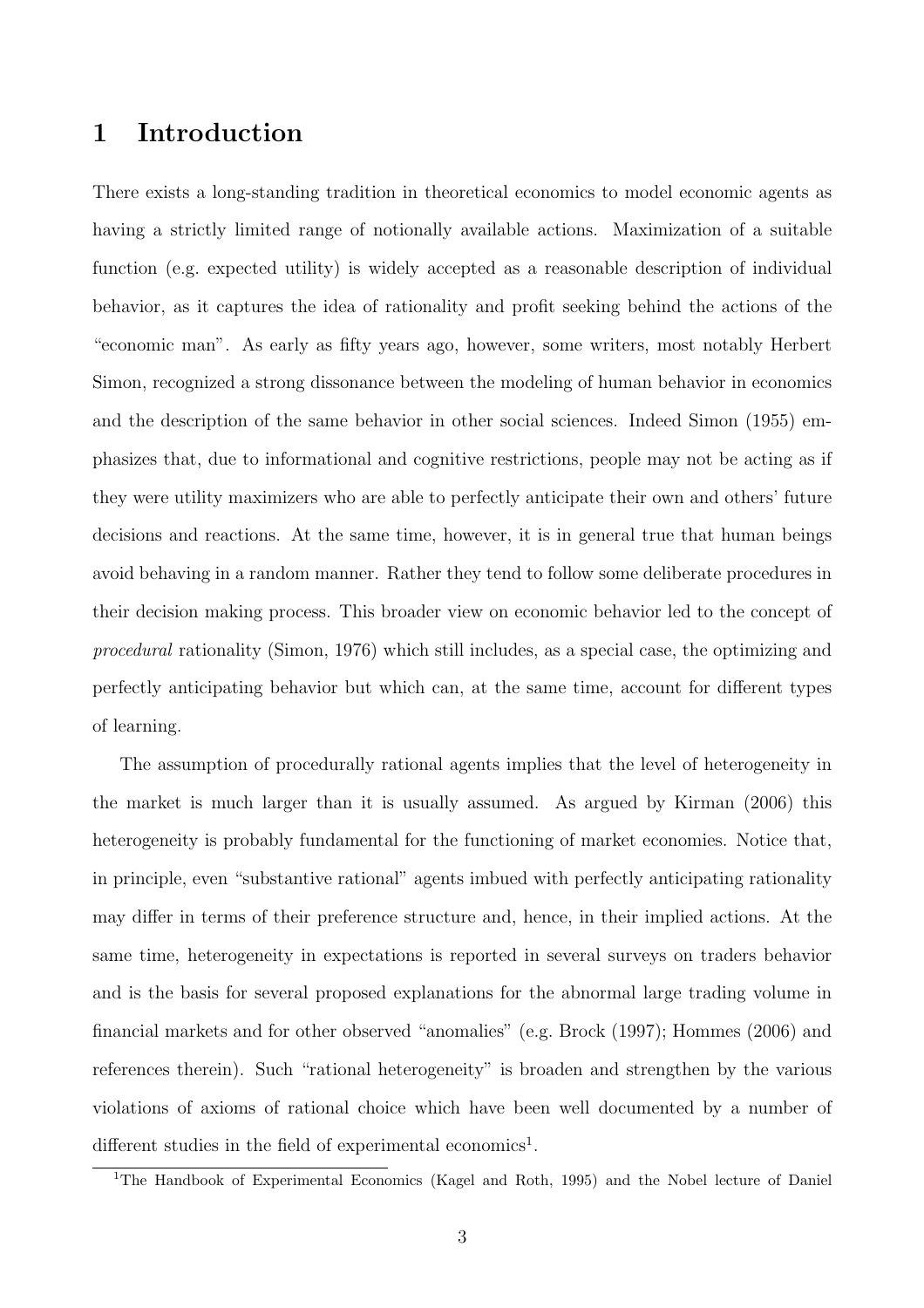If the evidence supports the idea of procedural rationality of heterogeneous agents, why do the models based on that assumption remain exceptions rather than norm? In his review of the literature on bounded rationality, Conlisk (1996) identifies a number of possible reasons for the dominance of substantive rational behavior in economic modeling. One of them is that such behavior, even if not entirely realistic, seriously restricts the range of possible actions, and, hence, brings discipline into the theory. By acknowledging the need of discipline, this paper seeks to dispel the fear of getting lost in the "wilderness of bounded rationality". In the context of a simple speculative asset market our model demonstrates that (i) market forces and (ii) a natural requirement for consistency between aggregate dynamics and individual actions will lead to quite specific conclusions about the long-run state of the market.

We consider a dynamic model where an arbitrary number of heterogeneous agents trade a riskless bond and a long-lived risky asset. The only restriction imposed on the individual behavior is that the amount of asset demanded by traders is expressed as a fraction of their current wealth. In technical terms, this assumption confines possible agents' behavior to the so-called constant relative risk aversion (CRRA) framework. The shares of personal wealth invested in the risky security are chosen, at each period, following individual procedures and on the basis of commonly available information. We model procedural rationality by means of agent-specific investment functions which map the information set to the present investment share. The dynamics of the multi-dimensional system describing the evolution of asset price and agents' wealth is derived. Without imposing any constraint about the specific form of the investment functions we are able to completely characterize those equilibria in which aggregate market dynamics is consistent with agents expectations. Equilibrium price return and wealth distribution turn out to be a combined outcome of the agents' adaptive procedures and of the evolutionary selection taking place in the market. Specifically, we show that two types of long-run dynamics are possible. In the first type both securities give the same expected return, and the wealth of all agents grows at the same rate. In the second type one of the Kahneman (Kahneman, 2003) provides plenty of examples of systematic biases, i.e. individual decisions which would be qualified as irrational from the traditional economic point of view.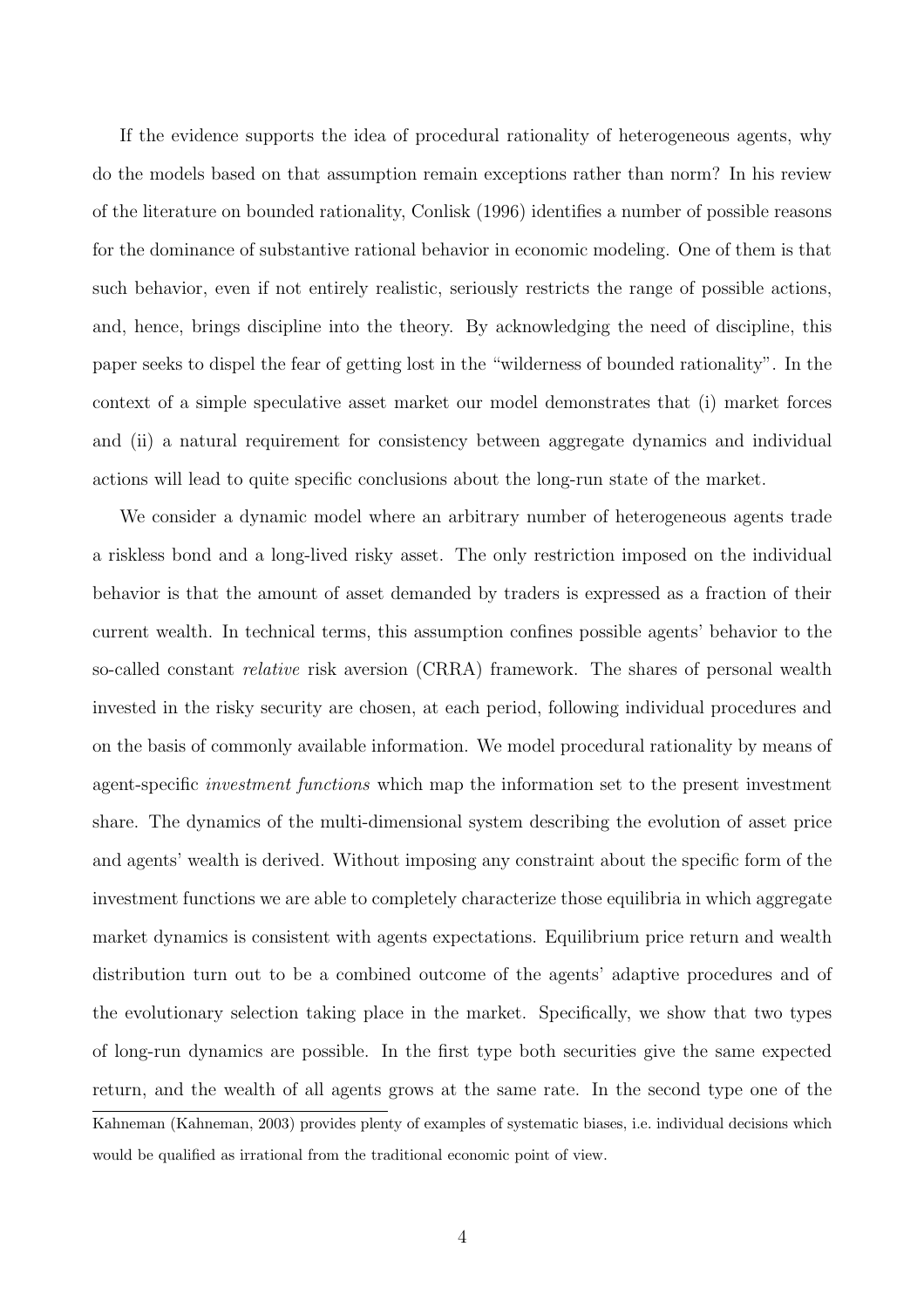securities gives a higher expected return, and one or few "survivors" ultimately possess the total wealth of the economy. We derive the local stability results for all possible steady-states. The conditions are ready to be applied for any specific ecology of traders whose behavior can be accommodated in our framework.

Two distinct streams of theoretical research intersect in our paper. The main source of our inspiration is the growing field of the Heterogeneous Agent Models (HAMs), extensively reviewed in Hommes (2006). The HAM literature considers markets as a feedback system, where agents employ adaptive expectation rules, so that current prices affect expectations about future prices, and, consequently, prices themselves. Modeling stylized behaviors of "fundamentalists" or "trend chasers", the HAMs can explain different "stylized facts" of financial markets, such as excess volatility and repeated patterns of temporary bubbles followed by severe crashes. In our opinion, however, this approach lacks an unifying framework, because expectation rules vary from model to model. By keeping investment functions generic we intend to create such a framework, avoiding, at the same time, an unrealistic level of simplicity in the agents' expectational procedures and considering truly heterogeneous preferences. Furthermore, in the HAMs with evolving population (as e.g. in Brock and Hommes (1998)), agents switch between different forecasting rules on the basis of some performance measure, which is often introduced *ad hoc.* Conversely, the wealth dynamics, explicitly considered in our framework, provide a natural performance measure.<sup>2</sup>

Multi-asset markets populated by several procedurally rational agents are studied in the literature on Evolutionary Finance (EF), initiated by Blume and Easley (1992), and recently

<sup>2</sup>Our paper can be considered as only a first step towards an unifying framework of the HAM literature. An issue is that many HAMs are built in the so-called constant absolute risk aversion (CARA) framework, which is outside of the scope of this paper. In the CARA framework agents' demand is independent of their wealth, and thus wealth dynamics do not affect asset pricing. Our framework is, instead, of constant *relative* risk aversion (CRRA), where the agents' investment shares do not depend on their wealth, so that demand for the risky asset increases linearly with wealth. The inclusion of CARA strategies in a CRRA-based framework is a subject of future research. Notice, however, that experiments with human subjects usually reject CARA behavior, supporting decreasing or constant relative risk aversion, see for example Kroll, Levy, and Rapoport (1988) and the discussion of this issue in Levy, Levy, and Solomon (2000).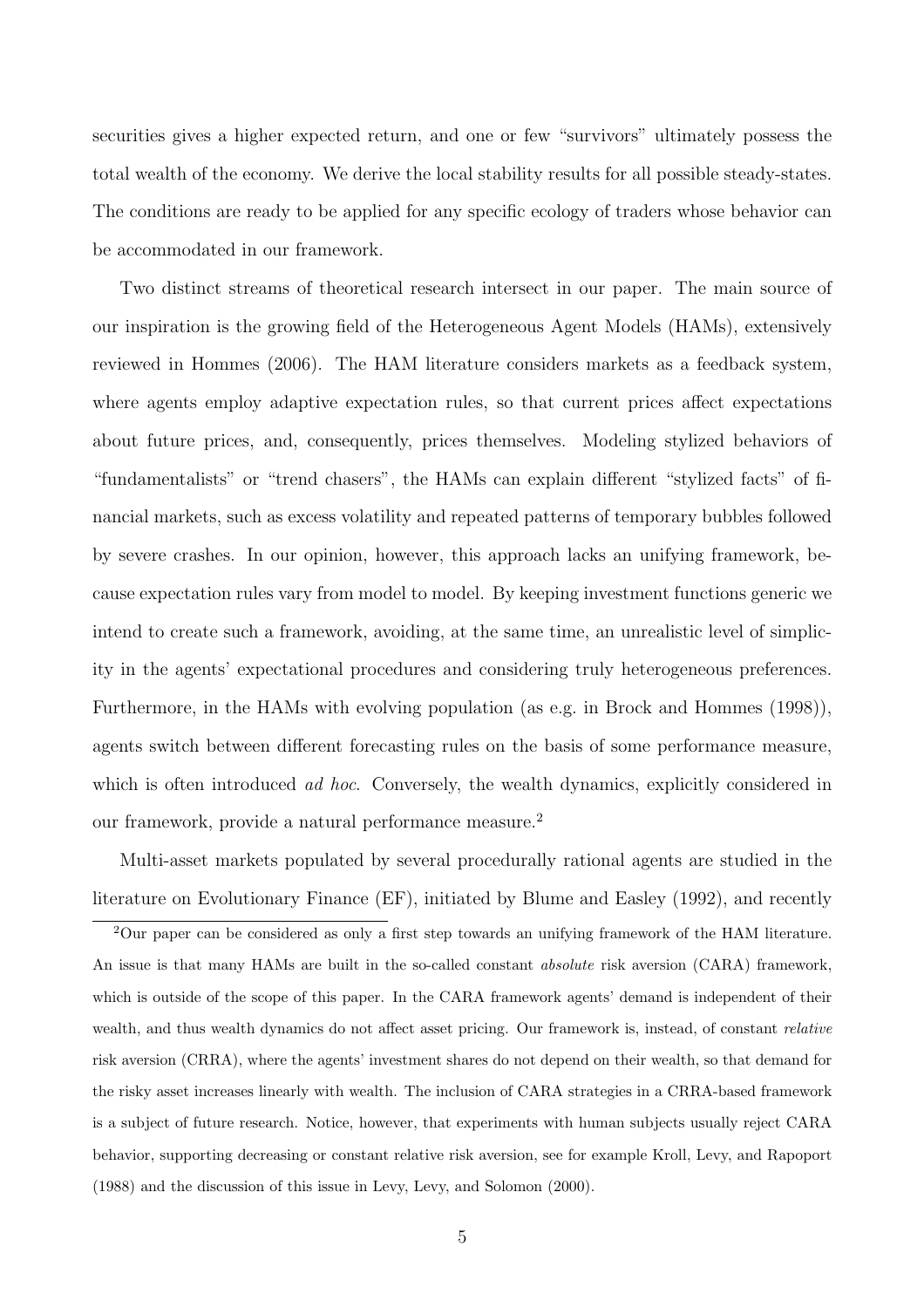reviewed in Evstigneev, Hens, and Schenk-Hoppé (2009). Our paper shares a number of distinctive features with the EF literature, such as a descriptive approach to the investment behavior of agents and the central role played by the wealth-driven selection in determining the long-run dynamics of the market. The EF literature focuses on the relative valuation of different risky assets. It is also specifically interested in a search for those strategies which attract most wealth and are evolutionary stable, i.e., are not driven out by alternative behaviors. In contrast to the EF literature, but in the spirit of the HAMs, in this paper we focus on the nature of market instabilities caused by the adaptive behavior of agents and the feedback mechanism existing between realized and expected market conditions. This difference in focus is reflected in our investment functions, which explicitly depend on past realized returns<sup>3</sup>

These distinct streams of economic research, the EF and HAMs, meet in the main result of this paper, the local stability conditions of procedurally consistent equilibria in which aggregate market dynamics is consistent with agents expectations. We find that two conditions are necessary and sufficient for the stability of one or many-survivors equilibria. The first is essentially the requirement of evolutionary stability of the surviving strategies, which is similar to the "survival" criteria adopted in EF models. The second is the dynamic stability of these strategies under the price feedback mechanism, a typical result of the HAMs.

The rest of the paper is organized as follows. In Section 2 we introduce the model, presenting and briefly discussing our assumptions. First, we explicitly write the traders' intertemporal budget constraints. Second, we derive the resulting dynamics in terms of returns and wealth shares. Third, we introduce agent specific investment functions. Finally, we introduce the notion of Procedurally Consistent Equilibrium that will be used as a formal definition

<sup>3</sup>There are other details which distinguish our approach from the EF literature. Namely: a risk-free asset is available in our economy at a given price, we have only one risky asset and we do not let agents consume all the dividend payoffs. In addition, the earlier EF papers by Hens and Schenk-Hoppé (2005) and Amir, Evstigneev, Hens, and Schenk-Hoppé (2005) model assets as short-lived and, consequently, ignore capital gain as a component of agents' wealth accumulation. The last models of the EF literature (see, e.g., Amir, Evstigneev, and Xu (2008), Evstigneev, Hens, and Schenk-Hoppé (2006, 2008)) all deal with long-lived assets, as we do in our framework.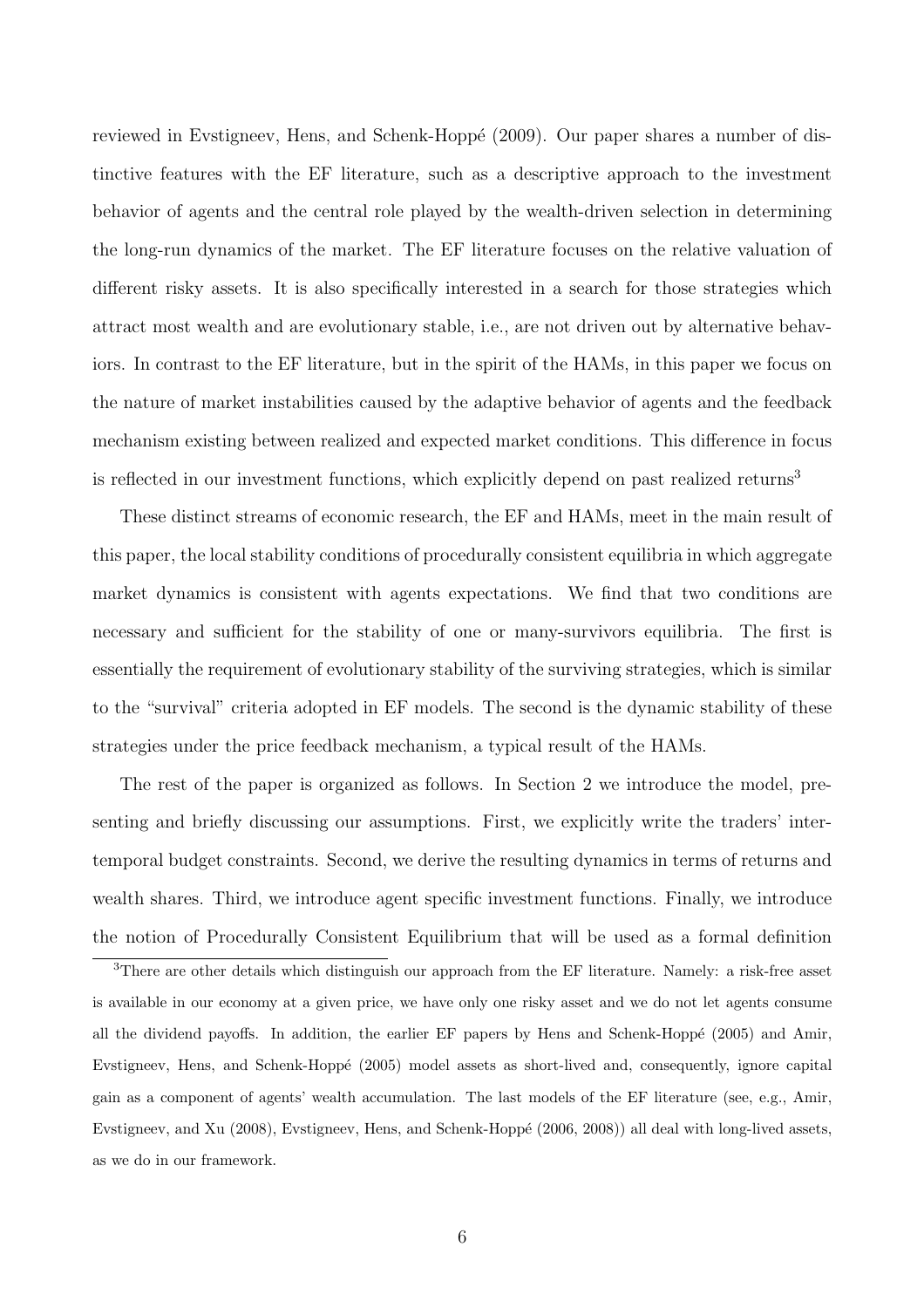of equilibrium throughout the paper. In Section 3 we present the equilibrium and stability analysis of the system in the simplest case of a single active trader. The geometric locus of all possible equilibria, the Equilibrium Market Curve, is derived, and its use is discussed. Then we derive general stability conditions and we discuss few important special cases which received particular attention from the past literature. Section 4 is devoted to the analysis of the general case in which an arbitrarily large number of traders are present in the market. The implications of our findings concerning the general ability of market forces in selecting the "best" strategy are discussed in Section 4.4 while Section 5 concludes.

## 2 Model Definition

Consider a simple pure exchange economy where trading activities take place in discrete time. The economy is composed by a riskless asset (bond) giving in each period a constant interest rate  $r_f > 0$  and a risky asset (equity) paying a random dividend  $D_t$  at the beginning of each period t. The riskless asset is considered the numéraire of economy and its price is fixed to 1. The ex-dividend price  $P_t$  of the risky asset is determined at each period, on the basis of the aggregate demand, through market-clearing condition. The resulting intertemporal budget constraint is derived below and the main hypotheses, on the nature of the investment choices and of the fundamental process, are discussed. These hypotheses will allow us to derive the explicit dynamical system governing the evolution of the economy.

## 2.1 Intertemporal budget constraint

We consider general situation when the economy is populated by a fixed number  $N$  of traders<sup>4</sup>.

Let  $W_{t,n}$  and  $x_{t,n}$  stand for the wealth of trader n at time t and for the fraction of his wealth invested into the risky asset. Following Epstein and Zin (1989) and similarly to Amir,

<sup>&</sup>lt;sup>4</sup>Using the terminology of the heterogeneous agent literature, we consider  $N$  types of traders (cf. Brock, Hommes, and Wagener (2005)). Notice, however, that all traders possessing the same investment behavior (type) are considered as one single investor. That is, in the terminology of the evolutionary finance literature we deal with N different strategies (cf. Hens and Schenk-Hoppé  $(2005)$ )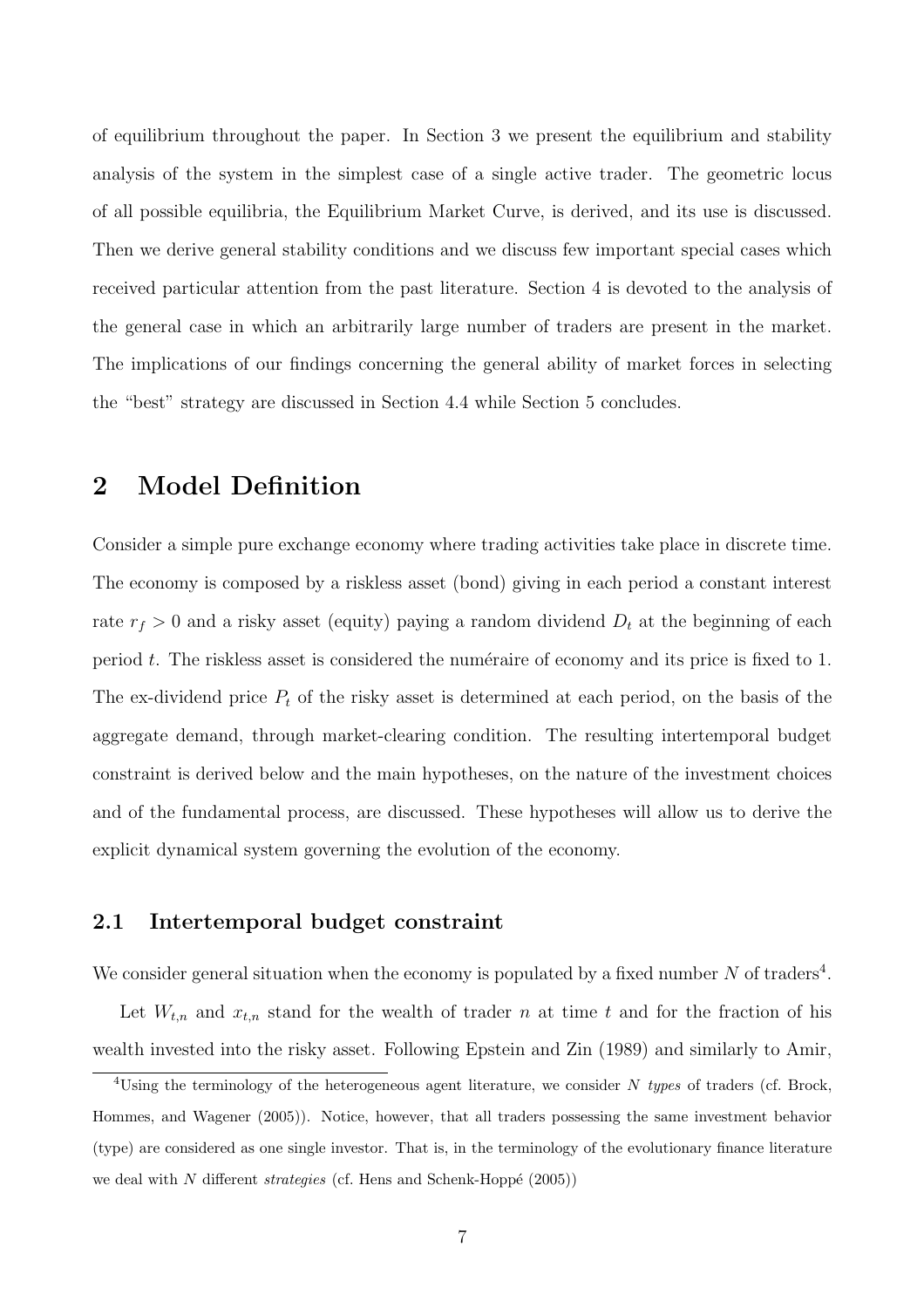Evstigneev, Hens, and Schenk-Hoppé (2005) we assume that total agent's wealth is reinvested and ignore consumption. Thus, after the trading session at time  $t$ , agent  $n$  possesses  $x_{t,n} W_{t,n}/P_t$  shares of the risky asset and  $(1 - x_{t,n}) W_{t,n}$  shares of the riskless security. In the beginning of time  $t + 1$  the agent gets (in terms of the numéraire) random dividends  $D_{t+1}$  per each share of the risky asset and constant interest rate  $r_f$  for all shares of the riskless asset. Therefore, at time  $t + 1$  the wealth of agent n is given by

$$
W_{t+1,n}(P_{t+1}) = (1 - x_{t,n}) W_{t,n} (1 + r_f) + \frac{x_{t,n} W_{t,n}}{P_t} (P_{t+1} + D_{t+1}) \quad . \tag{1}
$$

Through the capital gain the new wealth depends on the price  $P_{t+1}$  of the risky asset, which is fixed so that aggregate demand equals aggregate supply. Assuming a constant supply of the risky asset, whose quantity can then be normalized to 1, the price  $P_{t+1}$  is defined as the solution of the equation

$$
\sum_{n=1}^{N} x_{t+1,n} W_{t+1,n}(P_{t+1}) = P_{t+1} \quad . \tag{2}
$$

Simultaneous solution of (1) and (2) provides the new price  $P_{t+1}$ . Once the price is fixed, the new portfolios and wealths are determined and economy is ready for the next round.

The dynamics defined by (1) and (2) describe an exogenously growing economy due to the continuous injections of new shares of the riskless asset, whose price remains, under the assumption of totally elastic supply, unchanged. In order to simplify the following analysis, it is convenient to remove this exogenous economic expansion from the dynamics of the model. To this purpose we introduce rescaled variables

$$
w_{t,n} = W_{t,n}/(1+r_f)^t \ , \quad p_t = P_t/(1+r_f)^t \ , \quad e_t = D_t/(P_{t-1}(1+r_f)) \quad , \tag{3}
$$

denoted with lower case names. The quantity  $e_t$  represents (to within a factor) the dividend yield. Using new variables, (1) and (2) read

$$
\begin{cases}\n p_{t+1} = \sum_{n=1}^{N} x_{t+1,n} w_{t+1,n} \\
 w_{t+1,n} = w_{t,n} + w_{t,n} x_{t,n} \left( \frac{p_{t+1}}{p_t} - 1 + e_{t+1} \right) \quad \forall n \in \{1, ..., N\} \quad .\n\end{cases} \tag{4}
$$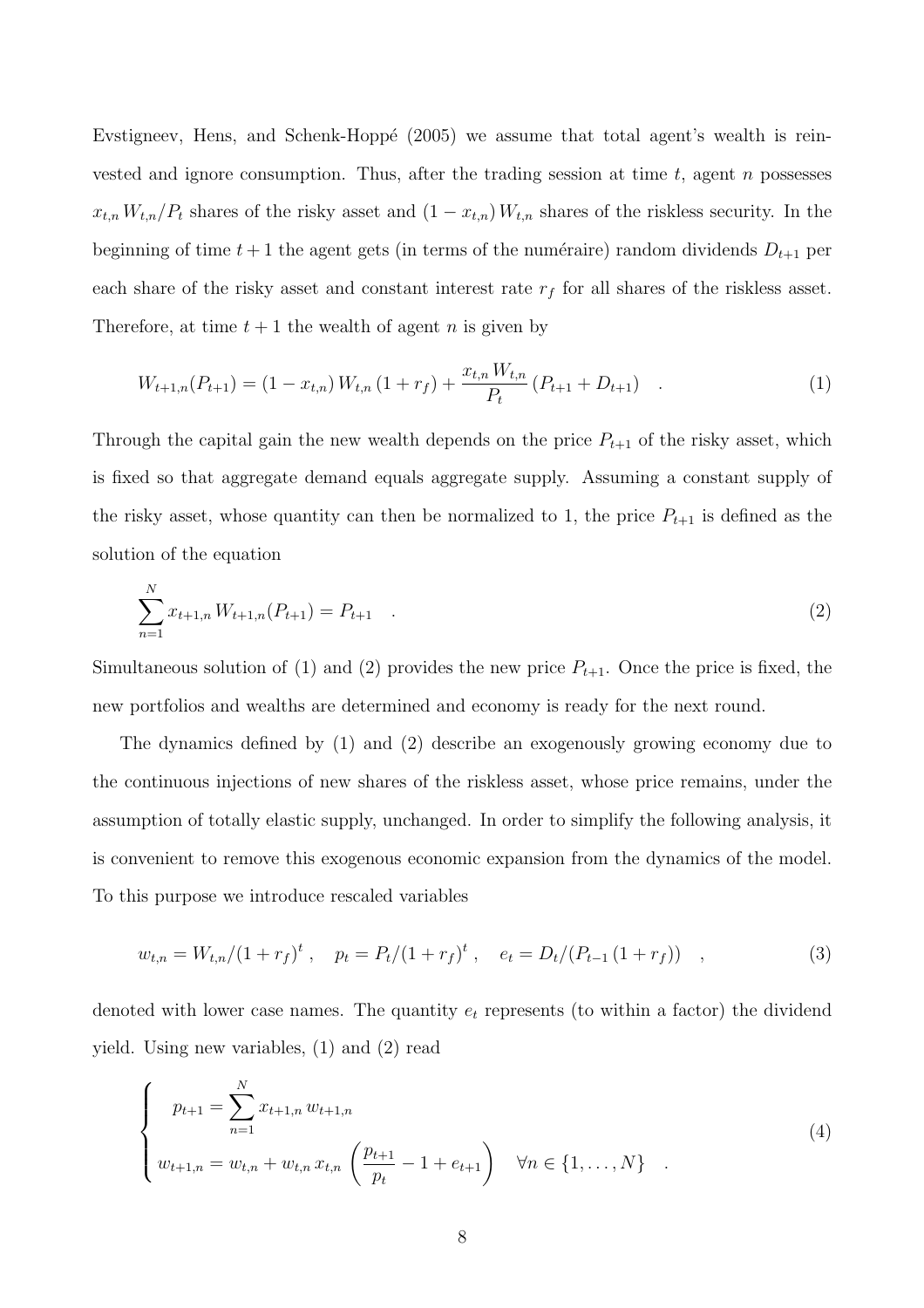These equations represent an evolution of state variables  $w_{t,n}$  and  $p_t$  over time, provided that stochastic process  $\{e_t\}$  is given and the set of investment shares  $\{x_{t,n}\}$  is specified.<sup>5</sup>

In this paper the agents' investment shares are assumed to be independent of the contemporaneous price and wealth, the assumption which will be formalized in Section 2.3. System (4) implies a simultaneous determination of the equilibrium price  $p_{t+1}$  and of the agents' wealths  $w_{t+1,n}$ , so that the state of the system at time  $t+1$  is only implicitly defined. For analytical purposes, one has to derive the explicit equations that govern the system dynamics.

## 2.2 The dynamical system for wealth shares and price return

Let  $a_n$  be an agent specific variable, dependent or independent from time t. We denote with  $\overline{\phantom{a}}$ a ®  $_{t}$  its wealth weighted average on the population of agents at time t, i.e.

$$
\langle a \rangle_t = \sum_{n=1}^N a_n \varphi_{t,n}
$$
, where  $\varphi_{t,n} = \frac{w_{t,n}}{w_t}$  and  $w_t = \sum_{n=1}^N w_{t,n}$ . (5)

The transformation of the implicit dynamics (4) into an explicit one is not, in general, possible also because the market price should remain positive over time. On the other hand, the agents are allowed to have negative wealth, which is interpreted as debt in that case. Therefore,  $\varphi_{t,n}$ are arbitrary numbers whose sum over all agents is equal to 1 for any period  $t$ .

The next result gives the condition for which the dynamical system implicitly defined in (4) can be made explicit without violating the requirement of positiveness of prices.

**Proposition 2.1.** Let us assume that initial price  $p_0$  is positive. From equations (4) it is possible to derive a map  $\mathbb{R}^N \to \mathbb{R}^N$  that describes the evolution of traders' wealth  $w_{t,n}$  with positive prices  $p_t \in \mathbb{R}^+$   $\forall t$  provided that

$$
\left(\left\langle x_t\right\rangle_t - \left\langle x_t x_{t+1}\right\rangle_t\right) \left(\left\langle x_{t+1}\right\rangle_t - (1 - e_{t+1})\left\langle x_t x_{t+1}\right\rangle_t\right) > 0 \qquad \forall t \quad . \tag{6}
$$

If the previous condition is met, the growth rate of (rescaled) price  $r_{t+1} = p_{t+1}/p_t - 1$  reads

$$
r_{t+1} = \frac{\langle x_{t+1} - x_t \rangle_t + e_{t+1} \langle x_t x_{t+1} \rangle_t}{\langle x_t (1 - x_{t+1}) \rangle_t}, \qquad (7)
$$

<sup>&</sup>lt;sup>5</sup>Notice that (4) is equivalent to (1) and (2) and can be simply obtained setting  $r_f = 0$ .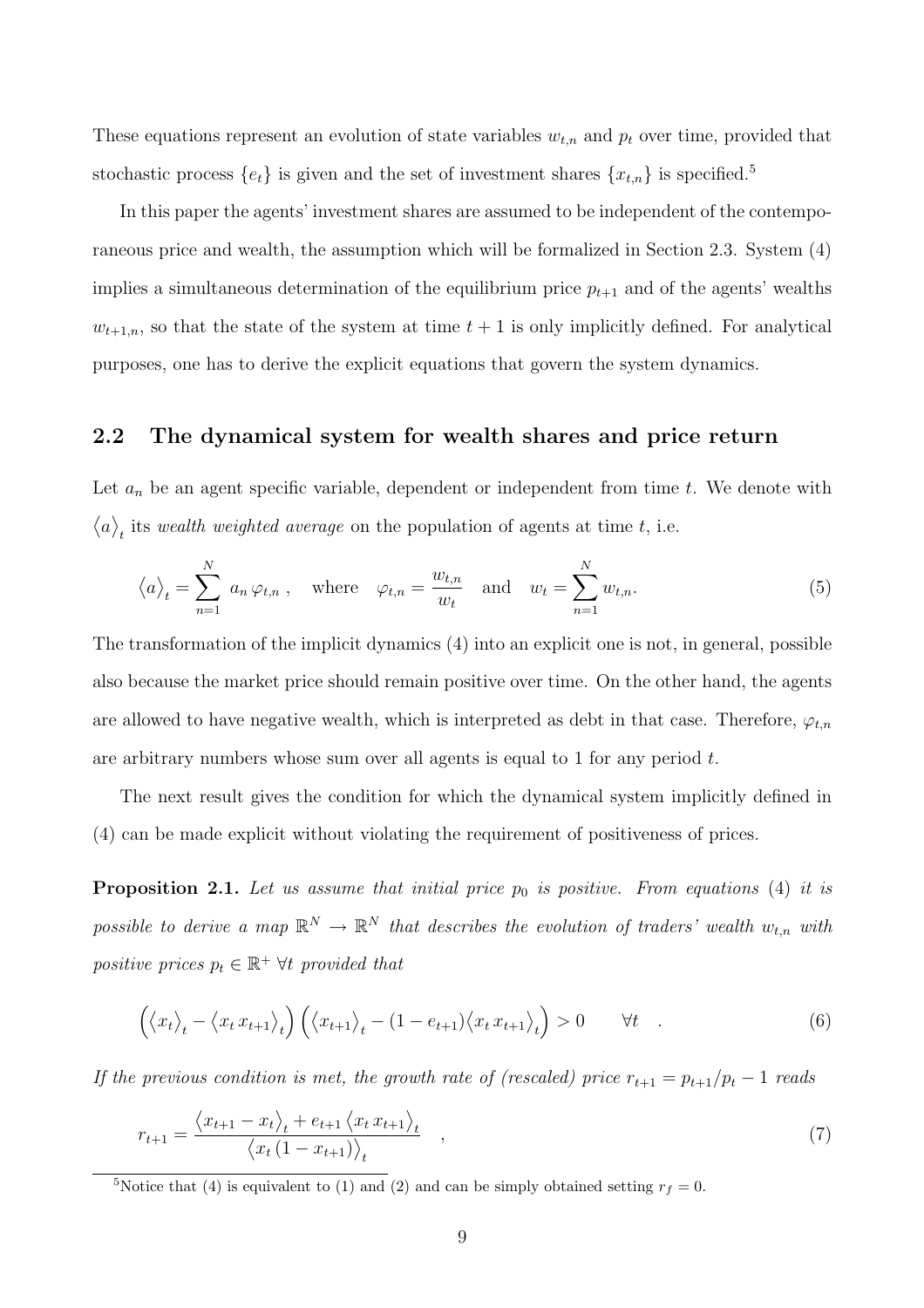the growth rates of (rescaled) individual wealth  $\rho_{t+1,n} = w_{t+1,n}/w_{t,n} - 1$  are given by

$$
\rho_{t+1,n} = x_{t,n} \left( r_{t+1} + e_{t+1} \right) \qquad \forall n \in \{1, ..., N\} \quad , \tag{8}
$$

and agents' (rescaled) wealth shares  $\varphi_{t,n}$  evolve according to

$$
\varphi_{t+1,n} = \varphi_{t,n} \frac{1 + (r_{t+1} + e_{t+1}) x_{t,n}}{1 + (r_{t+1} + e_{t+1}) \langle x_t \rangle_t} \qquad \forall n \in \{1, ..., N\} \quad . \tag{9}
$$

 $\Box$ 

Proof. See appendix A.

The market evolution is *explicitly* described by the system of  $N + 1$  equations in (7) and  $(8)$ , or, equivalently, in (7) and (9). The dynamics of rescaled price  $p_t$  can be derived from (7) in a trivial way, but price will remain positive only if condition  $(6)$  is satisfied<sup>6</sup>. Finally, using  $(4)$ , one can easily obtain the evolution of unscaled price  $P_t$ .

In (7), analogously to the evolutionary finance literature discussed in the Introduction, agents who have relatively more wealth have a higher impact on the determination of price. Since we consider an infinitely lived asset, the investment decision at time t affects also the determination of price (and return) at time  $t + 1$ . The wealth dynamics in (8) reveal that individual returns are proportional to the gross return (capital gain or loss plus the dividend yield). Finally, (9) describes the evolution of the relative wealth. As long as higher wealth gains can be considered associated to a higher 'fitness", one can interpret this relation as a replicator dynamics (Weibull, 1995), in which the market influence of each agent changes according to his performance relative to the average performance.

Following Chiarella and He (2001) and Anufriev, Bottazzi, and Pancotto (2006) we make the following<sup>7</sup>

**Assumption 1.** The dividend yields  $e_t$  are i.i.d. random variables obtained from a common distribution with positive support.

<sup>&</sup>lt;sup>6</sup>In general, it may be quite difficult to check the validity of this condition at each time step. However, if agents are diversifying their portfolio and do not go short, so that  $0 < x_{t,n} < 1 \forall t, n$ , then inequality (6) is always satisfied (Anufriev, Bottazzi, and Pancotto, 2006).

<sup>7</sup>For different specifications of dividend process inside the same framework see Chiarella, Dieci, and Gardini (2006) and Anufriev and Dindo (2009).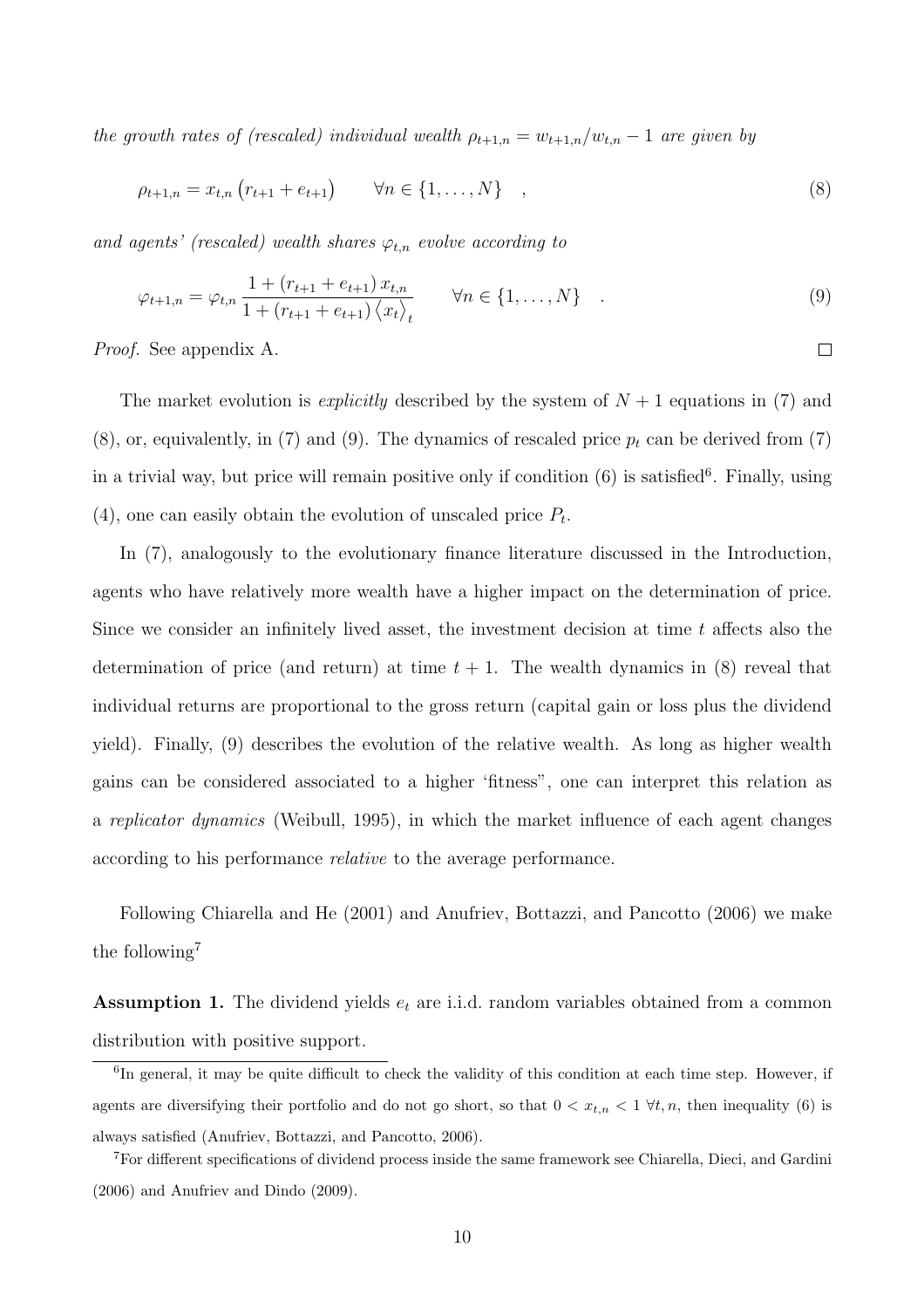This assumption implies that price and dividends grow at the same rate, as, for instance, fundamental price does in an economy with geometrically growing dividends.<sup>8</sup> Notice however that in our model the price is determined through the market clearing condition and is not necessary fixed on the fundamental level. On the empirical side, a simple inspection of the annual historical data for the Standard&Poor's 500 index suggest that yield can be reasonably described as a bounded positive random variable with roughly stationary behavior.<sup>9</sup>

### 2.3 Agents' investment functions

We consider a general framework in which every agent decides independently the share of wealth he wants to invest in the risky security. The agent's decision variable is not the amount of shares of the risky asset in the portfolio, but the wealth share invested in the asset, which should be independent of the contemporaneous price and wealth levels. This restriction, which can be referred as a constant relative risk aversion (CRRA) framework, implies that the dynamics derived in Proposition 2.1 are well-defined.

Since in this paper we are mainly concerned with the effect of speculative behaviors on the market aggregate performance, we let aside those issues which may occur under asymmetric knowledge of the underlying fundamental process. Thus, we assume that the structure of the yield process defined in Assumption 1 is known to everybody. Consequently, we assume that all agents base their investment decisions at time t exclusively on the public and commonly available information set  $\mathcal{I}_{t-1}$  formed by past realized prices. This set can alternatively be defined through the past return realizations as  $\mathcal{I}_{t-1} = \{r_{t-1}, r_{t-2}, \dots\}$  and we make the following

**Assumption 2.** For each agent n there exists a smooth *investment function*  $f_n$  which maps the present information set into his or her investment decision

$$
x_{t,n} = f_n(\mathbf{J}_{t-1}). \tag{10}
$$

<sup>8</sup>Inside an economy with infinitely lived assets, Assumption 1 is equivalent to the *i.i.d.* payoff structure considered in Blume and Easley (1992).

 $9$ See for instance the graph at p.8 of Schiller (2000) and the discussion therein.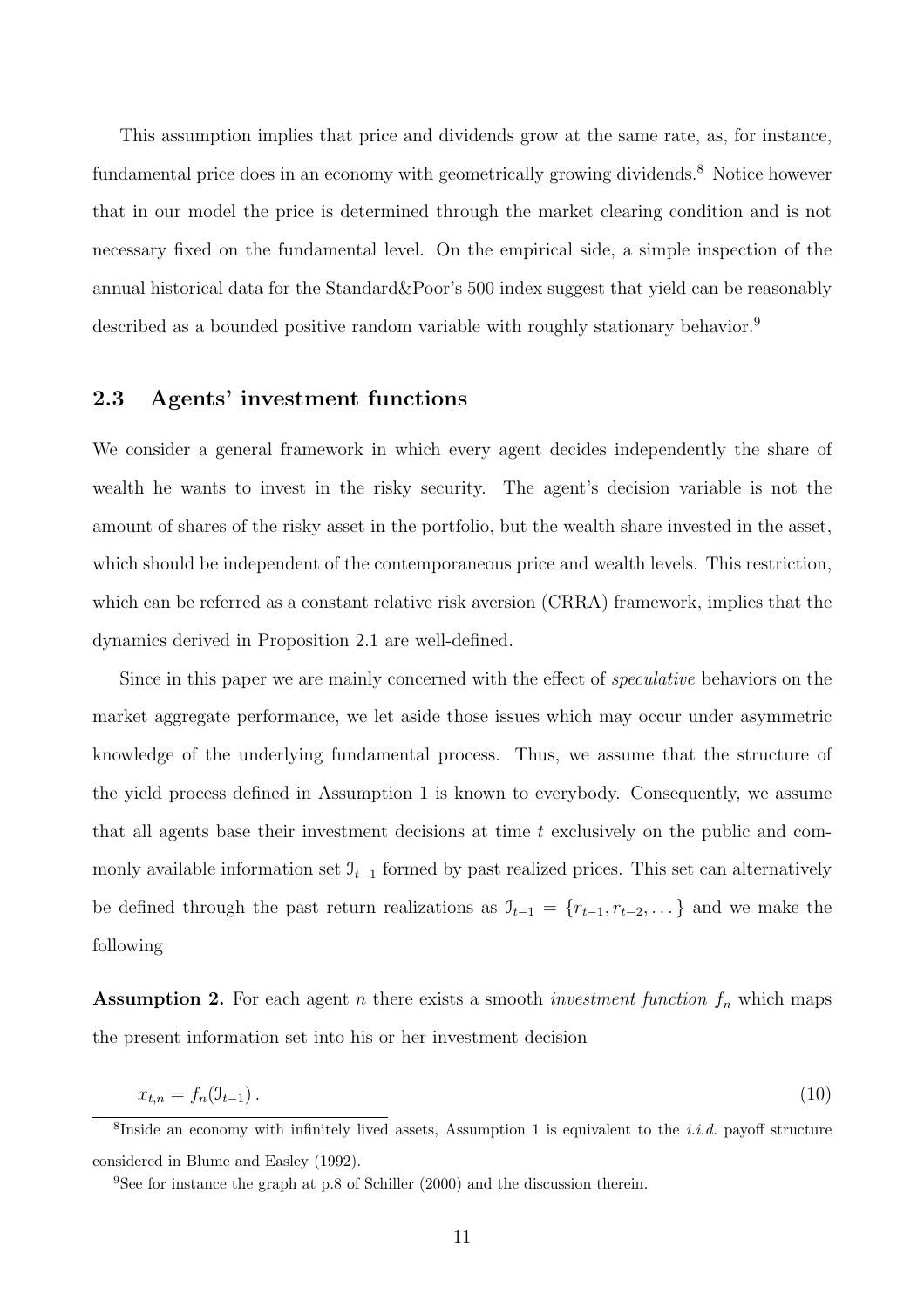The function  $f_n$  gives a complete description of the investment decision of the *n*-th agent who adapts to observed price fluctuations. The knowledge about the yield process is not explicitly inserted in the information set but can be considered embedded in the functional form of  $f_n$ .

Assumption 2 is strictly related to the "smooth" learning hypothesis described in Grandmont (1998). It is compatible with a number of different learning processes based on common information, as for instance the Bayesian learning, or, more generally, the adaptive models explored inside the EF literature (Blume and Easley, 1992; Hens and Schenk-Hoppé, 2005). Indeed, the investment choice in  $(10)$  can be thought as the result of two separate steps. In the first step agent n, using a set of estimators or "expectation functions" (Grandmont,  $1998$ )  $\{g_{n,1}, g_{n,2}, \ldots\}$ , forms his prediction about the behavior of future prices,  $\theta_{n,j} = g_{n,j}(\mathfrak{I}_{t-1}),$ where  $\theta_{i,j}$  stands for some statistics of the returns distribution at time  $t + 1$ , e.g. the average return, the expected variance or the probability that a given return threshold will be crossed. Then, using a choice function  $h_n$  defined in terms of these expectations, the agent computes the fraction of wealth invested in the risky asset  $x_{t+1,n} = h_n(\theta_{n,1}, \theta_{n,2}, \dots)$ . As a result, the investment function  $f_n$  becomes a composition of a set of estimators  $\{g_{n,\cdot}\}\$  and an individual choice function  $h_n$ . The choice function can be derived from some optimization procedure (as the maximization of expected utility under uncertainty) or, more generally, can reflect a satisfying behavior. The expectation functions  $g$ 's can account for the outcomes of *fundamental* and technical valuation, widely used both in trading practices observed in real markets and in the HAMs. The present framework is indeed able to account for a wide spectrum of behavioral assumptions. An example is provided in Appendix B where we briefly discuss how a myopic utility maximization framework, widely adopted by the HAM literature, can be treated in terms of expectation and choice functions. Another example is the model we developed in Anufriev, Bottazzi, and Pancotto (2006) (the predecessor of this paper), in which adaptive agents decide their investment shares on the basis of exponentially weighted moving averages of past returns and their variance. Our Assumption 2 generalizes such behaviour by allowing agents to map the past return history into the future investment choice, using whatever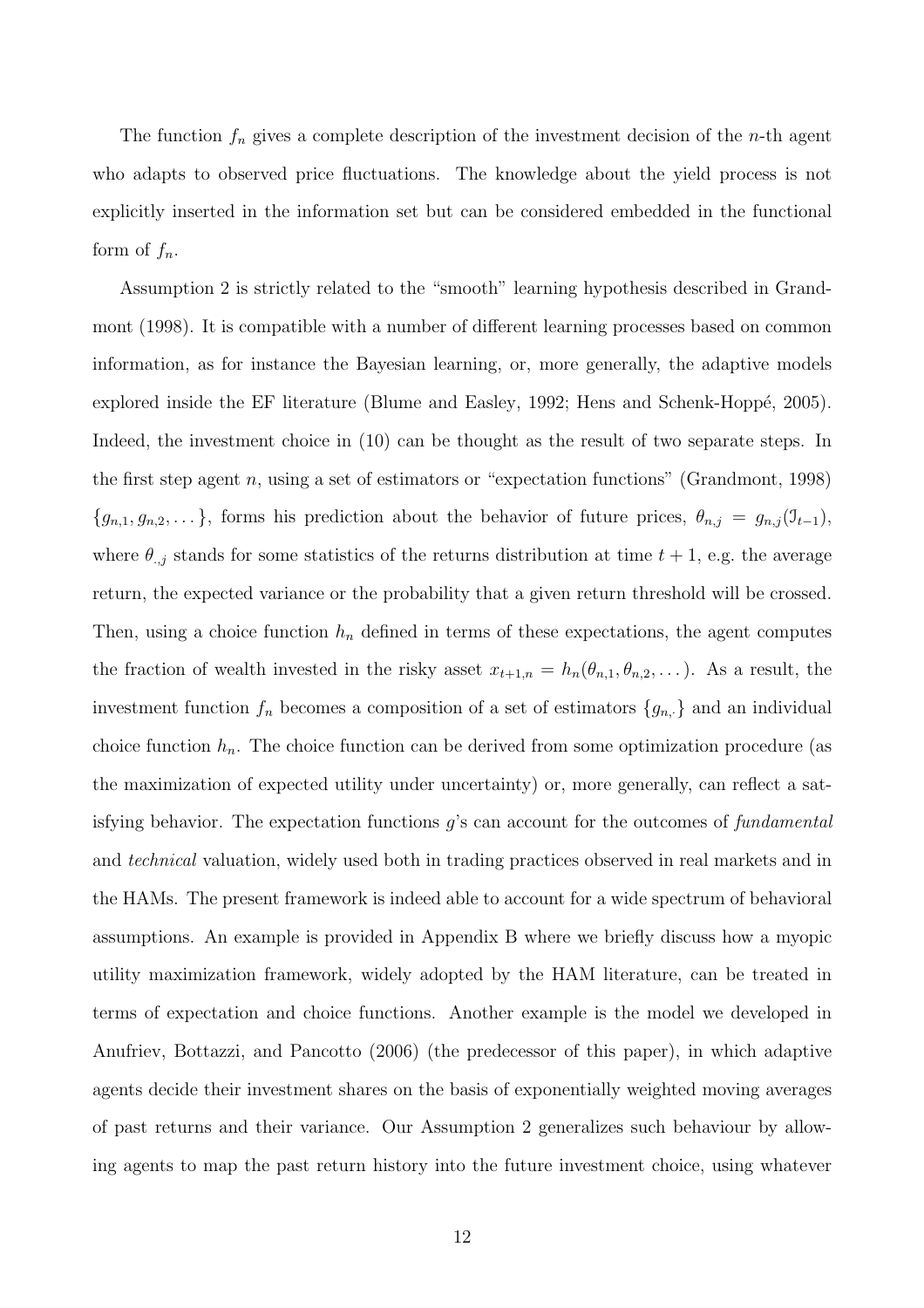smooth function they like. Using the terminology coined by Herbert Simon (Simon, 1976), in this paper we consider generic *procedurally* rational traders whose investment functions are the collective description of preferences, beliefs and implied actions.

Under Assumption 1, the dynamics in terms of price return, wealth shares and investment shares are described by (7), (9) and (10). In order to analyze a finite-dimensional system we restrict each agent n to base his decision on the past  $L_n$  price returns. Without loss of generality we can assume that the "memory span" is the same for all traders and denote it by L. For the following discussion L must be finite, but can be arbitrarily large.

## 2.4 Procedurally Consistent Equilibria

The "rational expectations" approach (Muth, 1961; Lucas, 1978) postulating that the dynamics generated by the actions of an agent should be consistent with his a priori expectations about the dynamics itself, is too restrictive for a framework with heterogeneous, procedurally rational agents. A suitable concept for such framework would be an "adaptive procedural rationality" under which agents' actions generate dynamics which are in turn consistent with these co-evolving actions. In this paper we focus on the emergence of equilibria of this kind, defined as situations in which agents are have no incentive to review their choices. In the setup outlined in Sections 2.1 and 2.2 the agents choose the wealth share  $x$  to invest in the risky asset. Consequently we apply the following

Definition 2.1. Procedurally Consistent Equilibria (PCE) are the trajectories of the system defined by (7) and (8) (or, equivalently, by (7) and (9)) with fixed investment shares  $x_{t,n} = x_n^*$ and stationary wealth distribution  $\varphi_{t,n} = \varphi_n^*$  for all n and t.

At the PCE agents are not changing their actions, and, at the same time, the aggregate dynamics is consistent with the procedures agents use to decide their positions in the market. While the consistency requirement seems intuitive, the assumption of constant actions requires some justification. It is, for instance, at odds with complex dynamics emerging in many HAMs, e.g. Day and Huang (1990), Chiarella (1992) or Brock and Hommes (1998), where one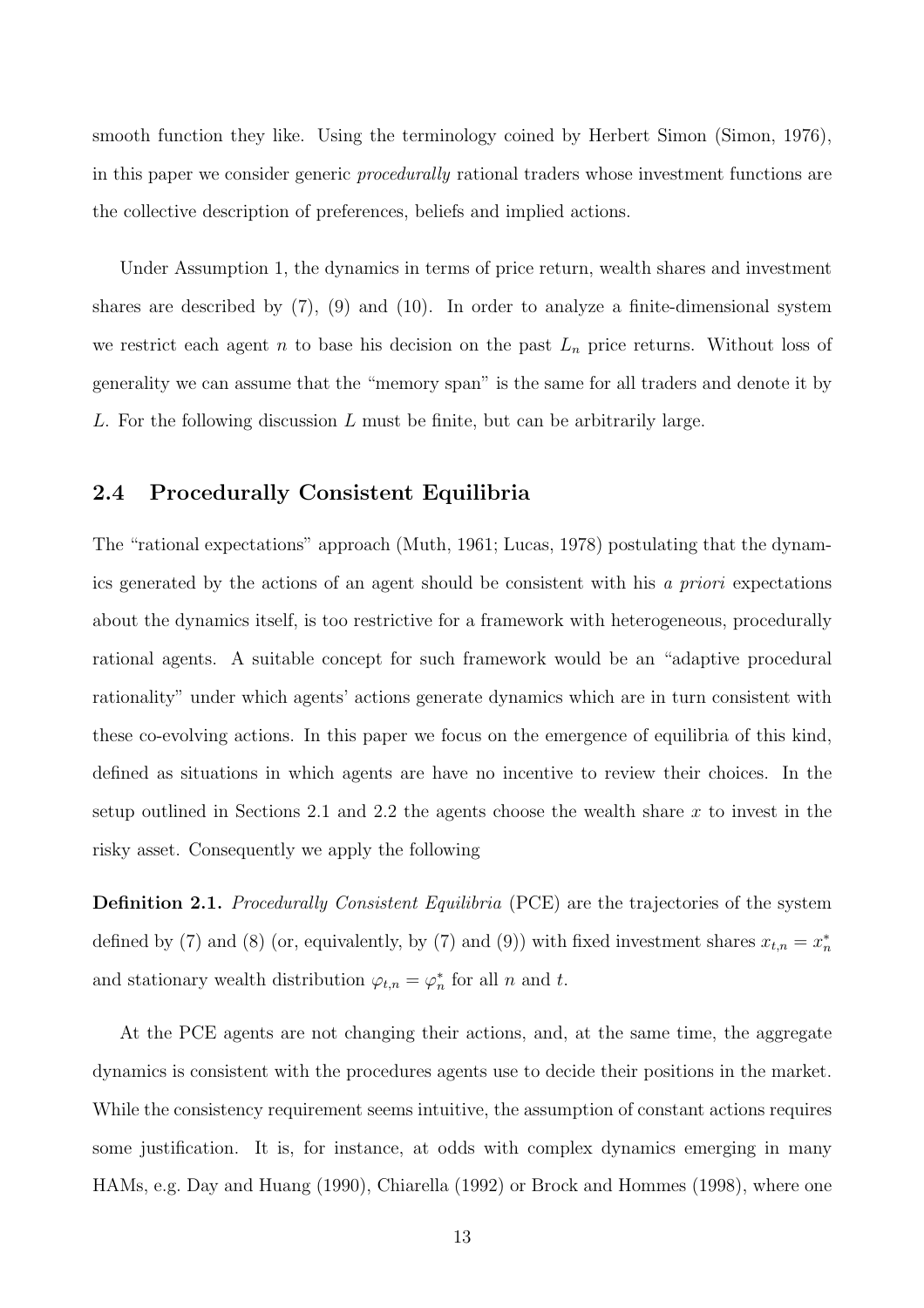observes cyclic or even chaotic motion of individual agents' wealth and portfolios. Indeed, our interest lies not in the global dynamics of a market with a few agents having stylized behaviors, but in the investigation, under general assumptions, of the local properties of the feasible PCE. Moreover, the situation in which an agent changes his position each period in a chaotic manner does not only seems unrealistic, but, in our opinion, can hardly play a role in the generalization of the notion of equilibrium for multi-agent setting. For instance, if a forecasting agent observes persistent mistakes (periodic or quasi-periodic) in his prediction of future market dynamics, he will probably adopt new forecasting procedures. The new procedures would make his investment decision different and, ultimately, perturb the system away from the previous trajectory. As long as a minimal evolutionary pressure is put on the system, so that agents can revise their strategies if they led to incorrect expectations, any equilibrium whose dynamics is not consistent with the actions of agents is likely to have a transitory nature.

In what follows any use of the term "equilibrium" refers to the specific notion of equilibrium introduced by Definition 2.1.

## 3 Single Agent Case

We start with the analysis of the very special situation in which a single agent operates in the market. The main reason to perform this analysis rests in its relevance for the multi-agent case, as we will see in the next Section. In particular, some type of the generic equilibrium in the setting with  $N$  heterogeneous traders requires, as necessary condition for stability, the stability of a suitably defined single agent equilibrium.

This Section starts laying down the dynamics of the single agent economy as a multidimensional dynamical system of difference equations of the first order. All possible steady-states of the system are identified and their stability studied using the associated characteristic polynomial.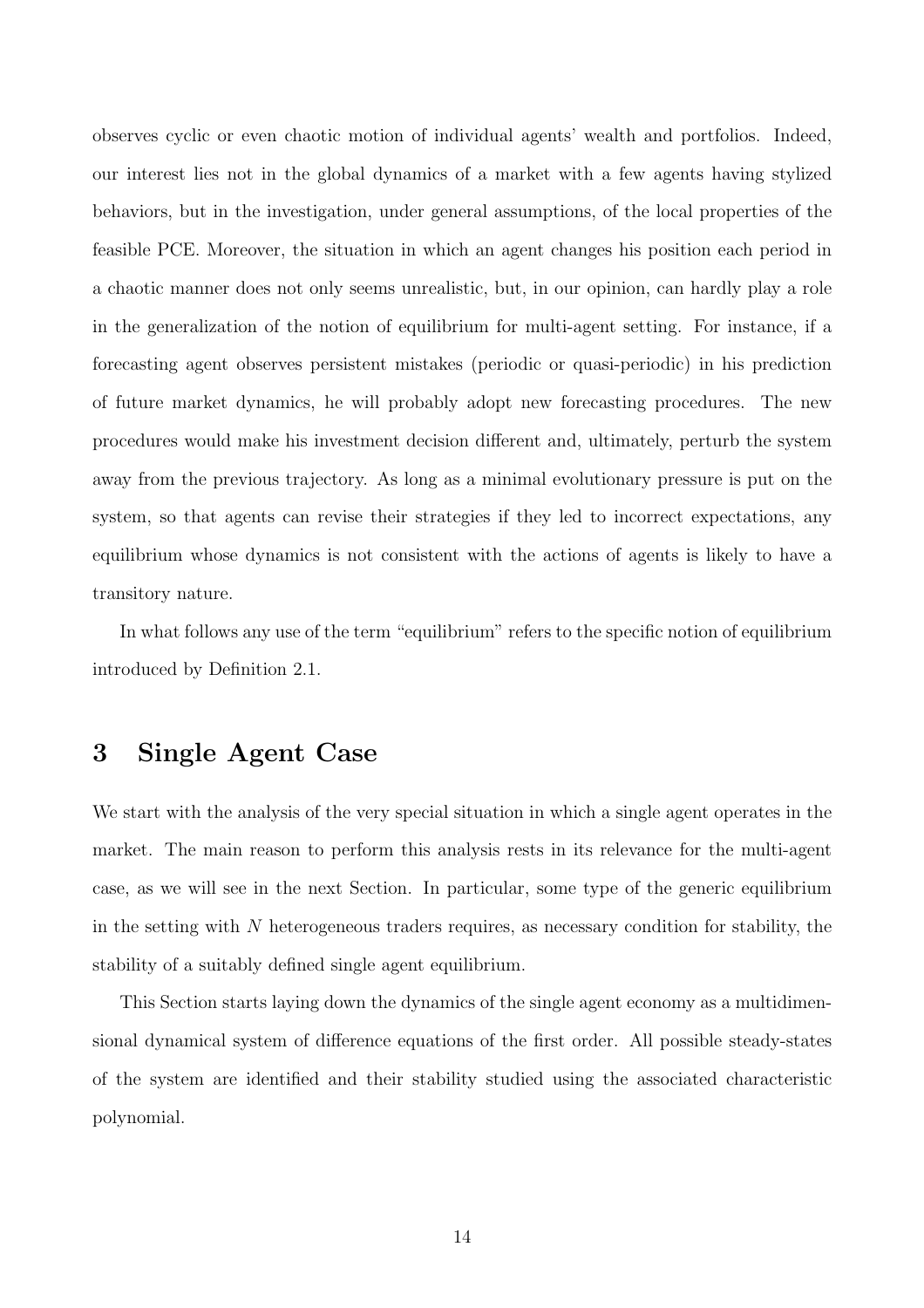## 3.1 Dynamical system

 $\overline{ }$ 

In the case of one single agent the evolution of wealth shares in (8) is trivial and can be ignored. As a consequence, the whole system can be described with only  $L + 1$  variables representing the present investment choice and the L past returns. We denote the price return at time  $t-l$ as  $r_{t,l}$ , so that the system reads

$$
\begin{cases}\n x_{t+1} = f(r_{t,0}, r_{t,1}, \dots, r_{t,L-1}) \\
 r_{t+1,0} = R\Big(f(r_{t,0}, r_{t,1}, \dots, r_{t,L-1}), x_t, e_t\Big) \\
 r_{t+1,1} = r_{t,0} \\
 \vdots \\
 r_{t+1,L-1} = r_{t,L-2} .\n\end{cases}
$$
\n(11)

The function  $R$  in the right hand-side of  $(7)$  is defined as

$$
R(x', x, e) = \frac{x' - x + e x' x}{(1 - x') x} \quad , \tag{12}
$$

where  $x, x'$  and e denote the *previous period* investment choice, the current (contemporaneous with return) investment choice and the dividend yield, respectively.

The system (11) depends on the noise component  $e_t$  which, according to Assumption 1, is an i.i.d. random variable. In the following analysis we substitute the yield realizations  $\{e_t\}$ by their mean value  $\bar{e}$  considering the *deterministic skeleton* of (11). The resulting system describes, in a sense, the "average" of the stochastic dynamics.<sup>10</sup> Once referred to the deterministic skeleton, the set of Procedurally Consistent Equilibria introduced in Definition 2.1 reduces to a set of fixed points of  $(11)$ . Indeed, from  $(12)$ , if the investment choice x is not changing over time, then  $x = x'$ , and price returns are also constant. The next section investigates whether it is possible to characterize all the fixed points of (11).

 $10$ This substitution is in general dangerous, as small random shocks could accumulate along a trajectory so that their final effect on the system dynamics becomes huge. This is however not the case when one considers asymptotically stable fixed points, as we will do later. In this case, as long as random shocks are sufficiently small, the dynamics of the stochastic system is bounded in a neighborhood of the fixed point of the associated deterministic skeleton.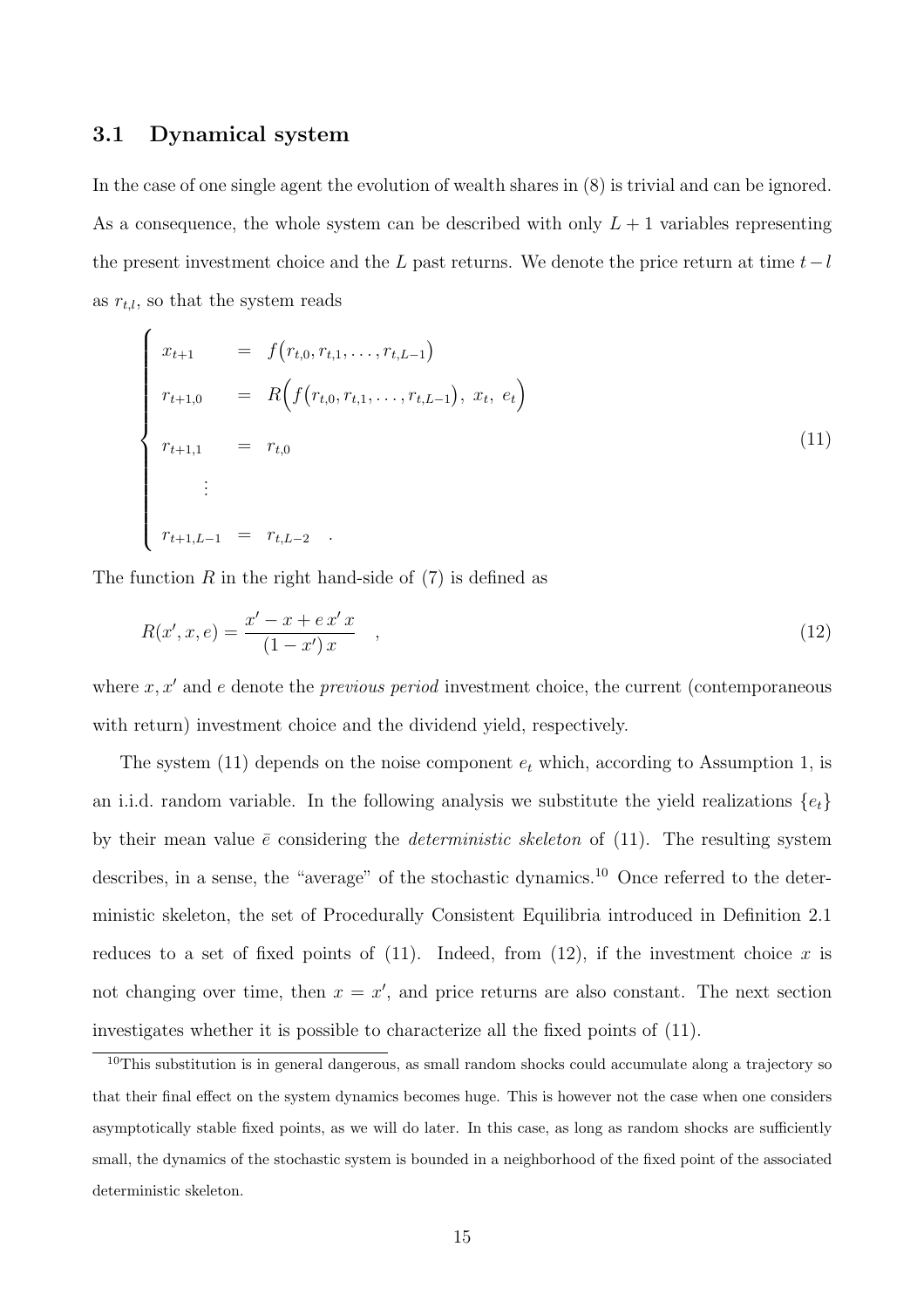### 3.2 Equilibrium market curve

It turns out that independently of agent's behavior, all possible equilibria belong to a onedimensional curve, the Equilibrium Market Curve. The next definition introduces the locus of equilibria, while the following proposition, which characterizes the equilibria of (11), clarify its role.

**Definition 3.1.** The *Equilibrium Market Curve* (EMC) is the function  $l(r)$  defined as

$$
l(r) = \frac{r}{\bar{e} + r} \quad . \tag{13}
$$

Let  $x^*$  denote the agent's wealth share invested in the risky asset at equilibrium and let  $r^*$ be the equilibrium return (equal to the returns for all lags). One has the following

**Proposition 3.1.** Let  $x^* = (x^*; r^*, \ldots, r^*)$  be a fixed point of the deterministic skeleton of (11). Then

(i) the equilibrium return  $r^*$  and the equilibrium investment share  $x^*$  satisfy

$$
l(r^*) = f(r^*, \dots, r^*) , \quad x^* = f(r^*, \dots, r^*) . \tag{14}
$$

 $\Box$ 

(ii) at the fixed point  $x^*$  prices are positive if either  $x^* < 1$  or  $x^* \geq 1/(1 - \bar{e})$ .

(iii) in  $x^*$  the growth rate of agent's wealth is equal to the price return  $r^*$ .

Proof. See appendix C.

The first statement in the previous Proposition justifies the introduction of the Equilibrium Market Curve in Definition 3.1. Indeed, according to (14) all fixed points of the dynamics can be found as the intersections of the EMC with the symmetrization of function  $f$ , i.e. with the restriction of this function to the one-dimensional subspace defined as  $r_0 = r_1 = \cdots = r_{L-1}$ . The main reason for such a simple characterization of equilibria is the underlying requirement of consistency between self-fulfilling agent's choice and the resulting dynamics. The EMC is the locus of points where agents' expectation formation mechanism is compatible with the intertemporal relation governing market dynamics.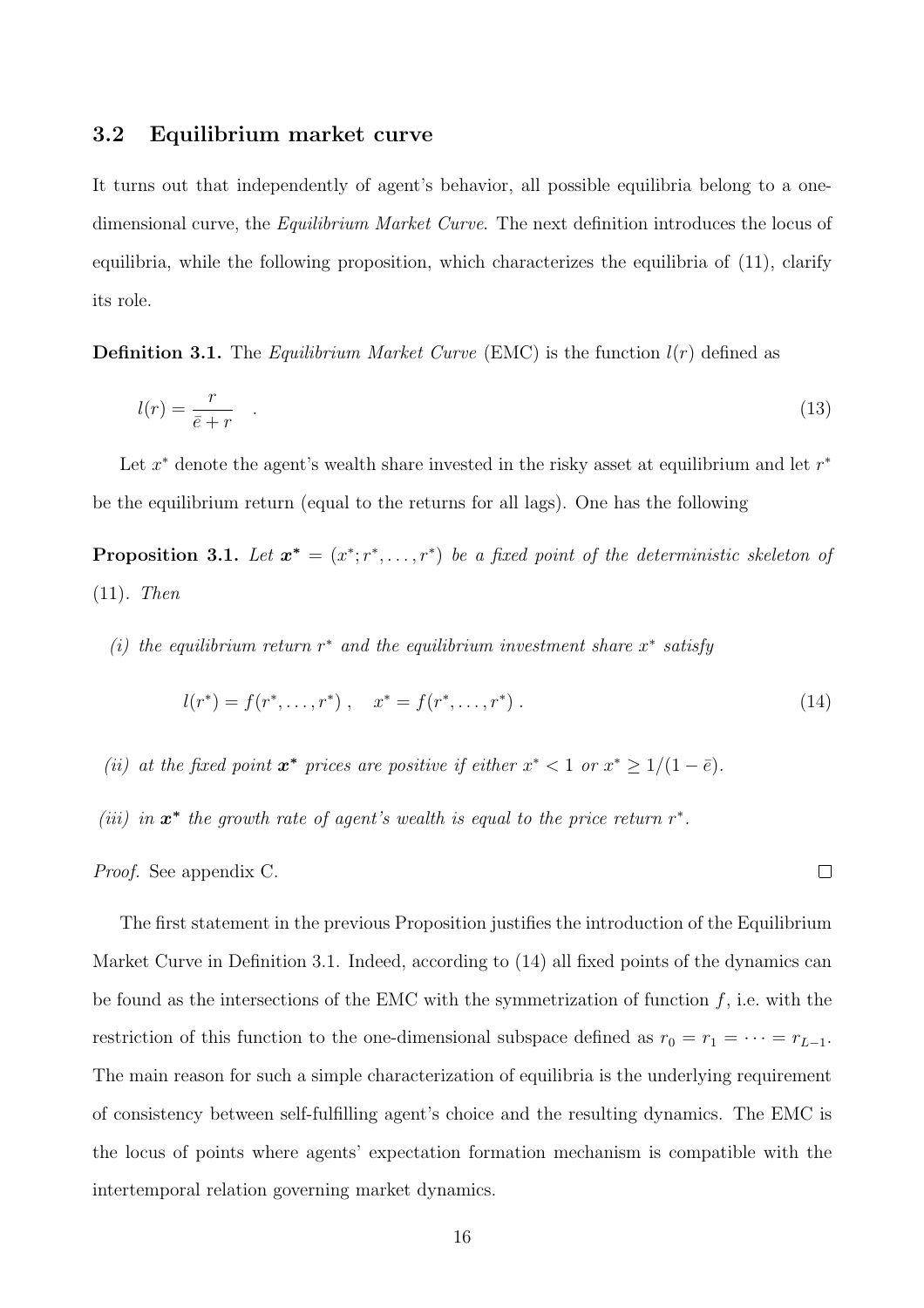

Figure 1: Left panel: Investment function based on the last two realized returns and its intersection (thick line) with the symmetric plane. Equilibria are found on this plane as intersections with the EMC. Right panel: Equilibria of system (11) are intersections of the EMC with symmetrizations of the agents' investment functions (shown as thick lines and labeled as I and II). There are two equilibria in both cases:  $S_1$  and  $U_1$  in the market with agent I, and  $S_2$  and  $U_2$  in the market with agent II.

Condition (14) is illustrated in Fig. 1. The left panel shows a two-dimensional investment function which depends on the two last realized returns,  $f(r_{t-1}, r_{t-2})$ . Only the intersection with the diagonal plane defined by the equation  $r_{t-1} = r_{t-2}$  is relevant for the question of equilibria location. This plane is represented in the left panel. The hyperbolic curve shown as a thin line represents the EMC (13), while two thick curves depict two investment functions. These curves are symmetrizations of the investment functions ,which in general depend on several variables. The thick curves are the intersections of these multi-dimensional functions with the hyper-plane  $r_0 = \cdots = r_{L-1}$ . In turn, the intersections of the (symmetrized) investment functions with the EMC are all possible equilibria of the system. The ordinate of the intersection gives the value of equilibrium investment share  $x^*$ , while the abscissa gives the equilibrium return  $r^*$ .

According to Proposition 3.1 $(ii)$ , economically meaningful equilibria are characterized by values of the investment share inside the intervals  $(-\infty, 1)$  or  $[1/(1 - \bar{e}), +\infty)$ . It amounts to require  $r^* > -1$ , which implies that part of the EMC on the left from point E is meaningless.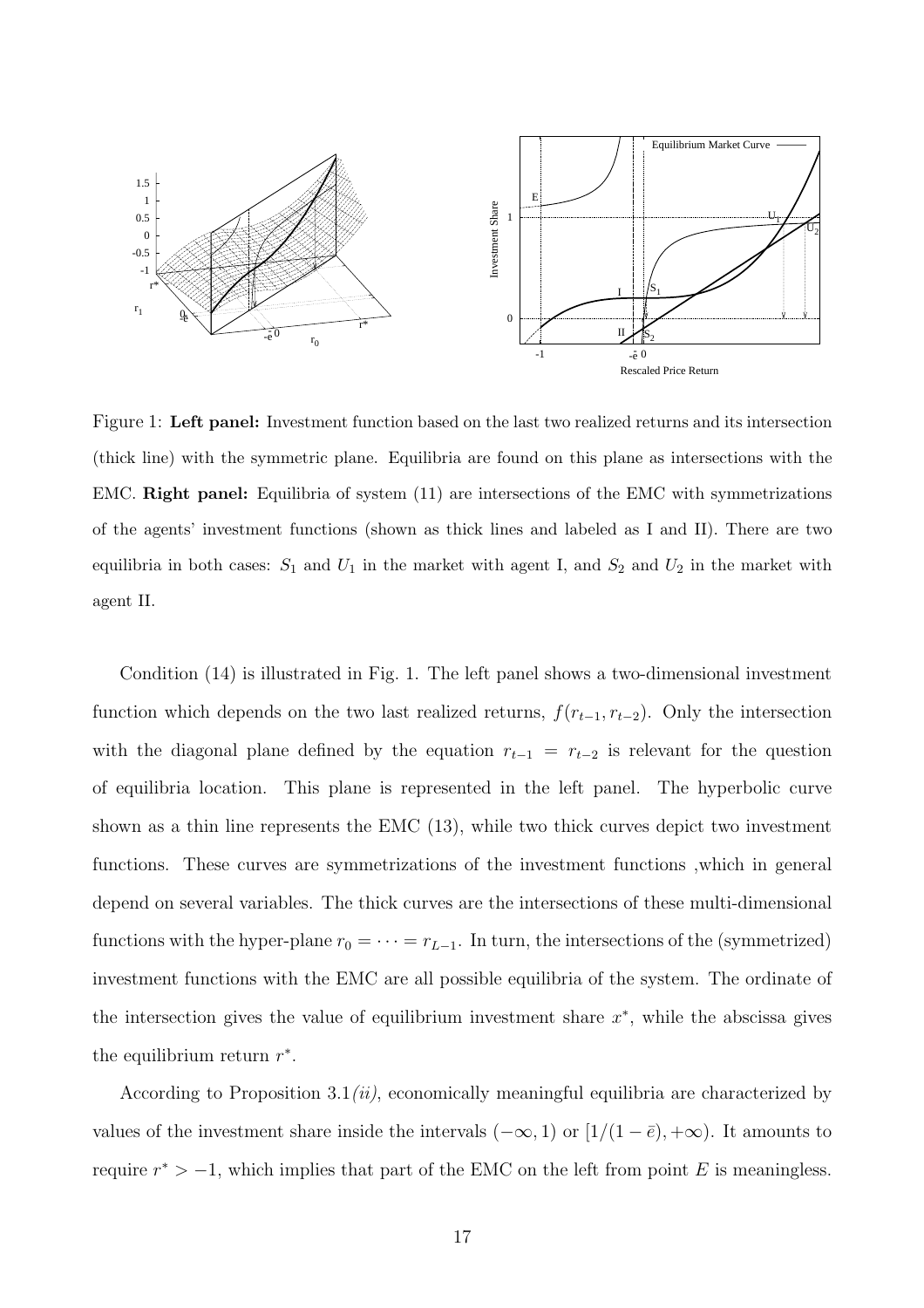On the remaining part of the Curve one can distinguish between three qualitatively different scenarios.

In the first scenario, when  $r^* \in [-1, -\bar{e})$ , the return is negative and, hence, rescaled price  $p_t$  of the risky asset decreases to 0. The wealth of the agent is positive at any moment of time and is eventually vanishing. The agent possesses the total supply of the risky asset, while his own amount of the numéraire is negative. Thus, the agent has to borrow money in order to keep his relatively high demand for the risky asset. Due to the decrease in the agent's wealth, this demand is insufficient to generate high (not even positive) returns.

In the second scenario, when  $r^* \in (-\bar{e}, 0)$ , the capital gain on the risky asset is negative and the price of the asset decreases. However, the contribution from the dividend makes the gross return  $r^* + \bar{e}$  positive. Furthermore, agent has to have negative wealth (has to be indebted) and, at the same time, has to borrow money in order to keep the demand of the asset positive.<sup>11</sup> The agent possesses the total supply of the risky asset and a negative amount of the numéraire. From Proposition  $3.1(iii)$  it follows that the dividend payment allows the agent's wealth to increase to 0. Equilibrium  $S_2$  for agent II in the left panel of Fig. 1 is of such kind.

Finally, in the third scenario, when the rescaled return is positive, the price  $p_t$  of the asset increases. Agent has a positive amount of the numéraire and his total wealth is positive and increasing. Such a situation is observed in equilibria  $S_1$ ,  $U_1$  and  $U_2$ .

What can be said about the dynamics of *unscaled* price  $P_t$  in all these three scenarios? To answer this question it is important to bear in mind the following relation between the scaled return  $r_t$  and return  $R_t$  in terms of unscaled price:

$$
1 + R_t = (1 + r_t) (1 + r_f) .
$$

Therefore, in the third scenario, where the rescaled price increases, the unscaled price also increases with a higher rate. Conversely, in the first and second scenarios, even if the rescaled

<sup>&</sup>lt;sup>11</sup>In general, to guarantee the positiveness of the price at the initial period one has to choose initial wealth appropriately. Since  $p_0 = x^*w_0$ , for positive  $x^*$  the initial (and consequent) agent's wealth is positive, while for negative  $x^*$  the wealth is negative.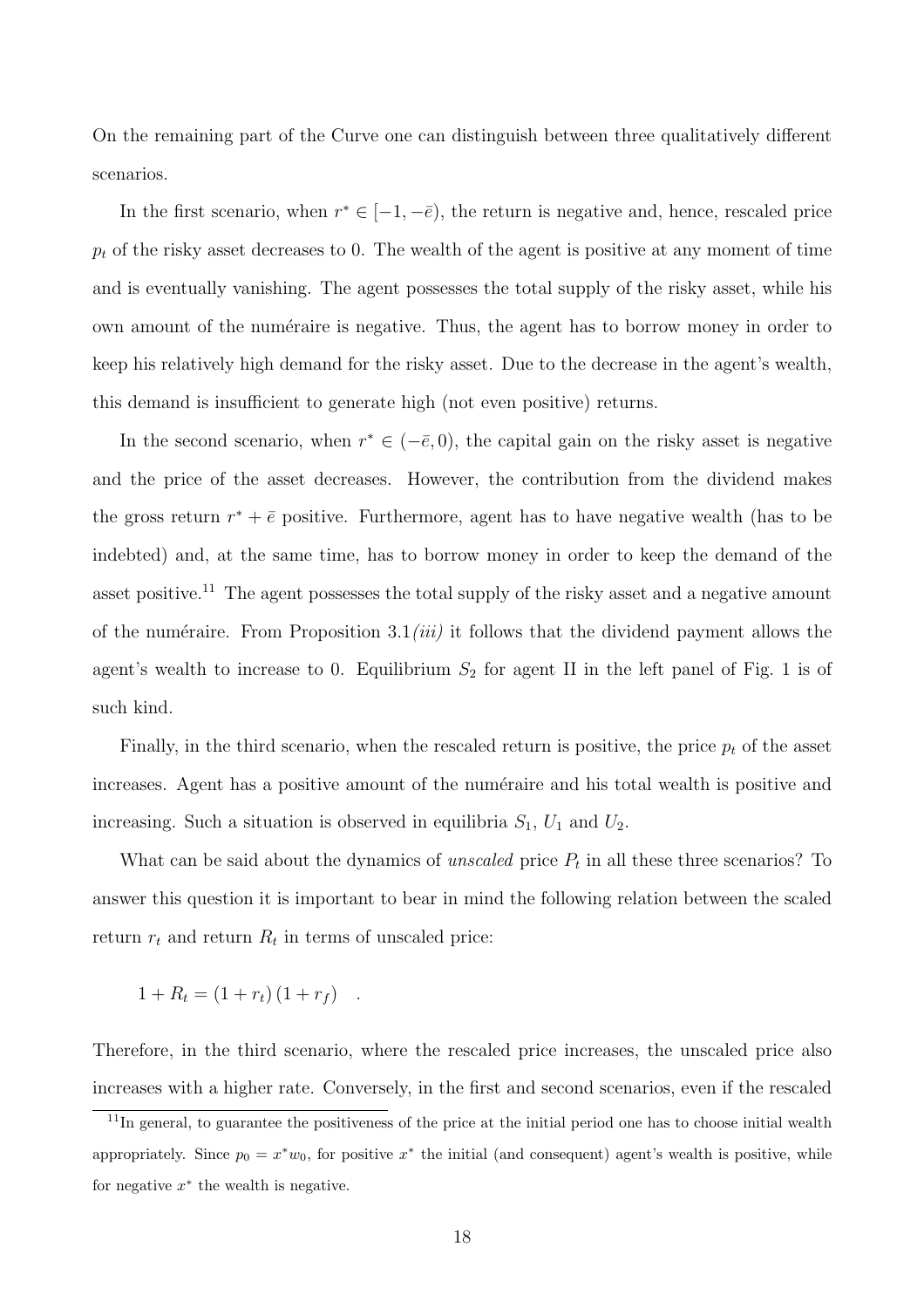price is decreasing, the unscaled price may increase due to high enough risk-free interest rate.

To conclude our discussion about equilibrium properties notice that in all possible equilibria there exists a non-zero equity premium, i.e. a difference between the total return of the riskless and the risky asset given by

$$
\frac{P_{t+1} - P_t + D_{t+1}}{P_t} - r_f = \frac{\bar{e}(1 + r_f)}{1 - x^*} \quad . \tag{15}
$$

The equity premium, which is empirically observed in real markets (Mehra and Prescott, 1985), can be explained, within the classical paradigm, as a monetary incentive required by an optimizing risk-averse representative agent to hold the risky asset. In our framework, instead, the risk premium is endogenously generated by the feedback effect from market return to agent's wealth and the reinvestment of the latter. Consequently, the equity premium increases with the dividend yield  $(1 + r_f)\bar{e}$  and with the propensity of agent to invest in the risky asset,  $x^*$ .

## 3.3 Stability of single-agent equilibria

The stability conditions are derived from the analysis of the roots of the characteristic polynomial associated with the Jacobian of system (11) computed at equilibrium. The characteristic polynomial does, in general, depend on the behavior of the individual investment function  $f$ in an infinitesimal neighborhood of the equilibrium  $x^*$ . This dependence can be summarized with the help of the following

**Definition 3.2.** The *stability polynomial*  $P(\mu)$  of the investment function f in  $x^*$  is

$$
P_f(\mu) = \frac{\partial f}{\partial r_0} \mu^{L-1} + \frac{\partial f}{\partial r_1} \mu^{L-2} + \dots + \frac{\partial f}{\partial r_{L-2}} \mu + \frac{\partial f}{\partial r_{L-1}}\,,\tag{16}
$$

where all the derivatives are computed in  $(r^*, \ldots, r^*)$ .

Using the previous definition, the stability conditions can be formulated in terms of the equilibrium return  $r^*$ , and of the slope of the EMC at equilibrium

$$
l'(r^*) = \frac{\bar{e}}{(\bar{e} + r^*)^2}.
$$

The following applies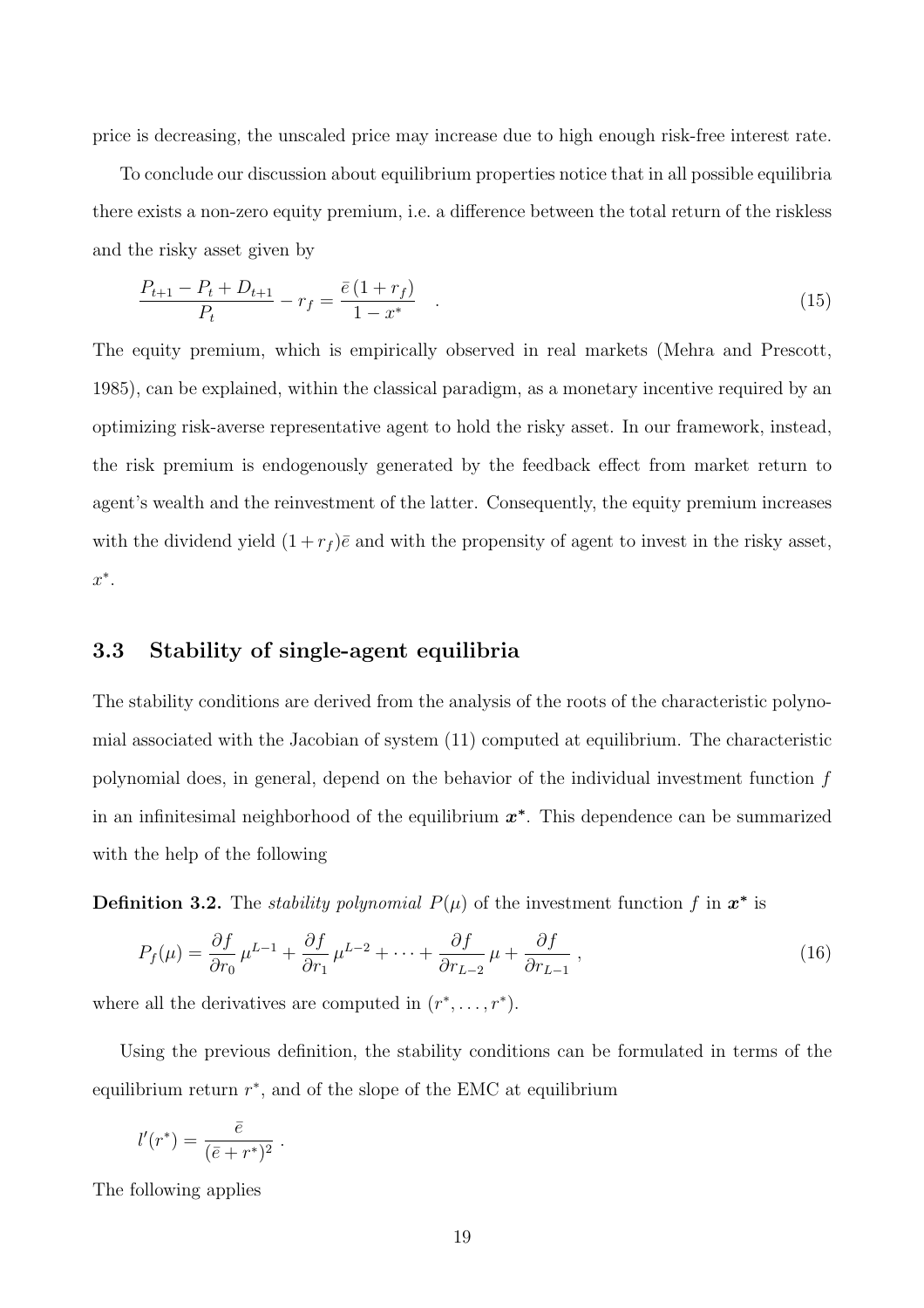**Proposition 3.2.** The fixed point  $x^* = (x^*; r^*, \ldots, r^*)$  of system (11) is (locally) asymptotically stable if all the roots of the polynomial

$$
Q(\mu) = \mu^{L+1} - \frac{P_f(\mu)}{r^* l'(r^*)} \left( \left( 1 + r^* \right) \mu - 1 \right) \tag{17}
$$

are inside the unit circle. The equilibrium  $x^*$  is unstable if at least one of the roots of  $Q(\mu)$ lies outside the unit circle.

Proof. The condition above is a direct consequence of the characteristic polynomial of the Jacobian matrix at equilibrium. See Appendix D for a derivation.  $\Box$ 

Once the investment function f is known, the polynomial  $P_f(\mu)$  and, in turn, the polynomial  $Q(\mu)$  can be explicitly derived. The analysis of the  $L + 1$  roots of  $Q(\mu)$  (usually called multipliers) reveals the role of the different parameters in stabilizing a given equilibrium.

### 3.4 Examples of single-agent system

Since the explicit expression for the roots of (17) cannot, in general, be derived even for relatively simple investment functions, the analytical study of the effect of different parameters is often unfeasible and one has to rely on numerical investigations. Mainly for illustrative purposes we present below three relatively simple cases where analytical results are, to some extent, available. Inspired by models already discussed in the literature, we show how Propositions 3.1 and 3.2 can be applied to obtain rather general results about the effect of different behavioral assumptions. The reader is referred to Appendix E for the derivation of results and for further discussions.

#### Example 1. Agent with short memory,  $L = 1$ .

Consider an agent with a memory spanning a single lag, i.e. whose present investment share depends only on the last realized return,  $x_{t+1} = f(r_t)$ . This is, for instance, the case of an agent who simply predicts the next price return to be equal to the last realized return. In this case, the stability polynomial is simply  $P_f = f'(r^*)$ . Applying the general result obtained in Propositions E.1 and E.2, one gets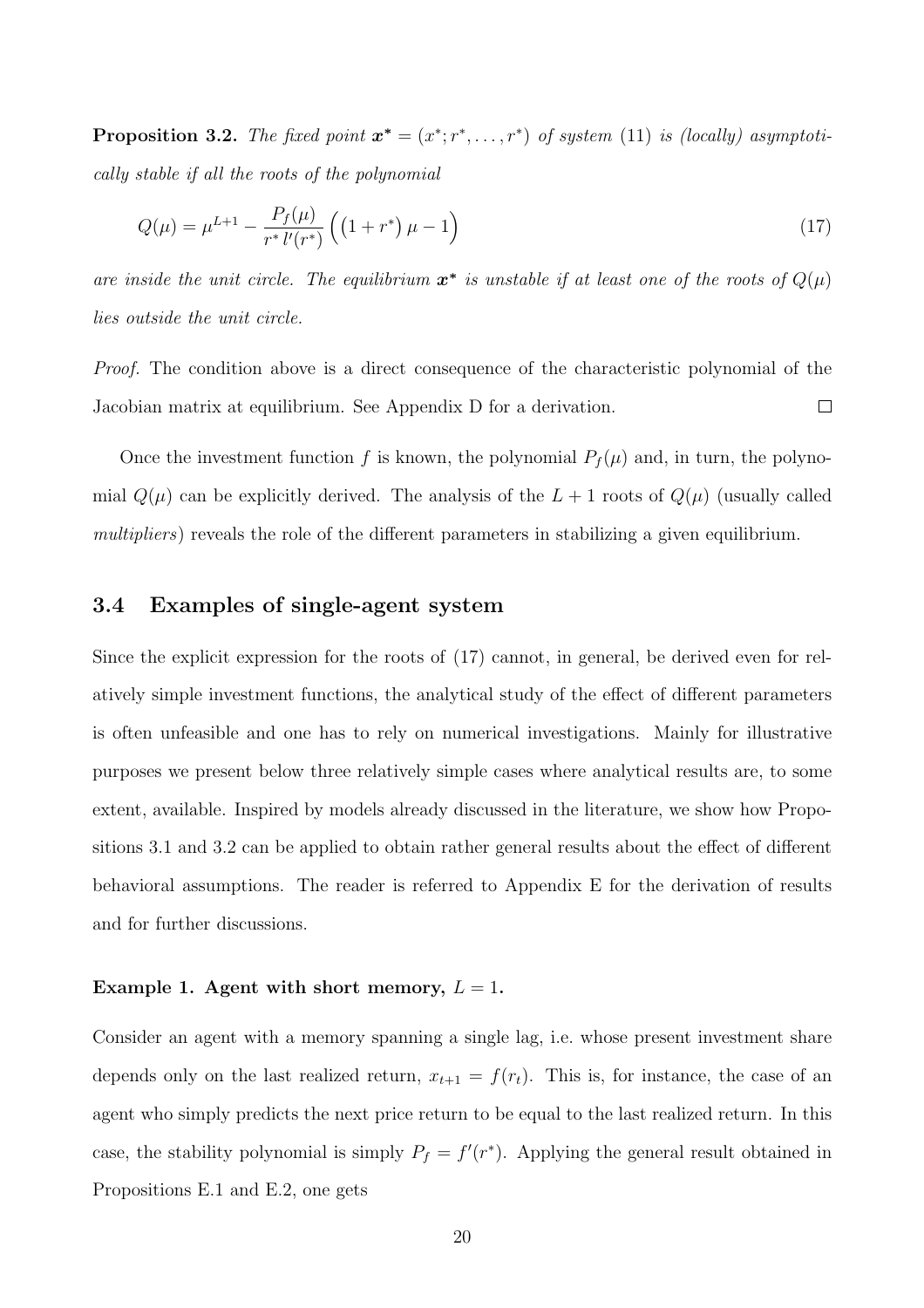**Proposition 3.3.** The fixed point  $x^* = (x^*; r^*)$  of system (11) with  $L = 1$  is (locally) asymptotically stable if

$$
\frac{f'(r^*)}{l'(r^*)} \frac{1}{r^*} < 1 \,, \qquad \frac{f'(r^*)}{l'(r^*)} < 1 \qquad \text{and} \qquad \frac{f'(r^*)}{l'(r^*)} \frac{2+r^*}{r^*} > -1 \quad . \tag{18}
$$

The fixed point exhibits a Neimark-Sacker, fold or flip bifurcation if the first, second or third inequality in (18) turns to equality, respectively.

The stability region S defined by the three inequalities in (18) is shown as a dark area in the upper left panel of Fig. 2 in coordinates  $r^*$  and  $f'(r^*)/l'(r^*)$ . The second coordinate is the relative slope of the investment function at equilibrium with respect to the slope of the Equilibrium Market Curve. The boundaries of the stability region are labeled as "Neimark-Sacker", "flip" and "fold" depending on the type of bifurcation undertaken by the system when a particular boundary is crossed (e.g. "Neimark-Sacker" curve corresponds to those points where two complex conjugated multipliers cross the unit circle). Notice that if the slope of  $f$  at equilibrium is zero, that is, the investment function is locally constant, the equilibrium is always stable. A constant investment function represent an agent whose portfolio choice is insensitive to price variations. An increase in the sensitivity to price, that is of the slope of f, would ultimately lead to system instability. Since for  $r > 0$  the slope of the EMC is decreasing, the larger the value of  $r$ , the lower is the minimal strength of agent reaction to price fluctuations necessary to destabilize the equilibrium.

As an example of application of Proposition 3.3 consider the investment functions drawn in the left panel of Fig. 1. Assume that the memory span of each agent  $L$  is equal to one. In this case, both equilibrium  $U_1$  for agent I and  $U_2$  for agent II are unstable, since the second inequality in (18) is violated. On the contrary,  $S_1$  is (presumably) a stable equilibrium, since the slope of the investment function I in that point is positive and very small. If this slope would increase, the equilibrium  $S_1$  will lose its stability through a Neimark-Sacker bifurcation (c.f. upper left panel of Fig. 2). Conversely, the negative value of the equilibrium return  $r^*$  in  $S_2$  implies that an increase of the slope of the investment function II in that point would lead to a flip bifurcation.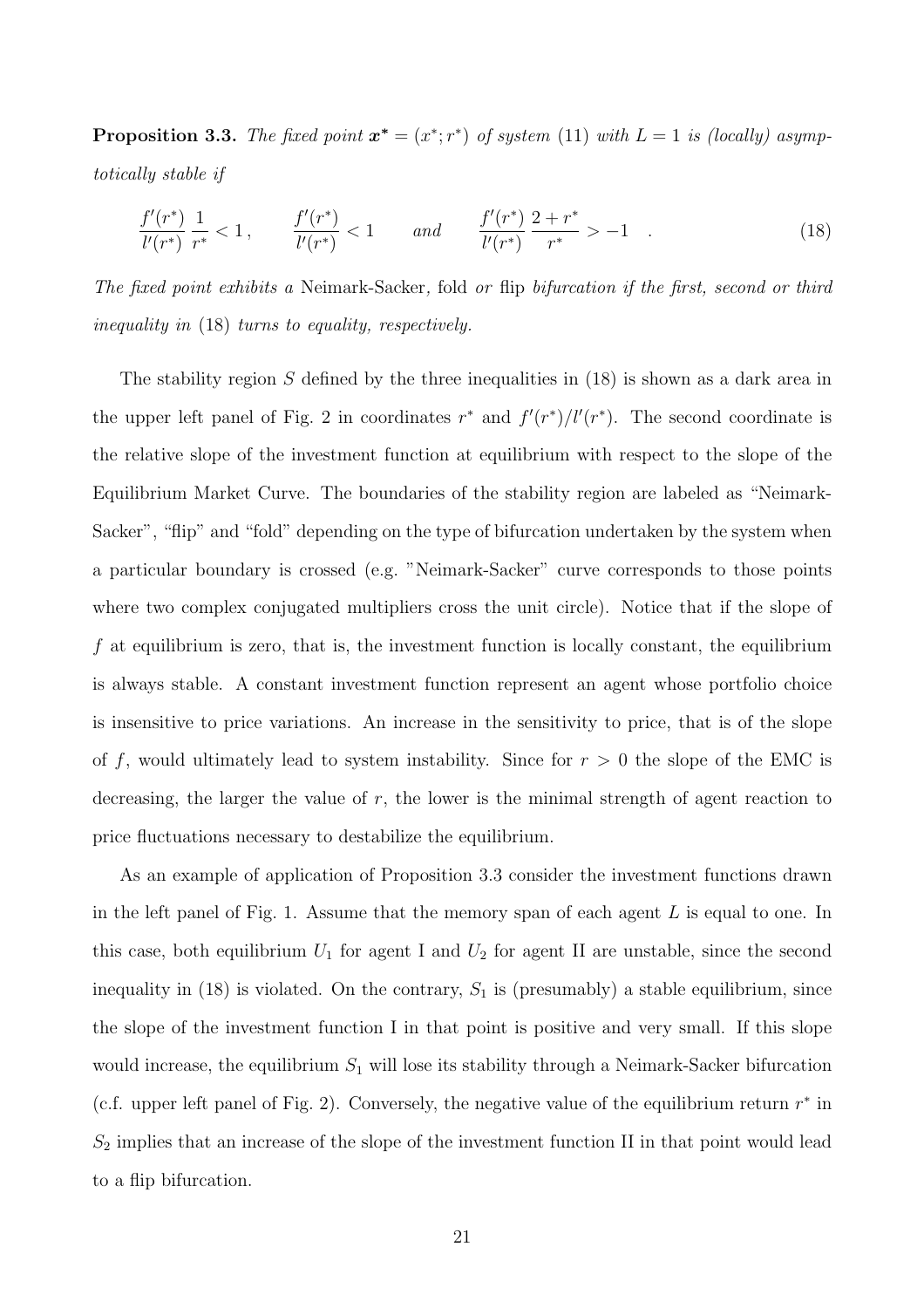

Figure 2: Stability regions and bifurcation types of system (11). The boundaries of the stability region are labeled according to which kind of bifurcation is generated when they are crossed. Upper Left Panel: Example 1,  $L = 1$ . Fixed point is stable if  $(r^*, f'/l')$  belongs to the dark gray area. Upper Right Panel: Example 2, CWA estimator for different values of L. Lower Left Panel: Example 3, EWMA estimator with  $\lambda = 0.6$  for different values of L. Lower Right Panel: Example 3, EWMA estimator for different values of  $\lambda$  and  $L = \infty$ .

#### Example 2. Sample average forecasting rule

Assume that agent invests in the risky asset a fraction of his wealth  $x_{t+1} = f(y_t)$  which depends on his estimate about future price return  $y_t = \mathbb{E}[r_{t+1}]$ . Furthermore, as in e.g. Levy, Levy, and Solomon (2000) and Chiarella and He (2001), assume that the forecast is obtained as a Constant Weighted Average (CWA), i.e. a sample average, of past realized returns

$$
y_t = \frac{1}{L} \left( r_t + r_{t-1} + \dots + r_{t-L+1} \right) \tag{19}
$$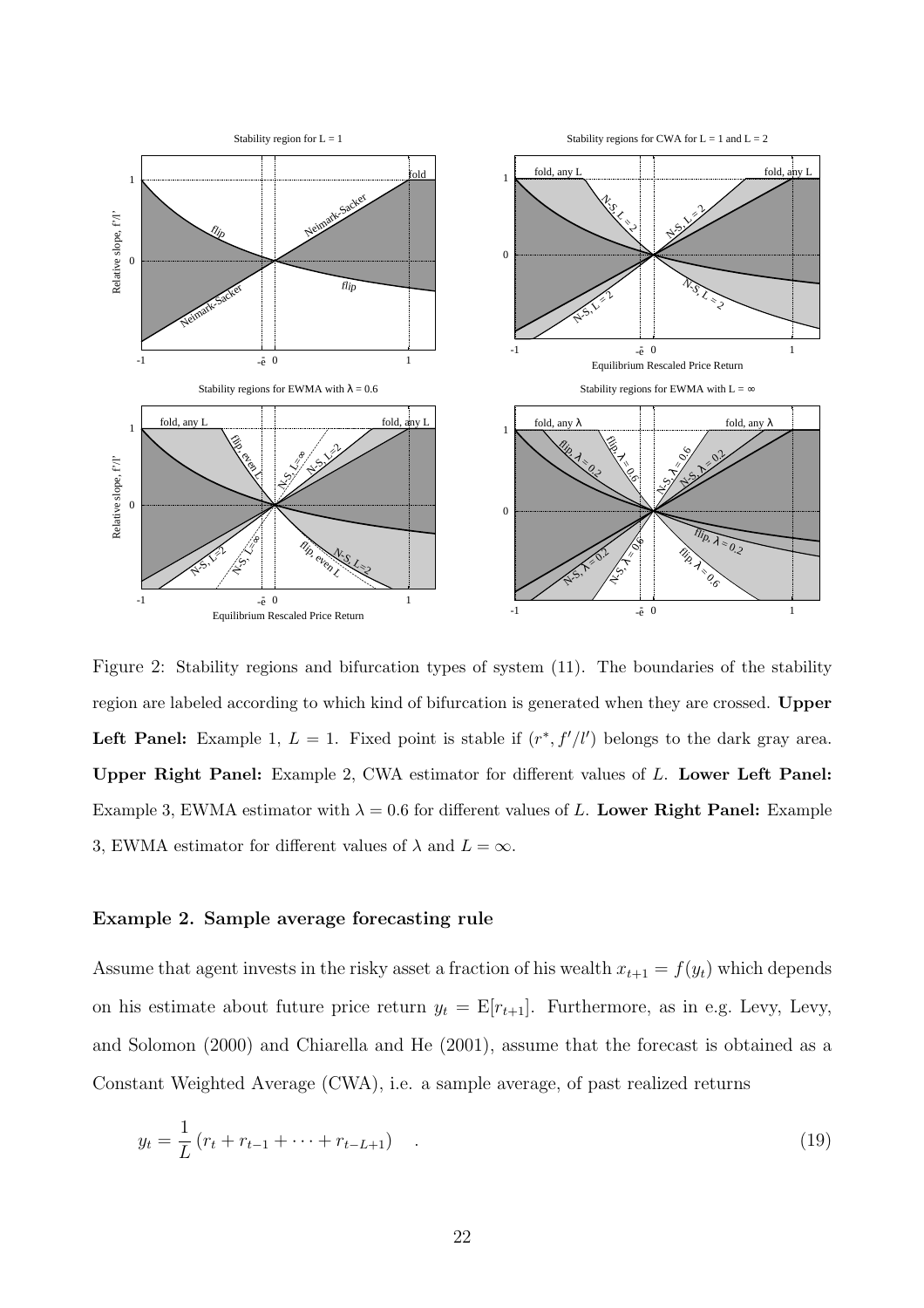The parameter  $L$  defines the length of agent's memory, that is how many past realizations are considered to obtain an estimation about future return. The parameter  $L$  clearly acts as a smoothing factor on the agent's behavior: the larger its value, the more the time steps needed for a new trend in returns to be reflected in agent's forecast. We will apply the result of the previous sections to understand how different memory lengths affect the behavior of the market.

Since at equilibrium the forecast coincides with the return,  $y_t = r^*$ , the stability polynomial reads

$$
P_f(\mu) = f'(r^*) \frac{1}{L} \frac{\mu^L - 1}{\mu - 1} \quad . \tag{20}
$$

By plugging this expression in (17) one can in principle compute the  $L + 1$  multipliers of the polynomial  $Q(\mu)$  for the CWA agent. The region of the parameter space where all these multipliers are inside the unit circle is the stability region of the system. Let's denote it with  $S_L$ , since it clearly depends on the memory length L. As before, this region can be represented using the  $(r^*, f'/l')$  coordinates system.

We study the effect on the system of different memory lengths by analyzing the dependence of the stability region on the parameter L. When  $L = 1$  we are back to the previous Example. The stability region  $S_1$  is shown as a dark gray area in the upper right panel of Fig. 2. Irrespectively on the value of  $L$ , the boundary associated with a fold bifurcation is given by the line  $f'/l' = 1$ . Notice that a flip bifurcation is possible only for odd values of L. The stability region for  $L = 2$  can be obtained analytically and is depicted in the upper right panel of Fig. 2 as the union of the dark and light gray areas. Since locally horizontal investment functions always lead to stable equilibria, the points of the horizontal axes lie in the stability region. This region increases with  $L$  and for large enough values of the memory parameter, any fixed point with  $f'/l' < 1$  becomes stable.

Summarizing, a large memory span  $L$  has a stabilizing effect on the dynamics of the system. However, if the agent investment function  $f$  is too steep, that is if she overreacts to price fluctuations by a too large readjustment of her portfolio position, then the market is unstable, irrespectively of the value of L. Referring again to the EMC plot in Fig. 1, for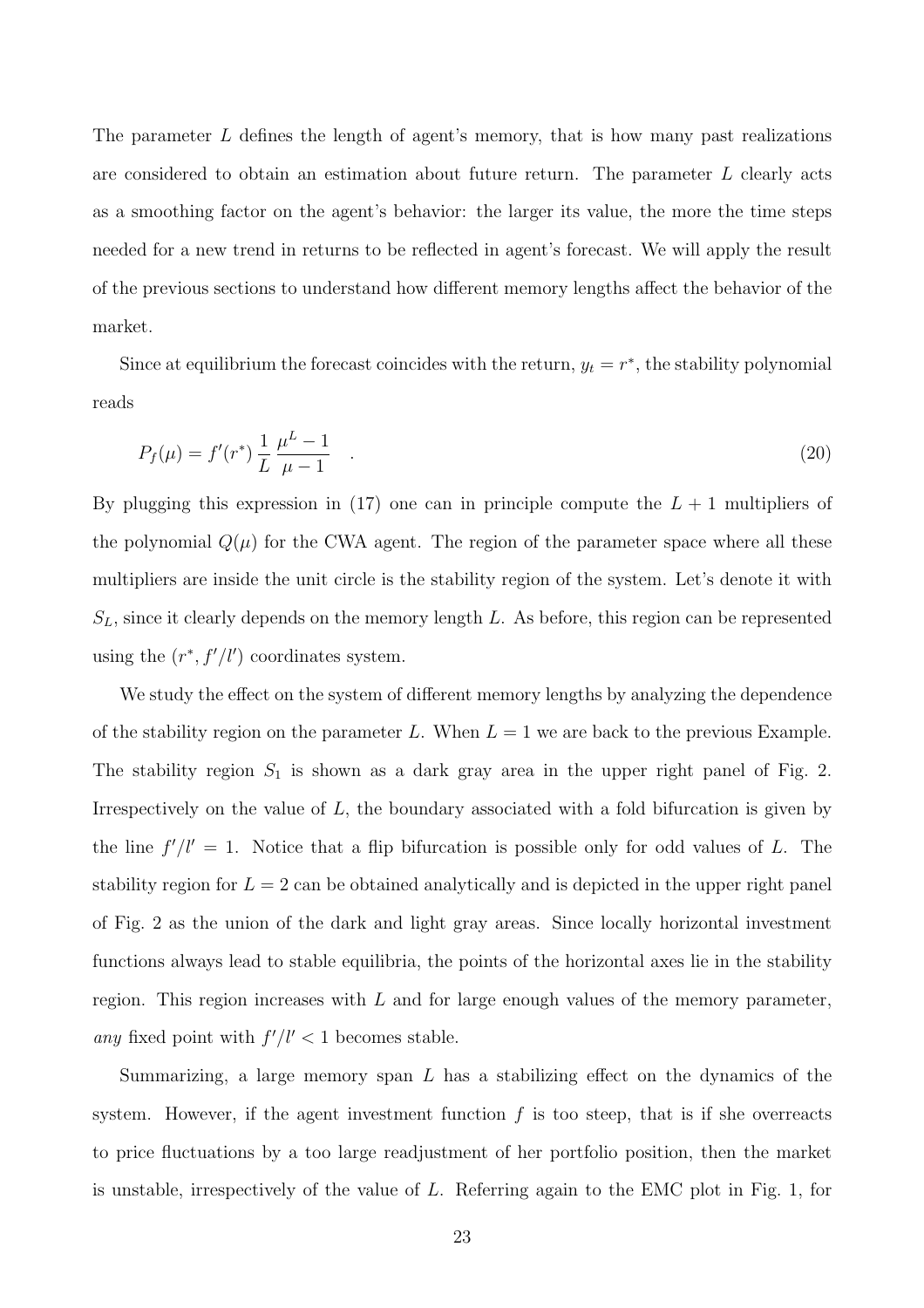investment functions based on CWA estimators, equilibria  $U_1$  and  $U_2$  are always unstable. Conversely, both equilibria  $S_1$  and  $S_2$  will become stable for large enough value of L.

#### Example 3. EWMA forecasting rule

Assume again that agent investment choice  $x_{t+1} = f(y_t)$  depends on estimated future price return  $y_t = E[r_{t+1}]$ . This time, the forecast is obtained from past realized returns using the following rule

$$
y_t = C_L(\lambda) \left( r_t + \lambda r_{t-1} + \dots + \lambda^{L-1} r_{t-L+1} \right) , \qquad (21)
$$

with the normalization coefficient  $C_L(\lambda) = (1 - \lambda)/(1 - \lambda^L)$ . That is, the agent uses an Exponentially Weighted Moving Average (EWMA) of past returns as predictor of future return. The decay factor  $\lambda \in [0,1)$  quantifies the relative weights of recent observations with respect to the older ones. The larger the value of  $\lambda$ , the more weight is assigned to distant observations. When  $\lambda$  is small, the most recent observations have very large relative weights. In the extreme case  $\lambda = 0$ , only the last available observation is considered.

In the case of a single EWMA-forecaster the stability polynomial reads

$$
P_f(\mu) = f'(r^*) \frac{1 - \lambda}{1 - \lambda^L} \frac{\mu^L - \lambda^L}{\mu - \lambda} \,. \tag{22}
$$

The stability region of the PCE  $S_{\lambda,L}$  now depends on both the memory span L and the decay factor  $\lambda$ . Fixing the value of  $\lambda$ , one can immediately obtain analytical results for the two limiting cases:  $L = 1$  and  $L = \infty$ . In the first case, one is back to Example 1. On the other extreme, when  $L = \infty$ , the following applies

**Proposition 3.4.** The fixed point  $x^* = (x^*; r^*)$  of system (11) with  $L = \infty$  is (locally) asymptotically stable if

$$
\frac{f'(r^*)}{l'(r^*)} \frac{1}{r^*} < \frac{1}{1-\lambda}, \qquad \frac{f'(r^*)}{l'(r^*)} < 1 \qquad \text{and} \qquad \frac{f'(r^*)}{l'(r^*)} \frac{2+r^*}{r^*} > -\frac{1+\lambda}{1-\lambda} \quad . \tag{23}
$$

This fixed point exhibits Neimark-Sacker, fold or flip bifurcation if the first, second or third inequality in (23) turns to equality, respectively.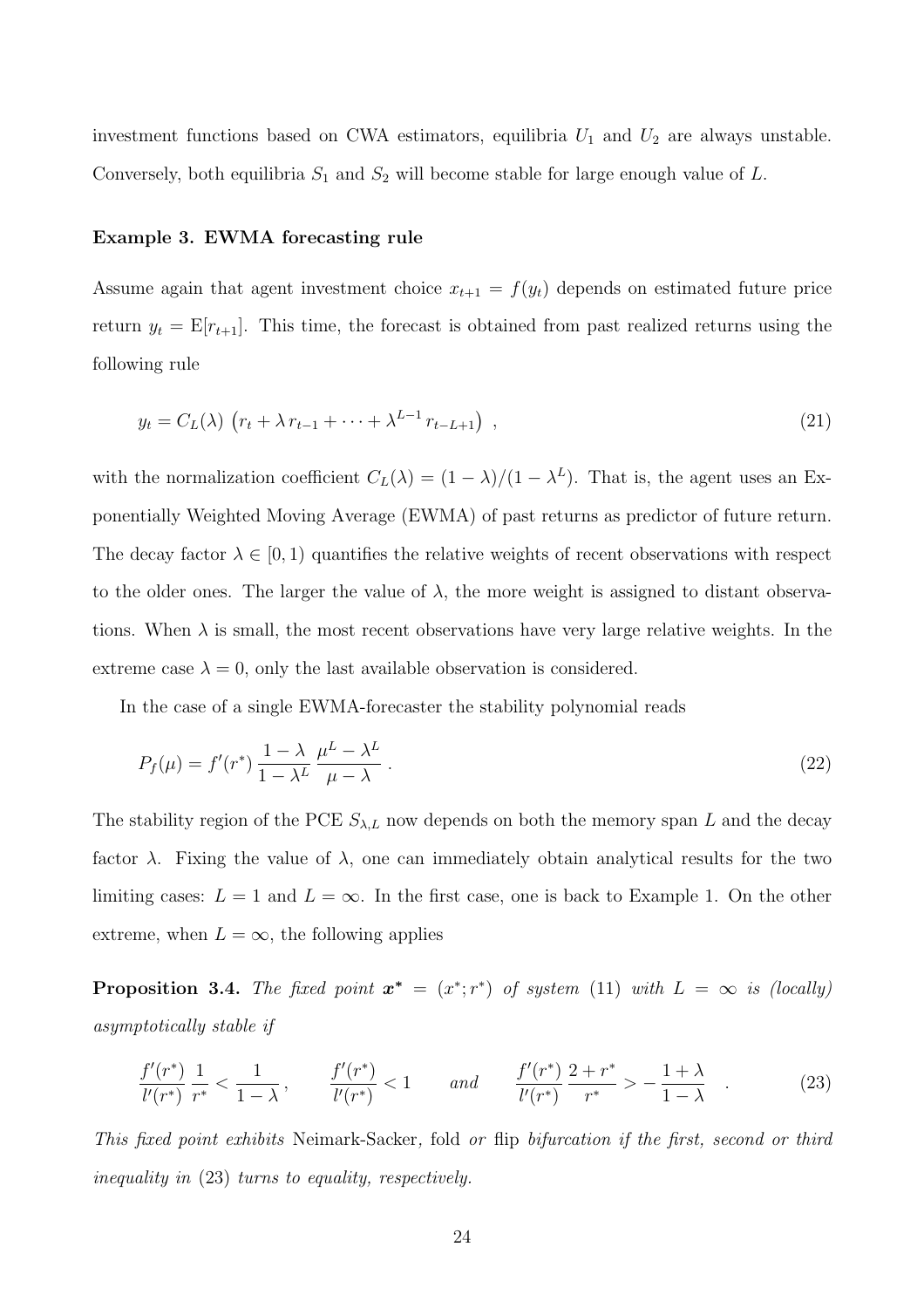Proof. The result can be obtained rigorously through reduction of infinite-dimensional system (11) to the two-dimensional one, using the recursive relation available for the EWMA estimator in case  $L = \infty$ . See Anufriev, Bottazzi, and Pancotto (2006). In Appendix E we sketch an  $\Box$ alternative proof.

The conditions in (23) can be used to establish the boundaries of the stability region  $S_{\lambda,\infty}$ . Three examples for different values of  $\lambda$  ( $S_{0,\infty}$ ,  $S_{0.2,\infty}$  and  $S_{0.6,\infty}$ ) are depicted on the lower right panel of Fig. 2. For  $\lambda = 0$  the stability region  $S_{0,\infty}$  is the same as in Example 1, and is shown as a dark gray area. If  $\lambda = 0.2$  it expands and becomes the union of the dark and semi-dark gray areas. When  $\lambda = 0.6$  the region expands further and contains the light gray areas in addition. As expected, an increase of the decay factor brings stability to the system.

For the intermediate case, when  $L$  is greater than one, but finite, analytic results are limited. The case  $L = 2$  is analyzed in Appendix E, and the corresponding bifurcation curves are shown, for  $\lambda = 0.6$ , in the lower left panel of Fig. 2. The stability region  $S_{.6,1}$  is shown as a dark gray area. The region  $S_{.6,2}$  is the union of the dark and light gray areas. The boundaries for  $L = \infty$  are shown as dotted lines.

Differently from the  $L = \infty$  case, for equilibria with  $r^* > 0$  investment functions with a negative slope generate Neimark-Sacker (and not flip) bifurcations. The boundary leading to the fold bifurcation, on the contrary, remains the same for *any*  $L$  and is given by the line  $f'/l' = 1$ . Finally, the boundary leading to the flip bifurcation depends on whether L is even or odd. For even L, the locus is invariant and coincides with the corresponding boundary for  $L = \infty$ . When L is odd, the locus depends on L and converges point-wise to the boundary of  $S_{\lambda,\infty}$  when  $L \to \infty$ . This result implies that the expansion of the stability region is not monotone in the memory span.

As Proposition 3.4 guarantees, an increase in the memory span  $L$  ultimately brings stability to all fixed points belonging to the interior of  $S_{\lambda,\infty}$ . Since for a given  $\lambda$  this region does not cover the whole parameter space  $(r^*, f'/l')$ , not all fixed points can be stabilized by a sole increase of L. One can then ask whether unstable fixed points become stable by an appropriate choice of the decay factor  $\lambda$ . The general answer to this question is no, since the condition  $f'/l' < 1$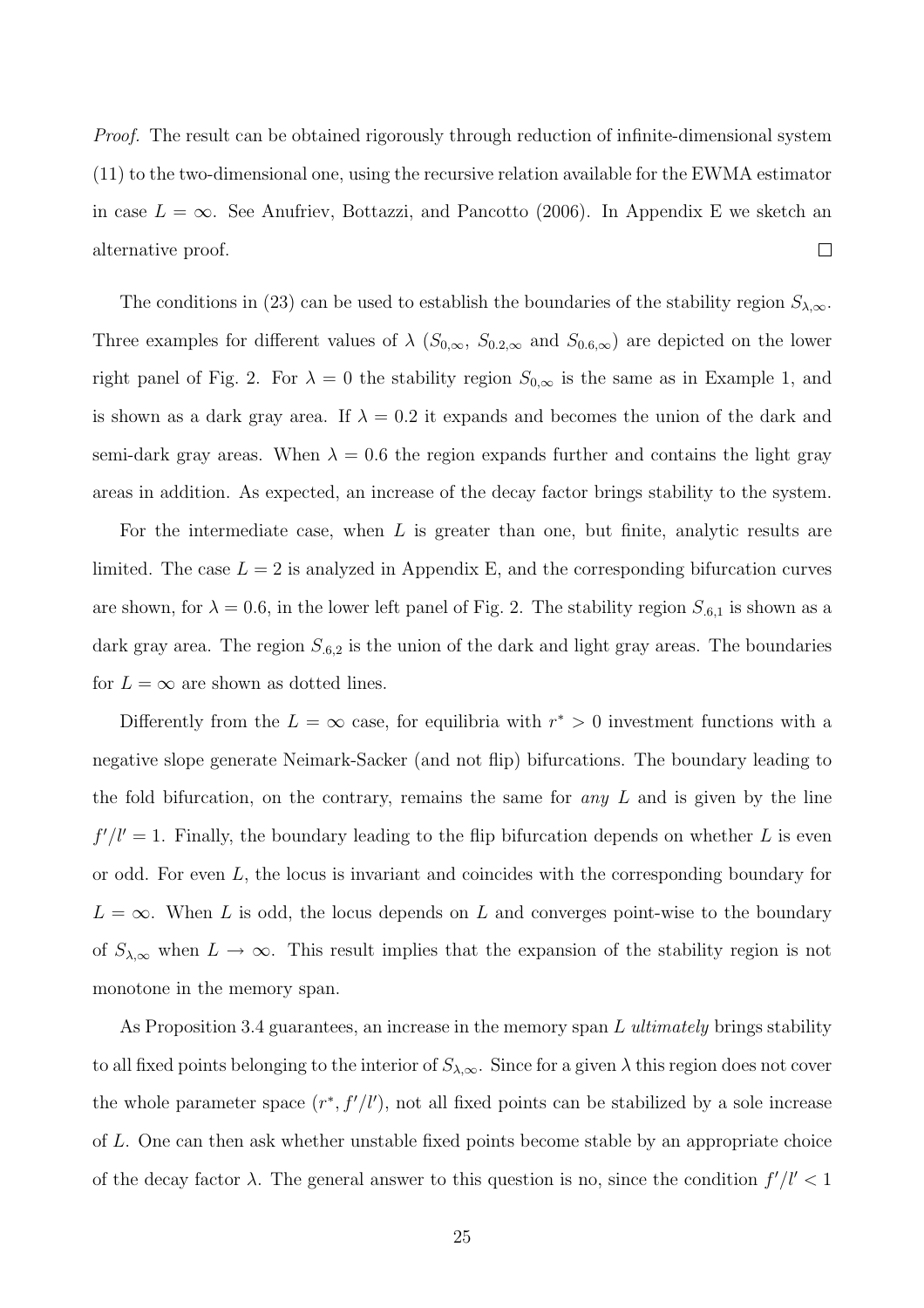has to be satisfied. However, all fixed points for which this condition holds can be stabilized through an increase of  $\lambda$ . Indeed, from (23) it follows that the region  $S_{\lambda,\infty}$  enlarges with  $\lambda$  and for  $\lambda \to 1$  contains all equilibria with  $f'(r^*)/l'(r^*) < 1$  (c.f. the lower right panel of Fig. 2).

Let us exemplify our findings, referring again to the EMC plot in Fig. 1. For investment functions based on EWMA estimators, equilibria  $U_1$  and  $U_2$  cannot be stabilized neither by increasing the memory span L, nor by increasing the decay factor  $\lambda$ . Conversely, both equilibria  $S_1$  and  $S_2$  will become stable for large enough value of  $\lambda$  and an appropriate L.

## 4 Economy with Many Agents

This Section extends the previous results to the case of a finite, but arbitrarily large, number of heterogenous agents. Each agent n possesses his own investment function  $f_n$  based on a finite number  $L$  of past market realizations. We start this section with the derivation of the  $2N + L - 1$  dimensional stochastic dynamical system which describes the evolution of the economy. Then we identify all possible equilibria of the associated deterministic skeleton and analyze their stability.

### 4.1 Dynamical system

In the many agents case, the evolution of agents' wealths is no longer decoupled from the system and, consequently, all equations in (9) are relevant for the dynamics. The first-order dynamical system can be defined in terms of the following  $2N + L - 1$  independent variables

$$
x_{t,n} \quad \forall n \in \{1, ..., N\}; \qquad \varphi_{t,n} \quad \forall n \in \{1, ..., N-1\}; \qquad r_{t,l} \quad \forall l \in \{0, ..., L-1\}, \tag{24}
$$

where  $r_{t,l}$  denotes the price return at time  $t-l$ . Notice that, since they sum to one, only  $N-1$ wealth shares are needed and at any time step t it is  $\varphi_{t,N} = 1 - \sum_{n=1}^{N-1}$  $_{n=1}^{N-1} \varphi_{t,n}$ . The dynamics of the system is provided by the following

**Lemma 4.1.** Under Assumptions 1 and 2 the  $2N + L - 1$  dynamical system defined by (7)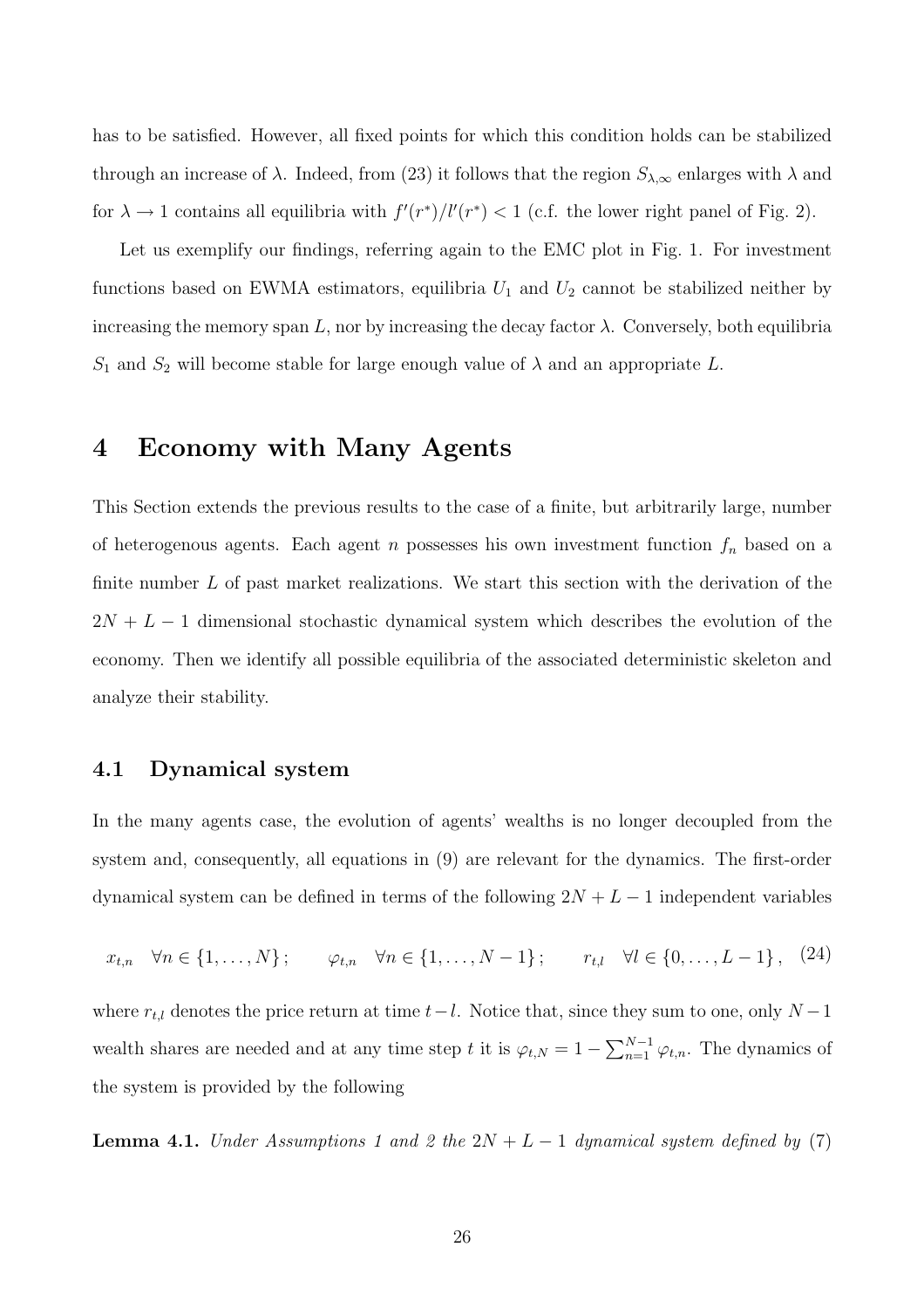and (9) reads

$$
\mathcal{X} : \begin{bmatrix}\nx_{t+1,1} & = f_1(r_{t,0}, \ldots, r_{t,L-1}) \\
\vdots & \vdots & \vdots \\
x_{t+1,N} & = f_N(r_{t,0}, \ldots, r_{t,L-1}) \\
\varphi_{t+1,1} & = \Phi_1(x_{t,1}, \ldots, x_{t,N}; \varphi_{t,1}, \ldots, \varphi_{t,N-1}; e_{t+1}; \\
R(f_1(r_{t,0}, \ldots, r_{t,L-1}), \ldots, f_N(r_{t,0}, \ldots, r_{t,L-1}); \\
x_{t,1}, \ldots, x_{t,N}; \varphi_{t,1}, \ldots, \varphi_{t,N-1}; e_{t+1})\n\end{bmatrix}
$$
\n
$$
\mathcal{W} : \begin{bmatrix}\nx_{t+1,N-1} & = \Phi_{N-1}(x_{t,1}, \ldots, x_{t,N}; \varphi_{t,1}, \ldots, \varphi_{t,N-1}; e_{t+1}) \\
\vdots & \vdots & \vdots \\
R(f_1(r_{t,0}, \ldots, r_{t,L-1}), \ldots, f_N(r_{t,0}, \ldots, r_{t,L-1}); \\
x_{t,1}, \ldots, x_{t,N}; \varphi_{t,1}, \ldots, \varphi_{t,N-1}; e_{t+1})\n\end{bmatrix}
$$
\n
$$
T_{t+1,0} = R\left(f_1(r_{t,0}, \ldots, r_{t,L-1}), \ldots, f_N(r_{t,0}, \ldots, r_{t,L-1}); x_{t,1}, \ldots, x_{t,N}; \varphi_{t,1}, \ldots, \varphi_{t,N-1}; e_{t+1}\right)
$$
\n
$$
\mathcal{R} : \begin{bmatrix}\nr_{t+1,1} & = r_{t,0} \\
r_{t+1,1} & = r_{t,0} \\
\vdots & \vdots & \vdots \\
r_{t+1, L-1} & = r_{t, L-2}\n\end{bmatrix}
$$

where

$$
R(y_1, y_2, \dots, y_N; x_1, x_2, \dots, x_N; \varphi_1, \varphi_2, \dots, \varphi_{N-1}; e) =
$$
  
= 
$$
\frac{\sum_{n=1}^{N-1} \varphi_n(y_n(1 + e x_n) - x_n) + (1 - \sum_{n=1}^{N-1} \varphi_n)(y_N(1 + e x_N) - x_N)}{\sum_{n=1}^{N-1} \varphi_n x_n(1 - y_n) + (1 - \sum_{n=1}^{N-1} \varphi_n)x_N(1 - y_N)}
$$
(26)

and

$$
\Phi_n(x_1, x_2, \dots, x_N; \varphi_1, \varphi_2, \dots, \varphi_{N-1}; e; R) =
$$
\n
$$
= \varphi_n \frac{1 + x_n (R + e)}{1 + (R + e) \left( \sum_{m=1}^{N-1} \varphi_m x_m + \left( 1 - \sum_{m=1}^{N-1} \varphi_m \right) x_N \right)} \quad \forall n \in \{1, \dots, N - 1\}.
$$
\n(27)

*Proof.* We ordered the equations to obtain three separated blocks:  $\mathfrak{X}$ ,  $\mathfrak{W}$  and  $\mathfrak{R}$ . The N equations in block  $X$  define the investment choices of agents. Block W contains  $N-1$  equations describing the evolution of the wealth shares. The evolution of price returns is accounted for by the  $L$  equations of block  $\mathcal{R}$ , in ascending order with respect to the time lag.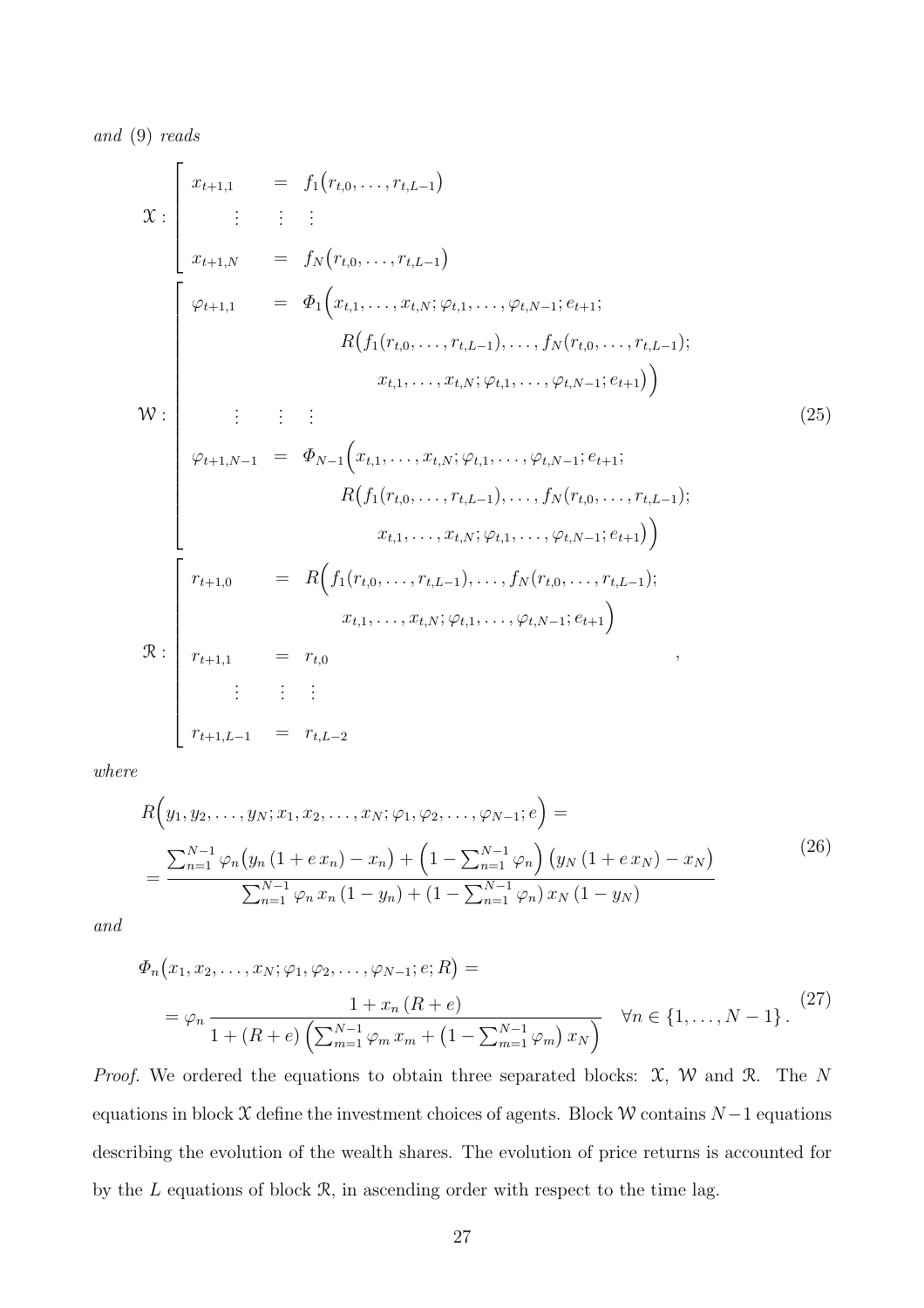The block  $\mathfrak X$  is directly obtained from the definition of the investment functions. The first equation of block  $\mathcal R$  is (7) rewritten in terms of variables (24) using (26) and (5), while the remaining equations are just the result of a "lag" operation. Notice that (26) reduces to (12) in the case of one agent. Finally, the evolution of wealth shares described by block  $W$  is obtained from (9) expanding the notation introduced in (5). Due to the presence of function R in the last expression, all functions  $\Phi_n$  depend on the same set of variables as R.  $\Box$ 

The rest of this Section is devoted to the analysis of the *deterministic skeleton* of  $(25)$ . We replace the yield realizations  $\{e_t\}$  by their mean value  $\bar{e}$  and analyze the procedurally consistent equilibria, the is the fixed points, of the resulting deterministic system.

### 4.2 Determination of equilibria

The characterization of fixed points of system (25) is in many respects similar to the single agent case discussed above. Let  $x^* = (x_1^*, \ldots, x_N^*; \varphi_1^*, \ldots, \varphi_{N-1}^*; r^*, \ldots, r^*)$  denotes a fixed point where  $r^*$  is the equilibrium return, and  $x_n^*$  and  $\varphi_n^*$  stand for the equilibrium value of the investment function and the equilibrium wealth share of agent  $n$ , respectively. Let us introduce the following

**Definition 4.1.** Agent *n* is said to *survive* in  $x^*$  if his equilibrium wealth share is different from zero,  $\varphi_n^* \neq 0$ . Agent *n* is said to *dominate* the economy if he is the only survivor, i.e.  $\varphi_n^* = 1$ .

One can recognize the parallel between our definition above and the frameworks in DeLong, Shleifer, Summers, and Waldmann (1991) and Blume and Easley (1992). We adopt here the deterministic version of the concepts of survival and dominance used in that papers. The following statement characterizes all possible equilibria of system (25).

**Proposition 4.1.** Let  $x^*$  be a PCE of the deterministic skeleton of system (25). Then equilibrium investment shares are defined according to

$$
x_n^* = f_n(r^*, \dots, r^*) \qquad \forall n \in \{1, \dots, N\} \quad , \tag{28}
$$

and three mutually exclusive cases are possible: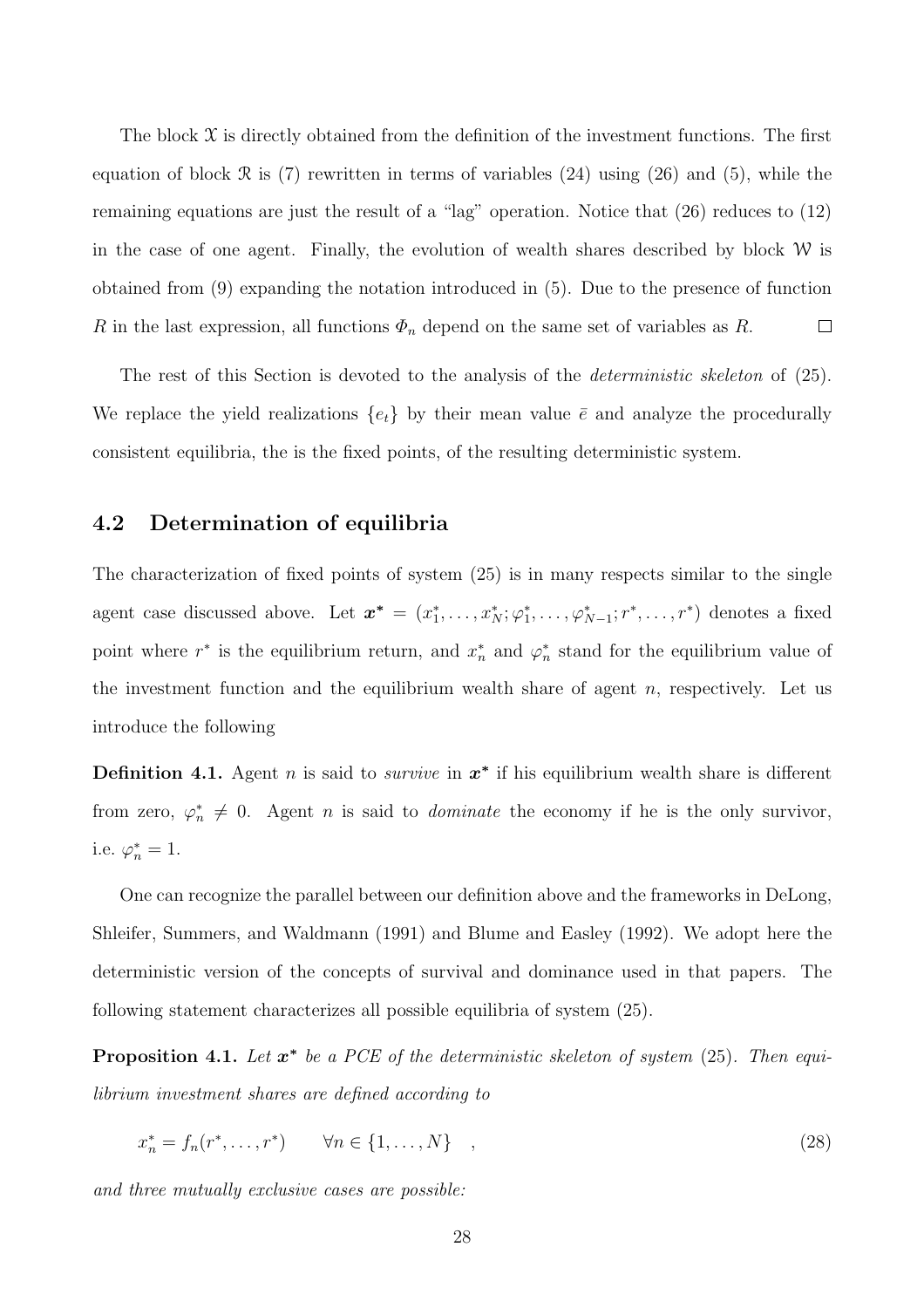(i) Single survivor. In  $x^*$  only one agent survives and, therefore, dominates the economy. Without loss of generality we can assume this agent to be agent 1 so that  $\varphi_1^* = 1$  and all other equilibrium wealth shares are equal to zero.

The equilibrium return  $r^*$  is determined as the solution of

$$
l(r^*) = f_1(r^*, \dots, r^*) \quad , \tag{29}
$$

and is equal to the equilibrium wealth growth rate of the survivor.

(ii) **Non-generic many survivors.** In  $x^*$  more than one agent survives. Without loss of generality one can assume that the agents with non-zero wealth shares are the first k agents (with  $k > 1$ ) so that the equilibrium wealth shares satisfy

$$
\varphi_n^* = 0 \quad \forall n > k \qquad and \qquad \sum_{n=1}^k \varphi_n^* = 1 \quad . \tag{30}
$$

The equilibrium return  $r^*$  must simultaneously satisfy the following set of k equations

$$
l(r^*) = f_n(r^*, \dots, r^*) \qquad \forall n \in \{1, \dots, k\} \quad , \tag{31}
$$

implying that the first k agents have the same equilibrium investment share  $x_{1\diamond k}^*$ . The wealth growth rates of all survivors are equal to  $r^*$ .

(iii) **Generic many survivors.** In  $x^*$  the equilibrium return  $r^* = -\overline{e}$ . The wealth shares of agents satisfy the two following conditions

$$
\sum_{n=1}^{N} x_n^* \varphi_n^* = 0 \qquad and \qquad \sum_{n=1}^{N} \varphi_n^* = 1 \quad . \tag{32}
$$

 $\Box$ 

The wealth growth rates of all agents are equal to 0.

Proof. See appendix F.

The difference between items  $(i)$  and  $(ii)$  is that in the first case, when a single agent survives, Proposition 4.1 defines a precise value for each component  $(x^*, \varphi^*)$  and  $r^*$ ) of the equilibrium  $x^*$ , so that a single point is uniquely determined. In the second case, on the contrary, there is a residual degree of freedom in the definition of the equilibrium: while the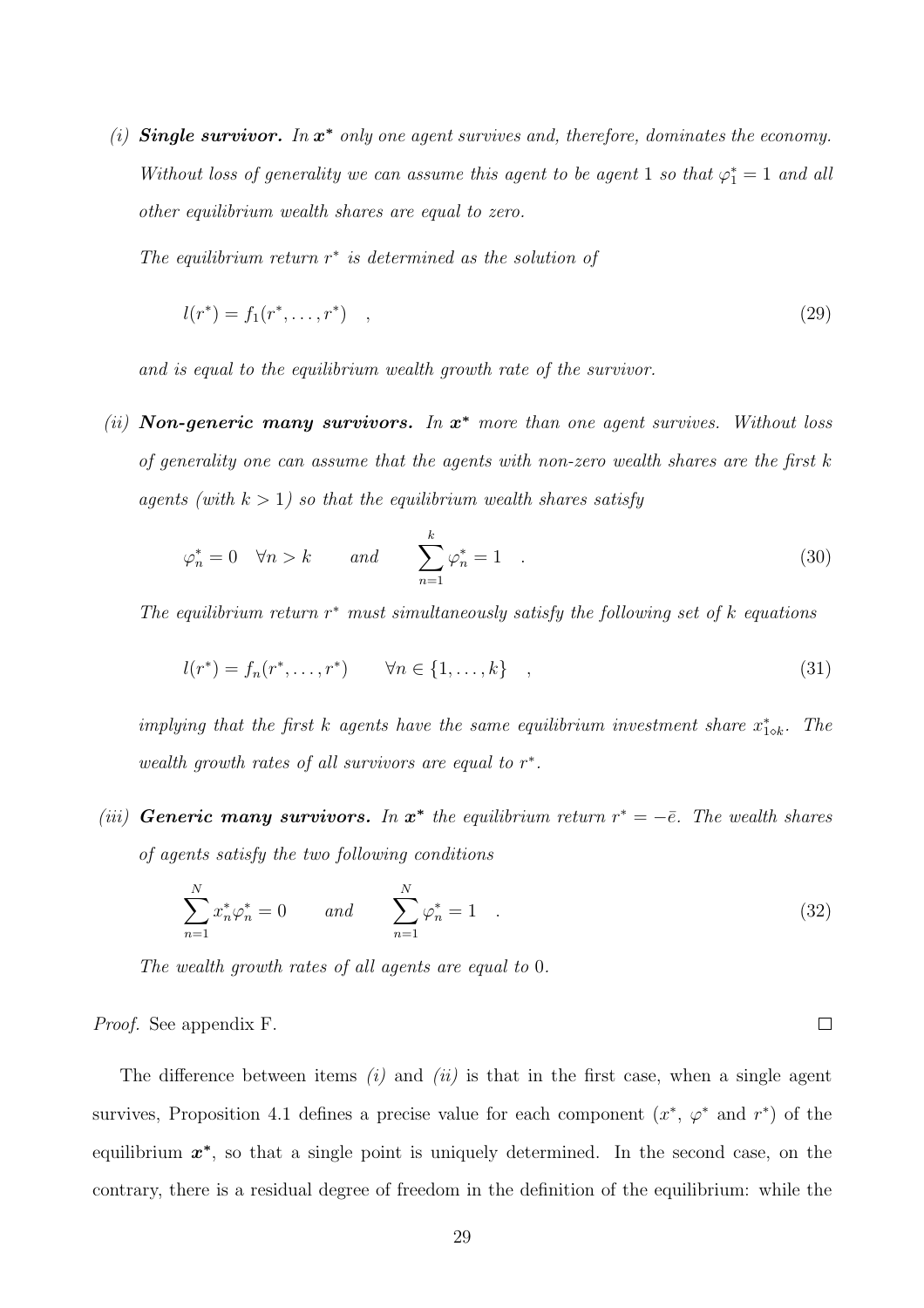price return  $r^*$  and the investment share  $x^*$  are uniquely defined, the only requirement on the equilibrium wealth shares of the surviving agents,  $\varphi_n^*$  (for  $n \leq k$ ), is the fulfillment of the second equality in (30). Consequently we have

Corollary 4.1. Consider the deterministic skeleton of system (25). If it possesses one equilibrium  $x^*$  with k survivors as in Proposition 4.1(ii), it possesses a k – 1-simplex of equilibria with k-survivors constituted by all the points obtained from  $x^*$  through a change in the relative wealths of the survivors. Assuming that the first k agents survive as in (30), this set can be written as

$$
\left\{ \left( x_1^*, \ldots, x_N^*; \varphi_1, \ldots, \varphi_k, \underbrace{0, \ldots, 0}_{N-1-k}; \underbrace{r^*, \ldots, r^*}_{L}; \right) \middle| \sum_{j=1}^k \varphi_j = 1 \right\}.
$$

The difference among the first two cases of Proposition 4.1 does not only regard the geometrical nature of the *locus* of equilibria. Indeed, while in the first case no requirements are imposed on the behavior of the investment function of the different agents, in the second type of equilibria all the investment shares  $x_1^*, \ldots, x_k^*$  must at the same time be equal to a single value  $x_{1\circ k}^*$ . The equilibrium with  $k > 1$  survivors exists only in the particular case in which the survivors' investment functions  $f_1, \ldots, f_k$  satisfy this constraint. This constraint is not, in general, satisfied by a set of "generic" functions. Indeed if one considers a population of agents whose investment functions are "randomly defined", for instance by picking the values of their parameters from some continuous distribution, the probability of observing any equilibrium with multiple survivors is zero. In other terms, the equilibria with many survivors defined in Proposition  $4.1(iii)$  are non-generic.

Multi-agent equilibria defined in Proposition 4.1 $(i)$  and  $(ii)$  are both strictly related to "special" single-agent equilibria. As in the single agent case, the growth rate of the total wealth is equal to the equilibrium price return, which is, in turn, equal to the growth rate of survivors' individual wealth. Moreover, the determination of the equilibrium return level  $r^*$ for the multi-agent case in (29) or (31) is identical to the case where the agent, or one of the agents, who would survive in the multi-agent equilibrium, is present alone in the market.

Since the relation between equilibrium return level and survivors' investment shares for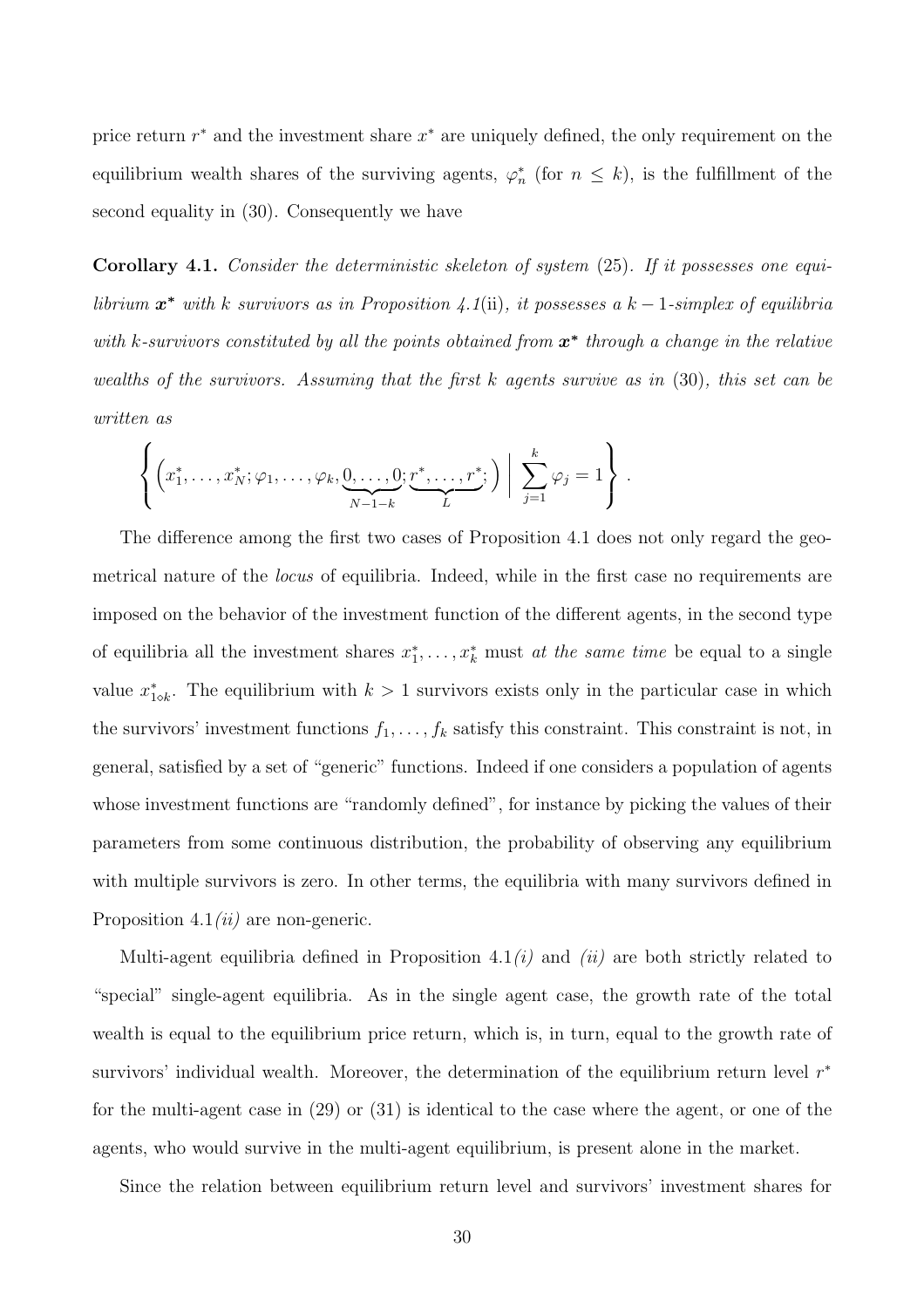the many survivors case is equivalent to the single survivor case, one can use the geometrical interpretation of market equilibria presented in Section 3.2 to illustrate how equilibria with many agents are determined. As an example let us consider Fig. 1 again. Suppose that two agents with the investment functions shown in the right panel simultaneously operate in the market. According to Proposition  $4.1(i)$  all possible equilibria can be found as intersections of one of the functions with the EMC (cf. (29)). In this case there are four possible equilibria. In two of them  $(S_1 \text{ and } U_1)$  agent I survives, so that  $\varphi_1^* = 1$ . In the other two equilibria  $(S_2 \text{ and } U_2)$  $U_2$ ) is agent II who survives and  $\varphi_1^* = 0$ . In each equilibrium, the intersection of the investment function of the surviving agent with the EMC gives both the equilibrium return  $r^*$  and the equilibrium investment share of the survivor. The equilibrium investment share of the other agent can be found, accordingly to (28), as the intersection of his own investment function with the vertical line passing through the equilibrium return. Since the two investment functions shown in the left panel of Fig. 1 do not possess common intersections with the EMC, equilibria with more than one survivor are impossible. An example of a set of investment functions which allows for multiple survivors equilibria is reported in the left panel of Fig. 3. The common intersection of different investment functions with the EMC define the manifold of the multiple survivors equilibria.

Let us now turn to the equilibria identified in Proposition 4.1(*iii*). In these equilibria many agents survive, and their investment and wealth shares are balanced in such a way that the capital gain and the dividend yield offset each other so that the riskless and the risky assets have the same expected return. Indeed according to (15) these equilibria are characterized by a zero equity premium. Since the growth rates of all individual portfolio is the same, agents position on the market does not impact on their survival at equilibrium, so that in general one has  $N$  survivors. This is however not a requirement, as equilibria of this type exist even when the wealth shares of a subset of agents go to zero. Differently from the case identified in Proposition  $4.1\,(ii)$ , these are generic equilibria with many survivors. Analogously to that case, however, any zero equity premium equilibrium has additional degrees of freedom corresponding to a change in the relative wealths of the survivors. The following applies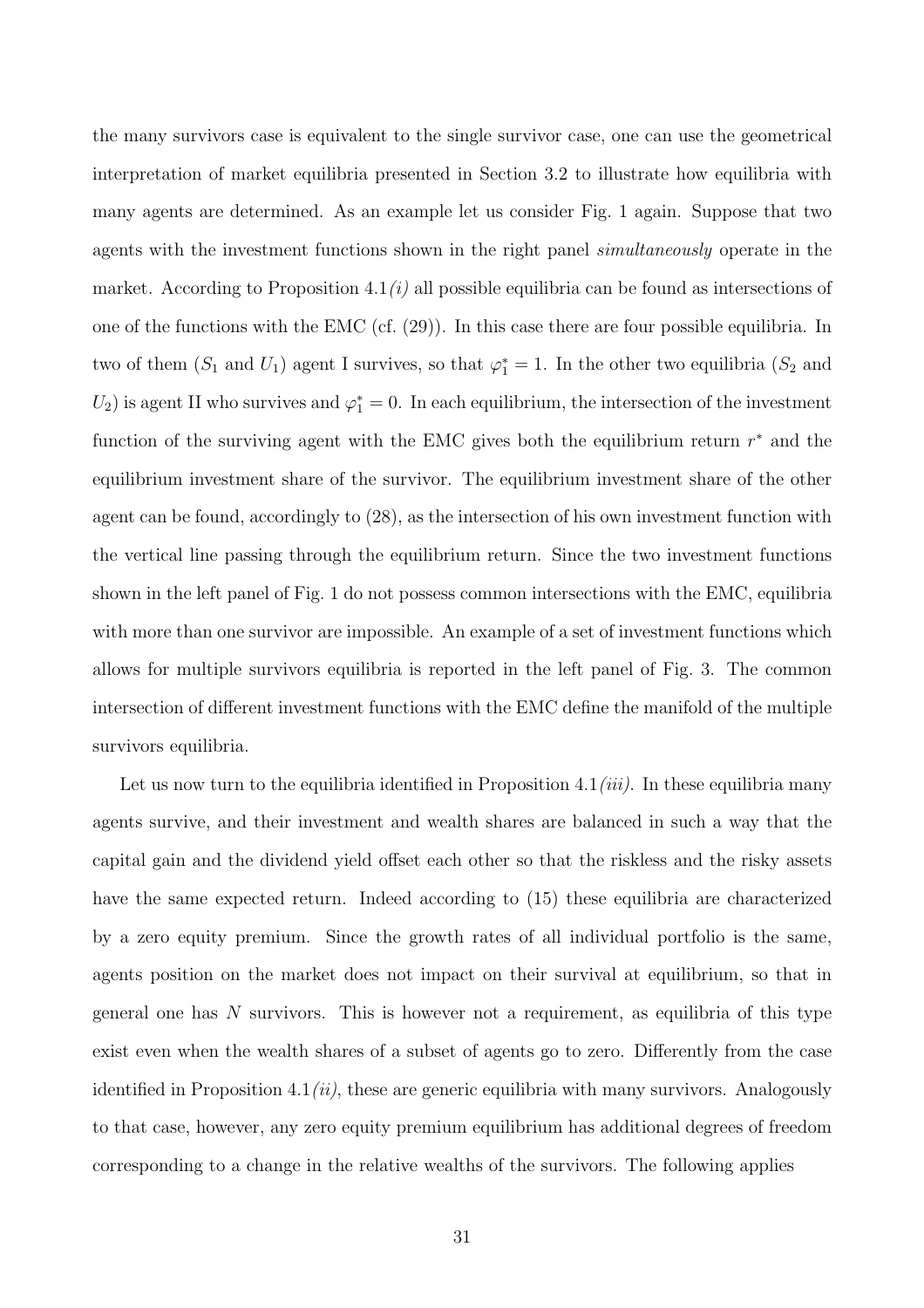

Figure 3: Left panel: Multi-agent equilibria.  $S_2$  and  $U_1$  are equilibria with two survivors while  $s_1$ and  $U_2$  are single-survivor equilibria. In  $S_1$  agent I dominates the economy, while in  $U_1$  agents I and II both survive. Right panel: No-equity-premium equilibrium with three survivors, with market position  $A_1$ ,  $A_2$  and  $A_3$ , together with three single survivor equilibria,  $S_1$ ,  $S_2$  and  $S_3$ .

Corollary 4.2. Consider the deterministic skeleton of system (25). If it possesses one equilibrium  $x^*$  as in Proposition 4.1(iii), it possesses a  $N-2$ -manifold of generic many survivors equilibria constituted by all the points which satisfy conditions (32), namely

$$
\left\{ \left( x_1^*, \ldots, x_N^*; \varphi_1, \ldots, \varphi_{N-1-k}; \underbrace{-\bar{e}, \ldots, -\bar{e}}_L \right) \middle| \sum_{j=1}^N \varphi_j = 1, \sum_{j=1}^N \varphi_j x_j^* = 0 \right\}.
$$

Geometrically, in the  $(r, x)$  plane, the locus of these equilibria is the vertical asymptote of the EMC. Assume the market is populated by three agents having (symmetrized) investment functions as depicted in the right panel of Fig. 3. The ordinates of the points  $A_1$ ,  $A_2$  and A<sup>3</sup> represents the agents' investment share in the risky asset when (rescaled) price return is equal to  $-\bar{e}$ , that is when the equity premium is zero. Denote them with  $x_1^{-\bar{e}}, x_2^{-\bar{e}}$  and  $x_3^{-\bar{e}}$  respectively. If there are wealth shares  $\varphi_1$ ,  $\varphi_2$  and  $\varphi_3$  which, together with the above investment shares, satisfy (32), i.e.

$$
\sum_{j=1}^{3} \varphi_j = 1 \text{ and } \sum_{j=1}^{3} \varphi_j x_1^{-\bar{e}} = 0,
$$

then the economy admits equilibria of the "no-equity-premium" type. Notice that since  $x_3^{-\bar{e}}$  < 0 while  $x_{1,2}^{-\bar{e}} > 0$ , these equilibria do in fact exists also when all wealth shares are positive.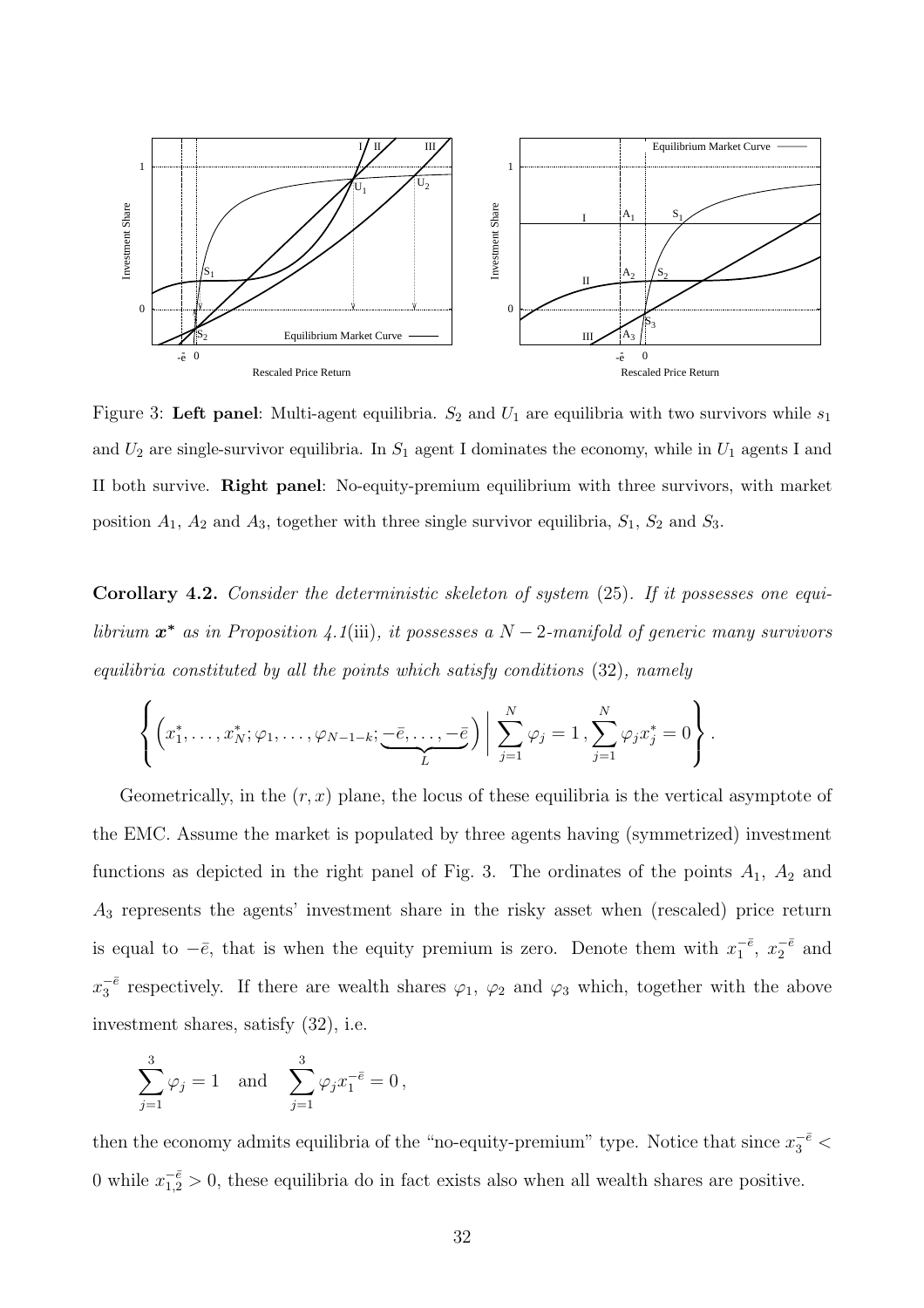## 4.3 Stability of multi-agents equilibria

This Section presents the stability analysis of the equilibria defined in Proposition 4.1. The three Propositions below provide the stability region in the parameter space for the cases enumerated in Proposition 4.1, i.e. for the generic case of a single survivor, for the nongeneric case of many survivors and for the generic case with many survivors and without equity premium. The derivation of these Propositions requires quite cumbersome algebraic manipulations and we refer the reader to Appendix G for the intermediate lemmas and final proofs.

For the generic case of a single survivor equilibrium we have the following

**Proposition 4.2.** Let  $x^*$  be a fixed point of (25) associated with a single survivor PCE. Without loss of generality we can assume that the survivor is the first agent. Let  $P_{f_1}(\mu)$ denote the  $(L-1)$ -dimensional stability polynomial associated with the investment function of the survivor. The equilibrium  $x^*$  is (locally) asymptotically stable if the two following conditions are met:

#### 1) all roots of the polynomial

$$
Q_1(\mu) = \mu^{L+1} - \frac{(1+r^*)\mu - 1}{r^* l'(r^*)} P_{f_1}(\mu) , \qquad (33)
$$

are inside the unit circle.

#### 2) the equilibrium investment shares of the non-surviving agents satisfy

$$
-2 - r^* < x_n^* \left( r^* + \bar{e} \right) < r^* \,, \quad 1 < n \le N \,. \tag{34}
$$

The equilibrium  $x^*$  is unstable if at least one of the roots of the polynomial in (33) is outside the unit circle or if at least one of the inequalities in (34) holds with the opposite (strict) sign.

In particular, the system exhibits a fold bifurcation if one of the  $N-1$  right-hand inequalities in (34) becomes an equality and a flip bifurcation if one of the  $N-1$  left-hand inequalities becomes an equality.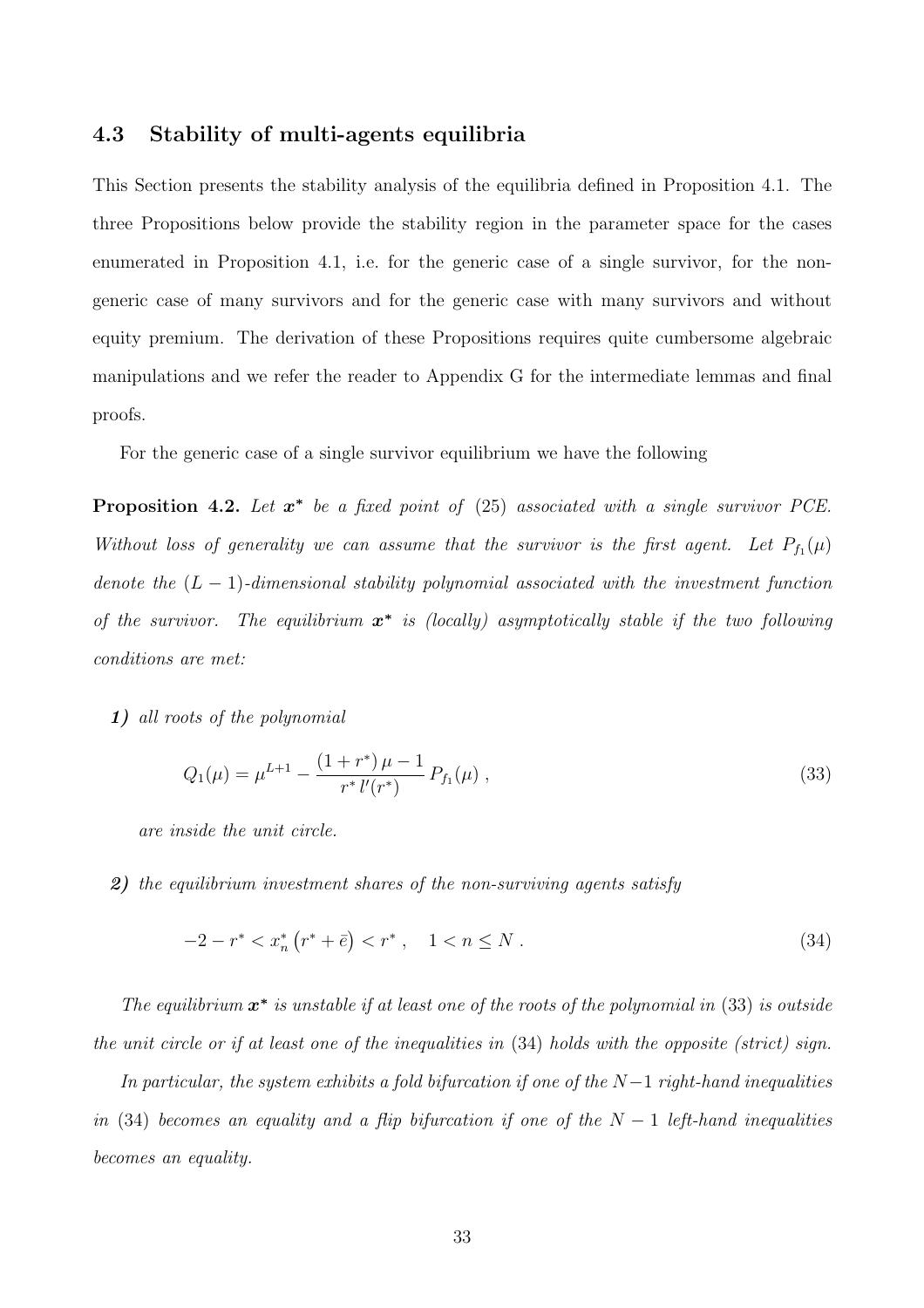

Figure 4: Four equilibria in the market with two agents. The gray region is where condition (34) is satisfied.

The stability condition for a single survivor PCE in the multi-agent case is twofold. First, equilibrium should be "self-consistent", i.e. it should remain stable even if any non-surviving agent would be removed from the economy. This intuitive result strictly follows from the comparison between  $Q_1(\mu)$  in (33) and  $Q(\mu)$  in (17). This is however not enough. A further requirement comes from the inequalities in (34). In particular, according to the left-hand inequality, the wealth growth rate of those agents who do not survive in the stable equilibrium should be strictly lower than the wealth growth rate of the survivors  $r^*$ . Thus, in those equilibria where  $r^* > -\bar{e}$ , the surviving agent must be the most aggressive (risk prone) trader and invest in the risky asset the highest, among all traders, share of wealth. Conversely, in those equilibria where  $r^* < -\bar{e}$ , the survivor has to be the least aggressive (most risk averse) trader.

The EMC plot can be used to geometrically illustrate the previous Proposition. In Fig. 4 we draw again the two investment functions used in the examples of Section 3. Let us now suppose that they are both present in the market at the same time. The region where the additional condition (34) is satisfied is reported in gray. In Section 4.2 we found four possible equilibria:  $S_1$ ,  $S_2$ ,  $U_1$  and  $U_2$ . Proposition 4.2 states that, first, the dynamics cannot be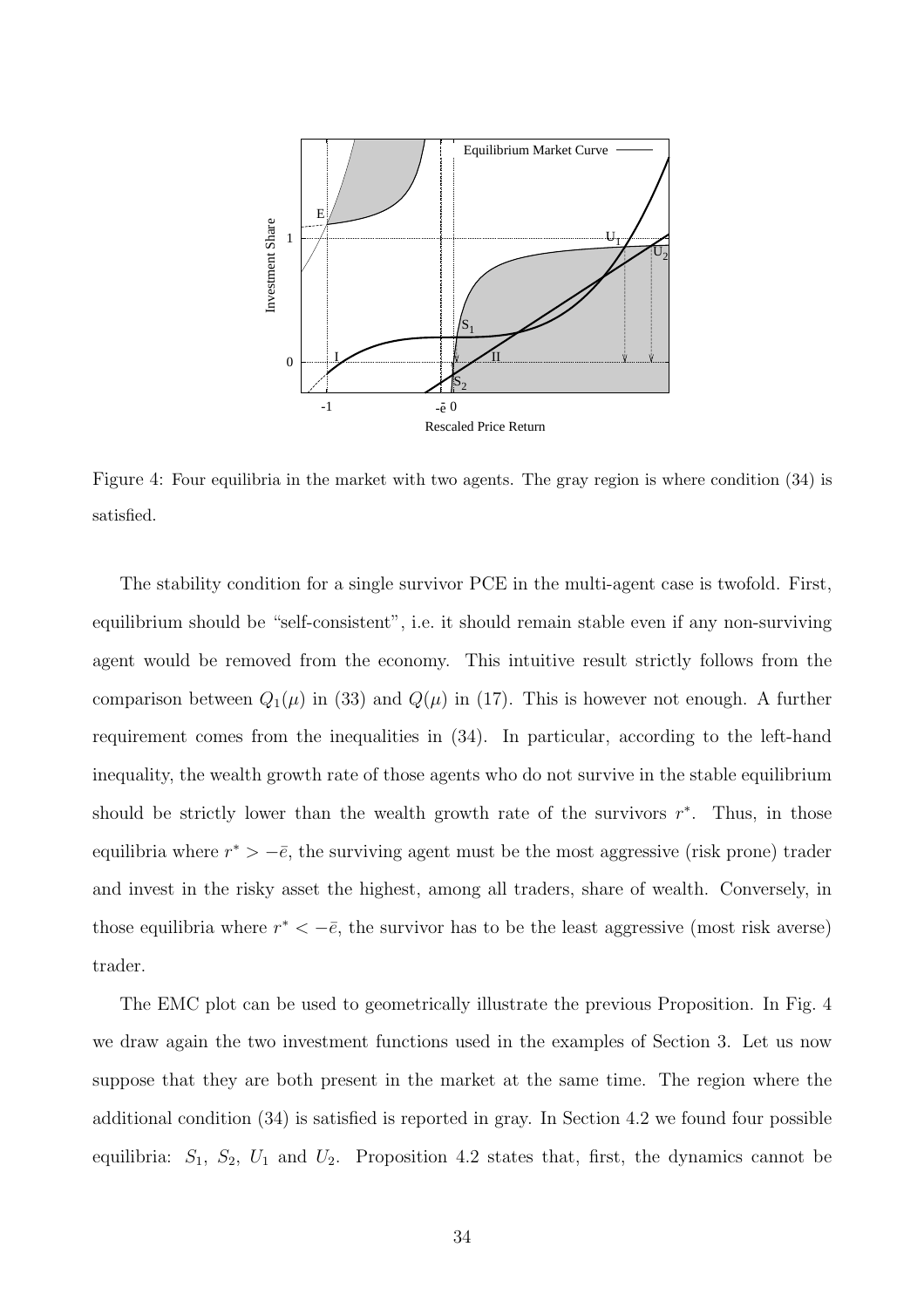attracted by an equilibrium which was unstable in the respective single-agent case. And, second, it cannot be attracted by an equilibrium in which non-surviving agents investment shares at equilibrium belong to the white region. As we have seen in Section 4.2, if an agent uses EWMA or CWA forecast the points  $U_1$  and  $U_2$  will be unstable (cf. examples 2 and 3 in Section 3.3). Therefore, they will be unstable also in the multi-agents case. From item 2) of Proposition 4.2 it follows that  $S_1$  is the only stable equilibrium of the two agents system. Notice, indeed, that in the abscissa of  $S_1$ , i.e. for the equilibrium return, the linear investment function of the non-surviving agent II passes below the investment function of the surviving agent and belongs to the gray area. On the contrary, in the abscissa of  $S_2$ , the investment function of the non-surviving agent I is higher and does not belong to the gray area. Consequently, this equilibrium is unstable. A similar situation occurs in the right panel of Fig. 3. Among the three single survivor equilibria  $S_1$ ,  $S_2$  and  $S_3$ , only the first is stable.

Let us move now to consider the non-generic case, when  $k$  different agents survive in the equilibrium. The following applies

**Proposition 4.3.** Let  $x^*$  be a fixed point of (25) associated with a k survivors PCE, as defined by  $(28)$ ,  $(30)$  and  $(31)$ .

The fixed point  $x^*$  is never hyperbolic and, consequently, never (locally) asymptotically stable. Its non-hyperbolic submanifold is the  $k-1$ -dimensional manifold defined in Corollary 4.1.

Let  $P_{f_n}(\mu)$  be the stability polynomial associated with the investment function  $f_n$ . The equilibrium  $x^*$  is (locally) stable if the two following conditions are met:

1) all the roots of the polynomial

$$
Q_{1 \circ k}(\mu) = \mu^{L+1} - \frac{(1+r^*)\mu - 1}{r^* l'(r^*)} \sum_{n=1}^k \varphi_n^* P_{f_n}(\mu) \quad , \tag{35}
$$

are inside the unit circle.

#### 2) the equilibrium investment shares of the non-surviving agents satisfy

$$
-2 - r^* < x_n^* \left( r^* + \bar{e} \right) < r^* \,, \quad k < n \le N \,. \tag{36}
$$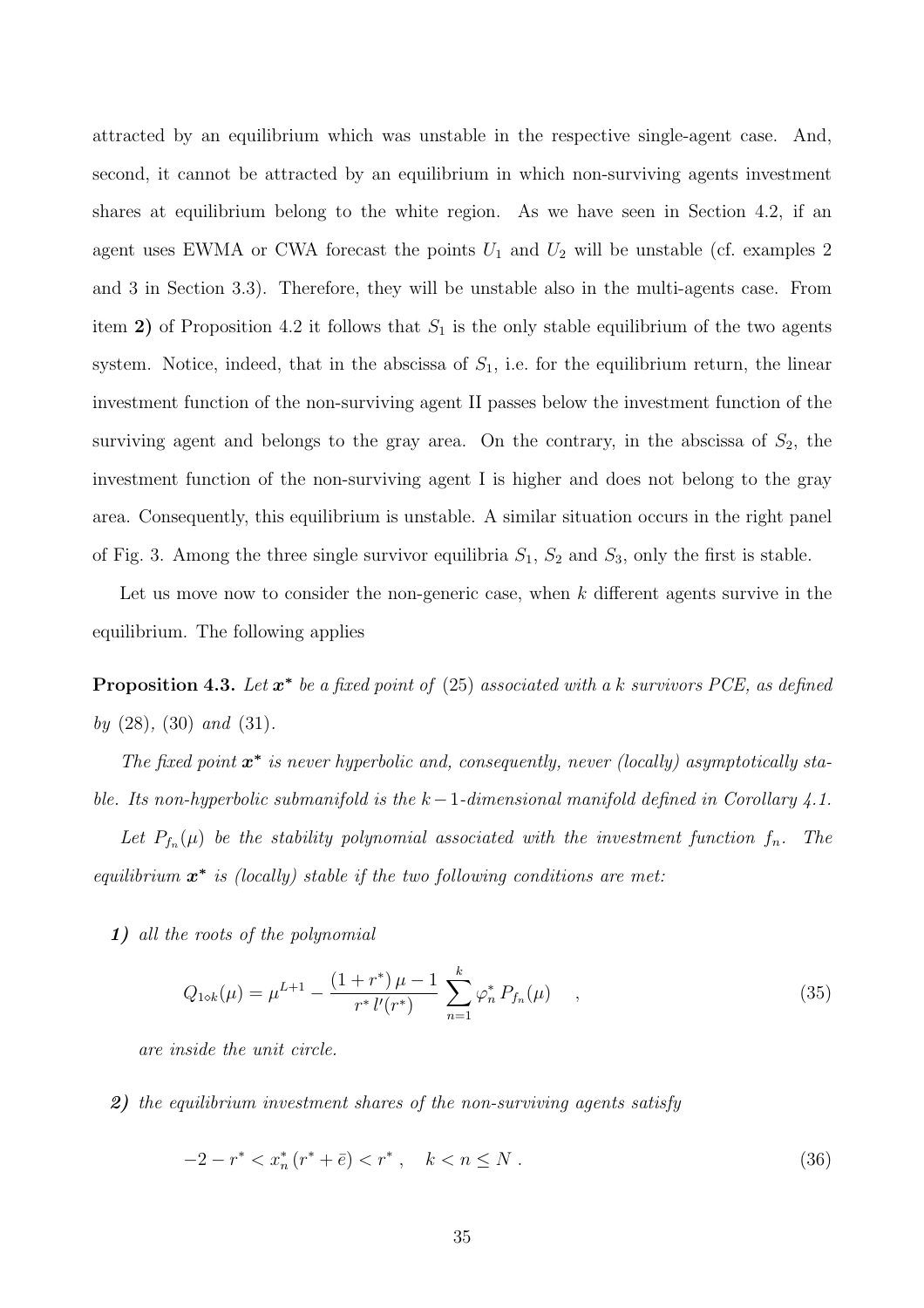The equilibrium  $x^*$  is unstable if at least one of the roots of the polynomial in (35) is outside the unit circle or if at least one of the inequalities in (36) holds with the opposite (strict) sign.

The non-hyperbolic nature of the equilibria with many survivors turns out to be a direct consequence of their non-unique specifications. The motion of the system along the  $k - 1$ dimensional subspace consisting of the continuum of equilibria defined in Corollary 4.1 leaves the aggregate properties of the system invariant so that all these equilibria can be considered equivalent. Proposition 4.3 also provides the stability conditions for perturbations in the hyperplane orthogonal to the non-hyperbolic manifold formed by equivalent equilibria. The polynomial  $Q_{10k}(\mu)$  is quite similar to the corresponding polynomial in Proposition 4.2, except that one has to weight the stability polynomial of the different investment functions  $P_{f_k}(\mu)$ with the weights corresponding to the relative wealth of survivors. At the same time, the constraint on the investment shares (36) is identical to the one obtained in (34). Similarly to the case with a single survivor, in those equilibria where  $r^* > -\bar{e}$  all surviving agents must be more aggressive buyer of risky asset than those who do not survive, and vice versa for  $r^* < -\overline{e}.$ 

Finally, let us analyze the generic many survivors equilibria with  $r^* = -\bar{e}$ . Without loss of generality, we assume that the survivors are the first  $k \leq N$  agents. The following result characterizes the stability of such equilibria

**Proposition 4.4.** Let  $x^*$  be a fixed point of system (25) belonging to a  $N-2$ -dimensional manifold of k-survivors equilibria defined by (28) and (32).

If  $N \geq 3$ , the fixed point  $x^*$  is non-hyperbolic and, consequently, is not (locally) asymptotically stable. The equilibrium  $x^*$  is (locally) stable if all the roots of the following polynomial are inside the unit circle

$$
\mu^{L+1} + \frac{\mu - 1}{\langle x^2 \rangle} \sum_{j=1}^k \varphi_j^* P_{f_j}(\mu) \quad , \tag{37}
$$

where  $P_{f_j}(\mu)$  is the stability polynomial of the investment function  $f_j$  computed in  $(-\overline{e}, \ldots, -\overline{e}),$ and  $\langle x^2 \rangle$  $=\sum_{n=1}^{k}$  $_{n=1}^{k} \varphi_n^* x_n^{*2}.$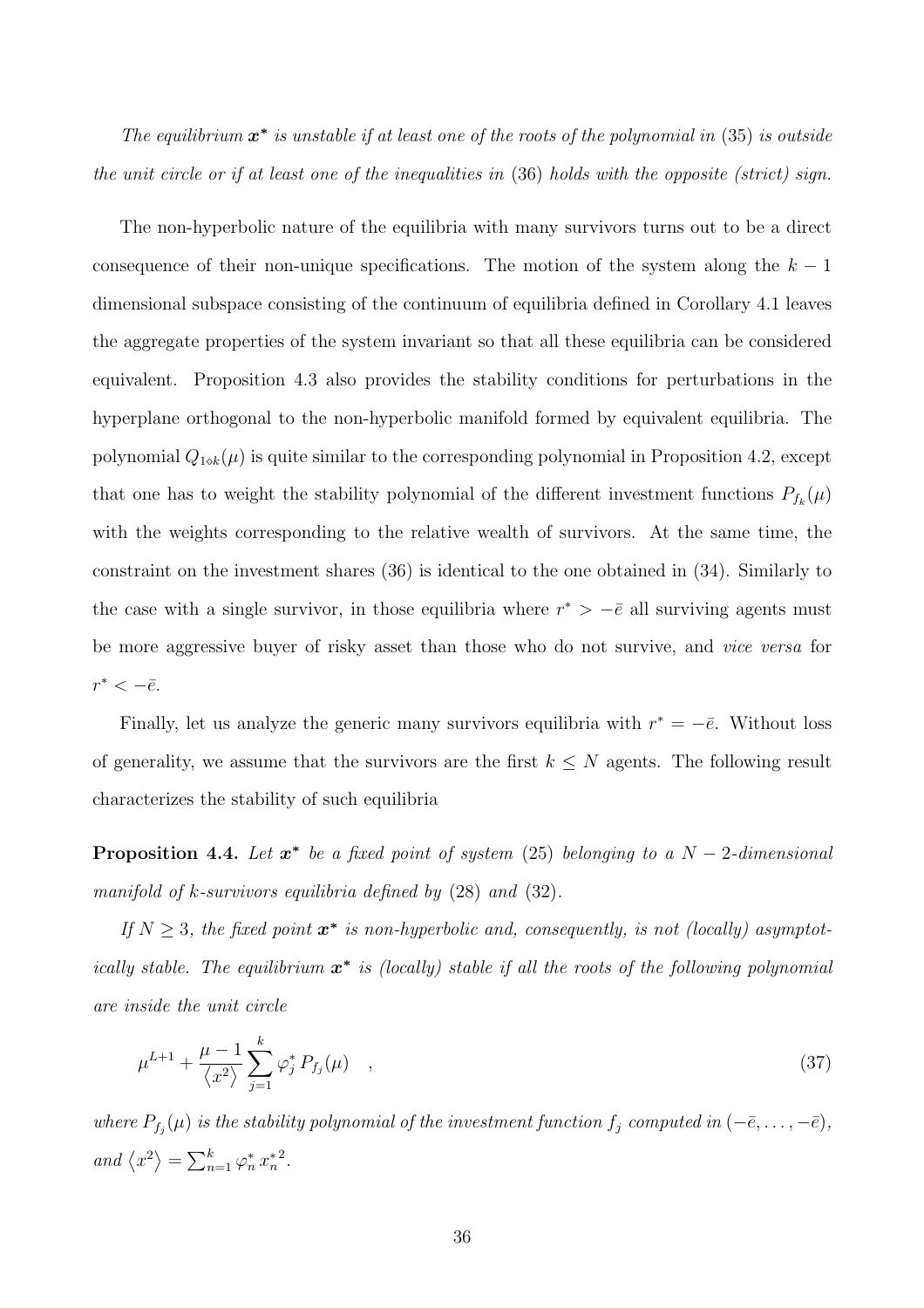

Figure 5: Left Panel: Non-linear investment function leading to multiple equilibria.  $S_H$  and  $S_L$  are stable while  $U$  is unstable. A second linear investment function always lays below the first. Right **Panel:** The linear investment function is raised above  $S_L$ . As a result, market now possesses a new stable equilibria,  $S_M$ , while  $S_L$  looses its stability. In the stable equilibria  $S_H$  and  $S_M$  two different agents survive.

The equilibrium  $x^*$  is unstable if at least one of the roots of polynomial in (37) is outside the unit circle.

As in the case of Proposition 4.3, the "no-equity-premium" equilibria can be non-hyperbolic, due to the possibility to reallocate wealth between agents without affecting the aggregate properties of the dynamics. Once the functional form of the investment functions is known, one can derive the expression of the polynomial Q and obtain the appropriate stability conditions from the analysis of its roots, analogously to what has been done in the examples of Section 3.3. In particular, when all the investment functions possess a zero slope in  $-\bar{e}$ , the equilibria (if they exist) are always stable. Consider the right panel of Fig. 3. Since the investment functions of agent I and II are flat in  $A_1$  and  $A_2$  respectively, if the wealth share of agent III is small enough, then the no-equity-premium equilibrium is stable.

## 4.4 Optimal selection and multiple stable equilibria

In this Section, using the geometric interpretation based on the EMC, we discuss the implications of Proposition 4.2 about the asymptotic behavior of the model and its global properties.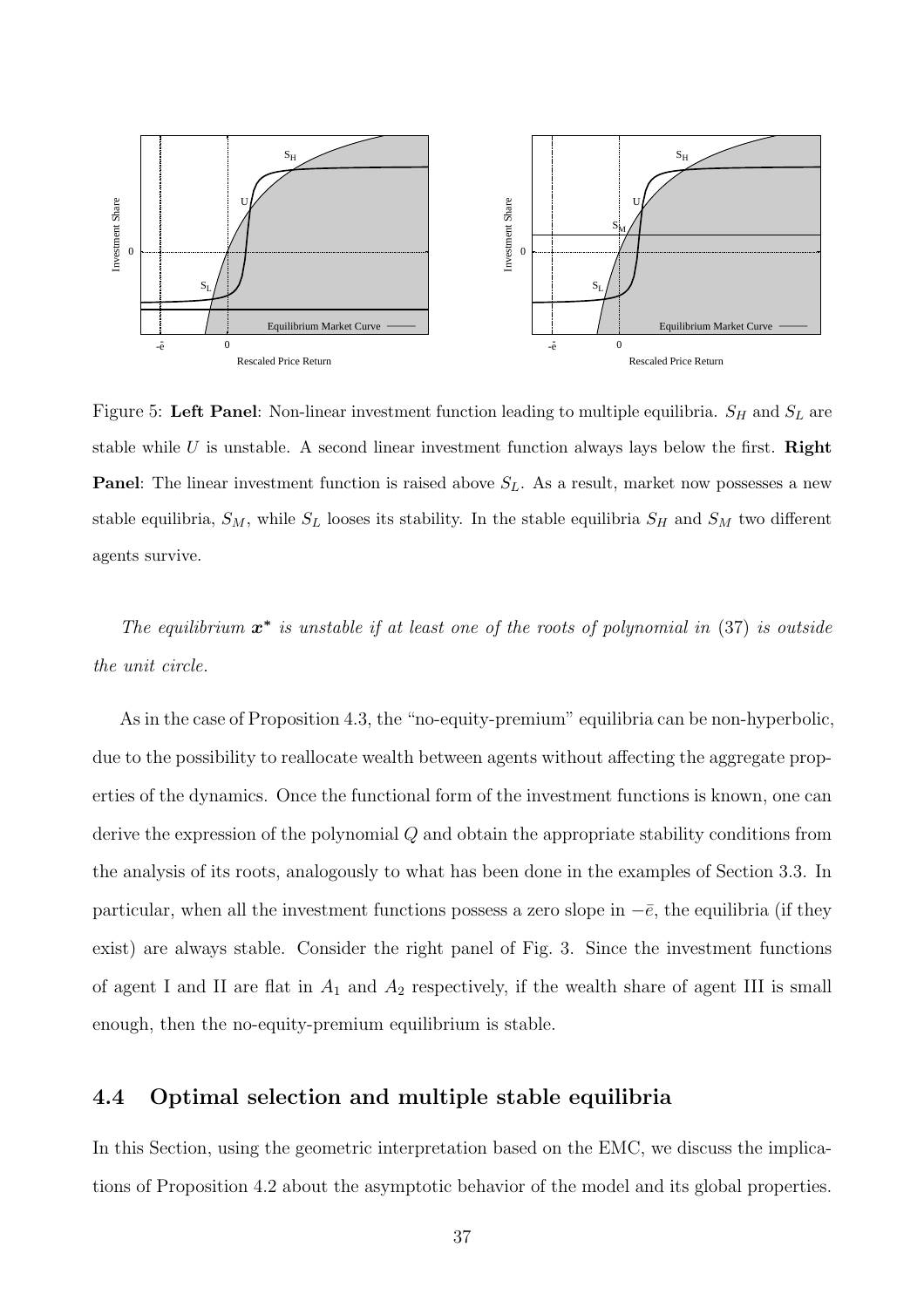For definiteness, we will mainly confine the discussion to the generic case of equilibria with a single survivor, but many aspects of it do apply in general.

The first implication concerns the aggregate dynamics of the economy. Let us consider a stable many-agent equilibrium  $x^*$ . Let us suppose that  $r^*$  is the equilibrium return in  $x^*$ and that the first agent survives. Then his wealth return is equal to  $r^*$  and this is also the asymptotic growth rate of the total wealth. Then, we can interpret the second requirement of Proposition 4.2 as saying that, in the dynamic resulting from the competition of different trading strategies, the surviving agent is the one who allows the economy to have the highest possible rate of growth. Indeed, if any other agent  $n \neq 1$  survived, the economy would have grown at a rate  $x_n^*(r^* + \bar{e})$ , which is lower than  $r^*$  according to (34). This result constitutes a sort of optimal selection principle since it clearly states the market endogenous selection toward the best aggregate outcome. Indeed, the market selection mechanism seems to act in accordance with the asymptotic behavior of the system. In equilibria with  $r^* > -\bar{e}$  the aggregate wealth is growing. In this case, and according to the optimal selection principle, the surviving agent is the most aggressive investor, so as to guarantee the highest possible growth rate to the whole economy. Conversely, in equilibria with  $r^* < -\overline{e}$ , when the wealth of the economy decreases, the survivor is the least aggressive traders, so that the economy shrinks at the lowest speed.

Notice, however, that this selection criterion does not apply across the whole set of equilibria, but only inside the subset formed by equilibria associated with stable fixed points in the single agent case (c.f. (35)). For instance, with the investment functions shown in Fig. 4, the dynamics will never end up in  $U_2$ , even if this is the equilibrium with the highest possible return. Furthermore, the variety of possible investment functions implies that the optimal selection principle has a local character. Indeed, due to the "lock-in" effect generated by the boundedness of attraction domains, it is possible that the market does not select, among all stable equilibria, the one which provides the highest returns. An illustrative example is provided by the "step-wise" investment function shown in the left panel of Fig. 5. This function possesses two stable equilibria,  $S_L$  and  $S_H$ . Now suppose that an agent using this function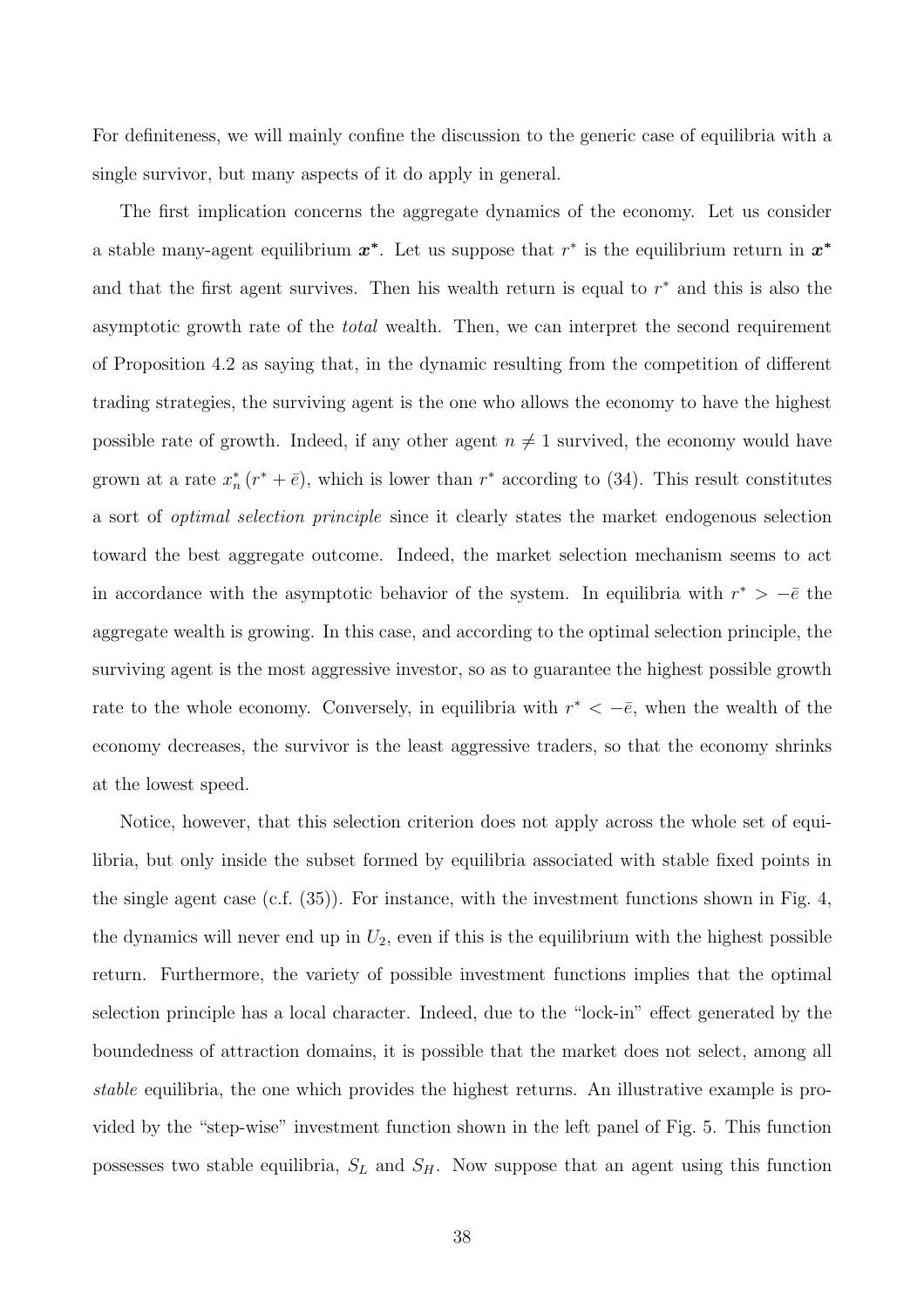competes on the market with a second agent, more risk averse, who always invest smaller shares of wealth in the risky asset. For instance assume that the second agent uses the constant investment function shown in the same plot. In this situation, the two equilibria of the nonlinear function remain stable and the riskier agent will ultimately dominate the market. However, initial conditions completely determine which one of the two equilibria will be eventually selected by the market.

Staring from the situation in the left panel of Fig. 5, imagine to shift the constant function upward, so as to cross the step-wise function between  $S_L$  and  $S_H$ . The resulting situation is represented in the right panel of Fig. 5. This change of strategy by the second agent will affect the economy in different ways, depending on what was the prevailing equilibrium before the shift. If the system was in  $S_H$ , no effect is observed and the dominant agent remains the one with the sigmoid investment function. If instead the economy was in  $S_L$ , this equilibrium becomes unstable and the system will tend to move away from it. The ensuing dynamic could ultimately leads to the dominance of the second agent, so that the system ends up in the equilibrium  $S_M$ . This simple example shows that the possibility for a strategy to become (or remain) dominant does not depend exclusively on the strategy itself, but also, and in an essential way, on the conditions prevailing in the market when the strategy is actually implemented and on the global behavior of all other strategies. This result does not only apply to single survivor equilibria. Indeed another possible source of multiple equilibria is given by the existence of generic many survivors fixed points identified in Proposition  $4.1(iii)$ . For example, in the situation depicted in the right panel of Fig. 3, there is a stable equilibrium where agent I survives alone (point  $S_1$ ) and a manifold of generic equilibria where all three agents survive. In the latter case, if the wealth share of agent I is large enough, according to Proposition 4.4, all these equilibria are stable and, depending on the initial condition, the market can display both single survivor or many survivors equilibria.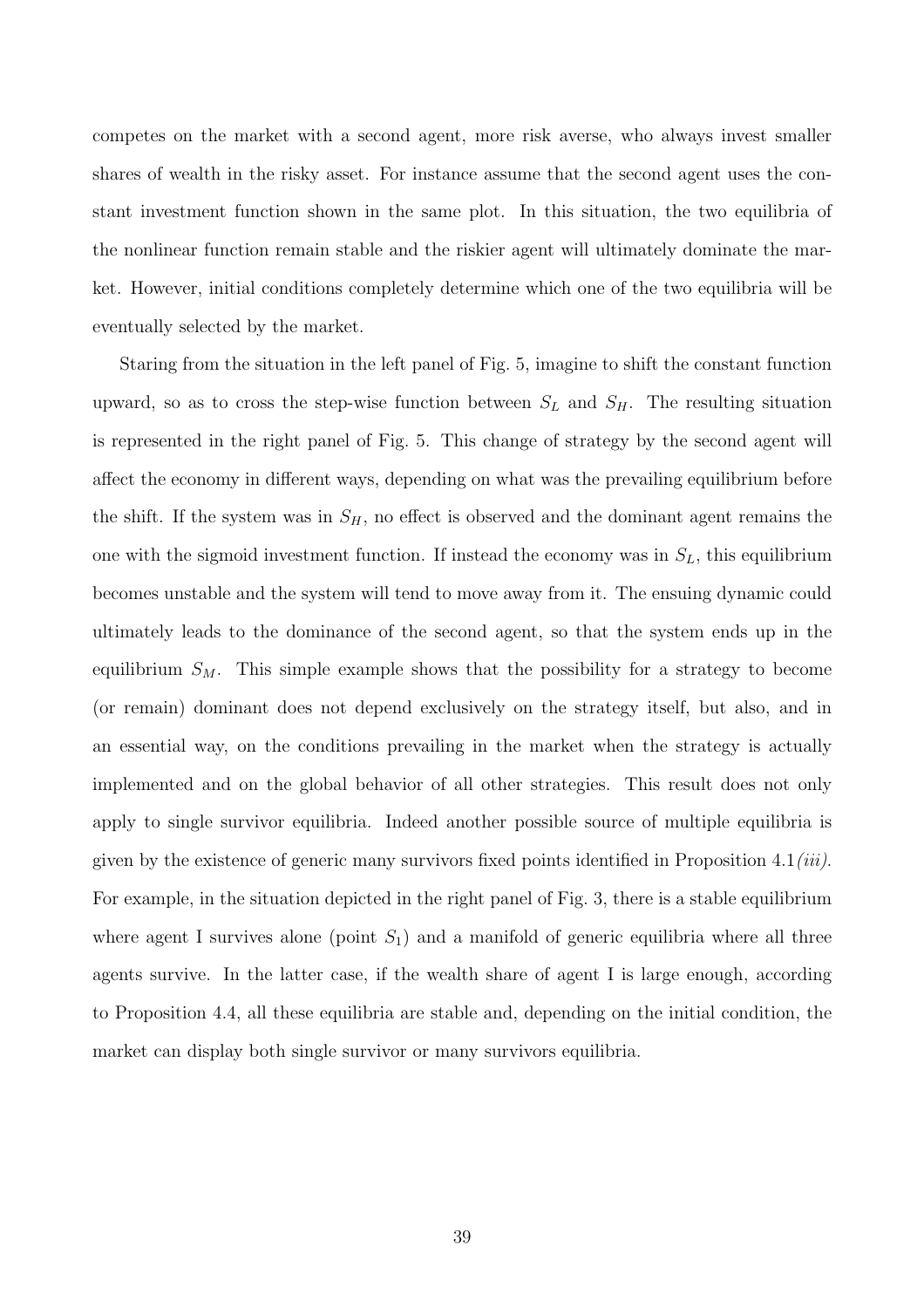# 5 Conclusion

This paper introduces novel results concerning the characterization and stability of equilibria in speculative pure exchange economies with heterogeneous CRRA traders. The framework is relatively general in terms of agents' behaviors and differs from most of the Heterogeneous Agents Models in two important respects. First, we analyze the aggregate dynamics and asymptotic behavior of the market when an arbitrary large number of traders participate to the trading activity. Second, we do not restrict in any way the procedure used by agents in order to build their forecast about future prices, nor the way in which agents can use this forecast to obtain their present asset demand: any smooth investment function mapping the information set to the present investment choice can be present in the model.

We confine our analysis to those equilibria in which aggregate market dynamics is consistent with the procedures adopted by agents to form expectations about future price movement. We derive a complete characterization of Procedurally Consistent Equilibria (PCE) and a description of their stability conditions in terms of few parameters derived from traders investment strategies. In particular, we show that a simple function, the "Equilibrium Market Curve", can be used to obtain a geometric characterization of the location of all possible equilibria. Furthermore, some results about stability conditions can also be inferred from the same EMC.

We find that, irrespectively of the number of agents operating in the market and of the structure of their demand functions, only three types of PCE are possible:

- 1. isolated fixed points, where a single agent asymptotically possesses the entire wealth of the economy,
- 2. non-generic equilibria, associated with continuous manifolds of fixed points, where many agents possess a finite shares of the total wealth,
- 3. generic equilibria with many survivors, consistent with no-arbitrage pricing.

The notion of PCE allows us to join together the EF and HAMs approaches. Indeed the stability conditions for the first two types of PCE (see Propositions 4.2 and 4.3) incorporates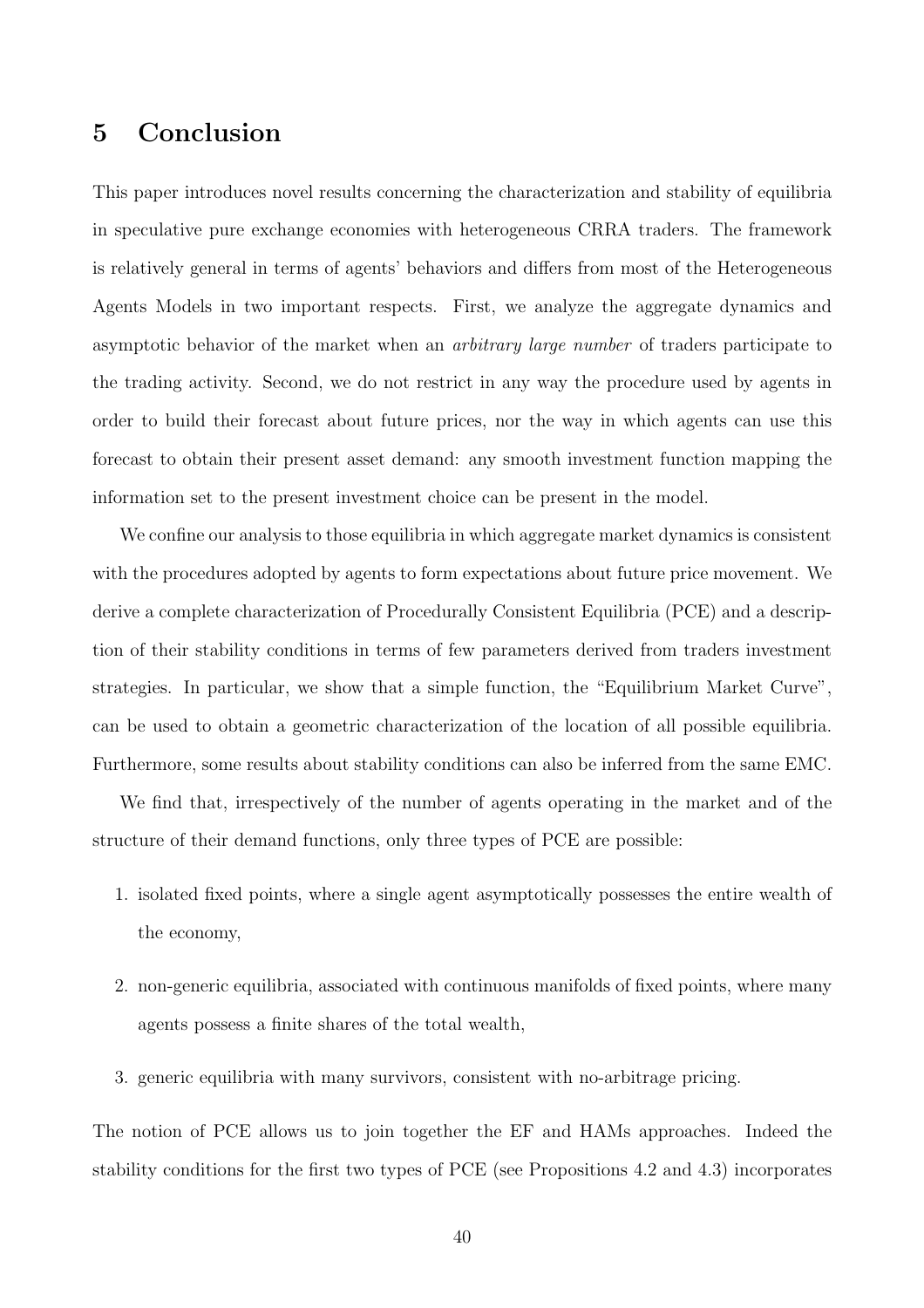two parts. The first part shows that the stability of market dynamics depends on agents' reactions to past prices, as common to HAMs. This result relates to Grandmont (1998) who puts forward the general theory of individual learning under expectation feedback in homogeneous environments. The second part highlights the role played by the wealth-driven selection, and is essentially the requirement of local evolutionary stability common among the EF models. Notice that this part is not present in the stability conditions of the PCE of the third type (see Proposition 4.4), where the no-arbitrage condition makes the wealth selection dynamics irrelevant.

Our general results provide a simple and clear description of the principles governing the asymptotic market dynamics resulting from the competition of different trading strategies. The optimizing agents may dominate non-optimizing agents but may also be dominated by them. In general, the ultimate result of competition between agents depends on the whole market ecology. As we have shown, the EMC is a handy tool to discuss such phenomena as absence of equilibrium, presence of multiple equilibria, and also for comparative statics exercises. From the "geometric" analysis made possible by the EMC (c.f. the stability analysis in Section 4.3) the following two "impossibility theorems" follow in an obvious way. First, there exists no "best" strategy, independently of what "best" means exactly, since any possible market equilibrium can be destabilized by some investment function. Second, it is impossible to build a dominance order relation inside the space of trading strategies, since two strategies may generate multiple stable equilibria with different survivors, so that the outcome will depend on system initial conditions or on noise.

The main advantage of the present model rests in its ability to provide a relatively simple framework in which the interplay between agents' decision processes and market forces can be studied with reasonable generality. In his famous argument in favor of a rational approach in economics, Friedman (1953) appeals to the evolutionary ideas of natural selection to justify optimization. Friedman's argument states that since market forces tend to weed out non-rational agents, the modeler can assume that the agents behave as if they are maximizers. A number of recent studies has shown that Friedman's argument is not generally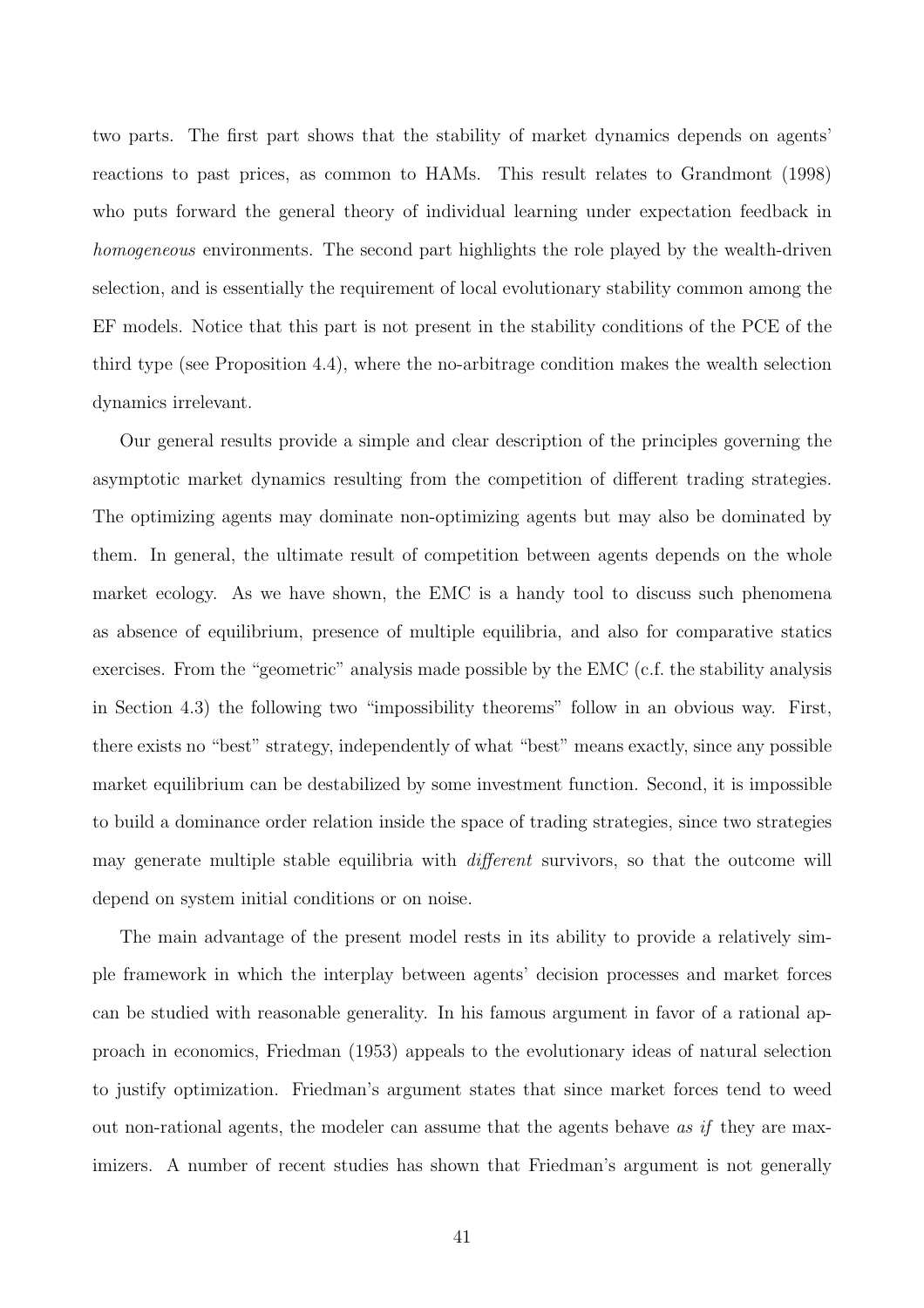valid (e.g. DeLong, Shleifer, Summers, and Waldmann (1990b), Blume and Easley (1992), Brock and Hommes (1998)). Our results support this view showing that the survivors in the market are determined not only by their own strategies but also by the complete behavioral ecology. Alternatively, one can consider the optimizing agents' behavior as an outcome of the learning process. In this case, however, due to possible presence of multiple equilibria or instability, there is no reason to assume a priori that such learning process will converge to the corresponding fixed point.

The present analysis can be extended in many directions. First of all, one may raise the question of the robustness of the results with respect to Assumption 1 about constant dividend yield. Model in Anufriev and Dindo (2009) investigates the case of growing dividend yield and shows that some results (as presence of equity premium in equilibria and possibility to represent the equilibria by the EMC) remain essentially the same. Second, in the limits of our framework, one can wonder about other possible dynamics. For instance, we have shown that there is a theoretical possibility of not having any equilibrium at all. The dynamics in this case remain unknown. We also did not investigate the dynamics after bifurcation, which is the key question in many heterogeneous agent models. Probably numerical methods can be effectively applied to study these questions and also clarify the role of initial conditions and the determinants of the relative size of the basins of attraction for multiple equilibria scenarios. Third, our general CRRA-framework led us, in Proposition 2.1, to write the system in terms of returns and wealth shares. There are many behavioral specifications which were not analyzed here and are still consistent with our framework. These specifications range from the evaluation of the "fundamental" value of the asset, possibly obtained from a private source of information, to a strategic behavior that tries to keep in consideration the reaction of other market participants to the revealed individual choices.

## APPENDIX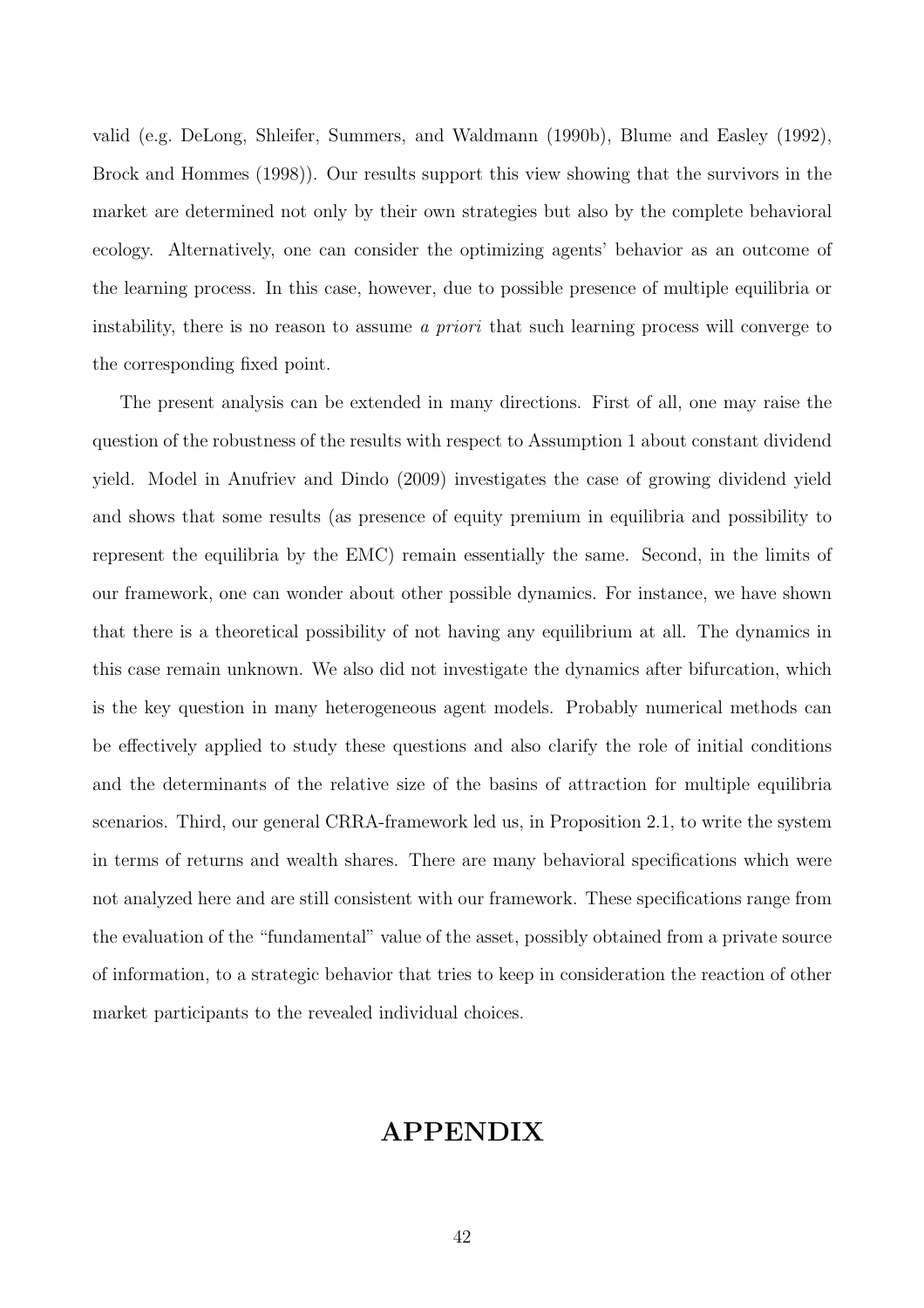# A Proof of Proposition 2.1

Plugging the expression for  $w_{t+1,n}$  from the second equation in system (4) into the right-hand side of the first equation of the same system, and assuming that  $p_t > 0$  and, consistently with  $(6)$ ,  $p_t \neq \sum x_{t+1,n} x_{t,n} w_{t,n}$ , one gets

$$
p_{t+1} = \left(1 - \frac{1}{p_t} \sum_{n=1}^{N} x_{t+1,n} x_{t,n} w_{t,n}\right)^{-1} \left(\sum_{n=1}^{N} x_{t+1,n} w_{t,n} + (e_{t+1} - 1) \sum_{n=1}^{N} x_{t+1,n} w_{t,n} x_{t,n}\right) =
$$
  
\n
$$
= p_t \frac{\sum_{n} x_{t+1,n} w_{t,n} + (e_{t+1} - 1) \sum_{n} x_{t+1,n} w_{t,n} x_{t,n}}{\sum_{n} x_{t,n} w_{t,n} - \sum_{n} x_{t+1,n} x_{t,n} w_{t,n}} =
$$
  
\n
$$
= p_t \frac{\langle x_{t+1} \rangle_t - \langle x_t x_{t+1} \rangle_t + e_{t+1} \langle x_t x_{t+1} \rangle_t}{\langle x_t \rangle_t - \langle x_t x_{t+1} \rangle_t},
$$

where we used the first equation of  $(4)$  rewritten for time t to get the second equality. Condition  $(6)$  is obtained imposing  $p_{t+1} > 0$ , and the dynamics of price return in (7) are immediately derived. From the second equation of (4) it follows that

$$
w_{t+1,n} = w_{t,n} \left( 1 + x_{t,n} \left( r_{t+1} + e_{t+1} \right) \right) \qquad \forall n \in \{1, \dots, N\} \quad , \tag{38}
$$

leading to (8). To obtain the wealth share dynamics, divide both sides of (38) by  $w_{t+1}$  to have

$$
\varphi_{t+1,n} = \frac{w_{t,n}}{w_{t+1}} \left( 1 + x_{t,n} \left( r_{t+1} + e_{t+1} \right) \right) =
$$
\n
$$
= \frac{w_{t,n}}{\sum_m w_{t,m} + \left( r_{t+1} + e_{t+1} \right) \sum_m x_{t,m} w_{t,m}} \left( 1 + x_{t,n} \left( r_{t+1} + e_{t+1} \right) \right) =
$$
\n
$$
= \frac{\varphi_{t,n}}{1 + \left( r_{t+1} + e_{t+1} \right) \sum_m x_{t,m} \varphi_{t,m}} \left( 1 + x_{t,n} \left( r_{t+1} + e_{t+1} \right) \right) ,
$$

where (38) has been used to get the second line and we divided both numerator and denominator by the total wealth at time t to get the third.

## B Example of agents behavior

Suppressing any agent-specific index, we start with the evolution of the agent's (rescaled) wealth given by (4)

$$
w_{t+1} = w_t + x_t w_t (r_{t+1} + e_{t+1}).
$$

The future wealth depends on the total return  $z_{t+1} = r_{t+1} + e_{t+1}$  at time t, which is unknown. The decision to invest a fraction of wealth  $x_t$  yields the portfolio return

$$
\rho_{t+1} = w_{t+1}/w_t - 1 = x_t (r_{t+1} + e_{t+1}).
$$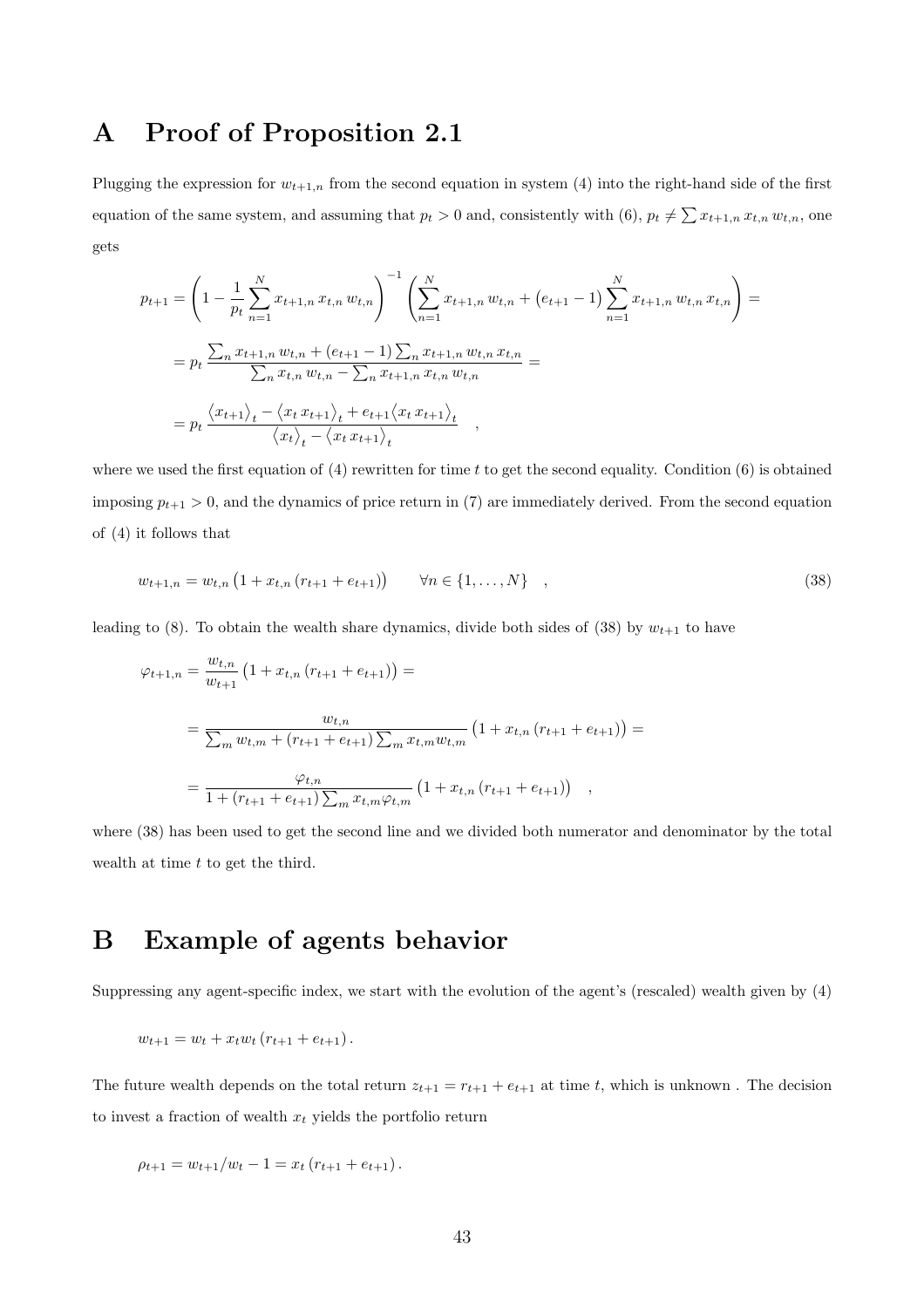Assume that agent's utility depends on his portfolio return and has a mean-variance expression with a constant risk aversion coefficient  $\beta > 0$ . The problem

$$
\max_{x_t} \left\{ \mathbf{E}_{t-1}[\rho_{t+1}] - \frac{\beta}{2} \mathbf{V}_{t-1}[\rho_{t+1}] \right\} \tag{39}
$$

requires that an agent forms expectations  $E_{t-1}[z_{t+1}]$  and  $V_{t-1}[z_{t+1}]$  about the first two moments of future total return on the basis of the information set  $\mathcal{I}_{t-1}$  available at the beginning of period t. Solving the optimization problem (39) one gets

$$
x_t^* = \frac{1}{\beta} \frac{\mathcal{E}_{t-1}[z_{t+1}]}{\mathcal{V}_{t-1}[z_{t+1}]}.
$$
\n(40)

Referring to Section 2.3 the right hand-side represents a family of choice' functions

$$
h_{\beta}(\theta_1,\theta_2)=\frac{1}{\beta}\;\frac{\theta_1}{\theta_2}\,,
$$

parameterized by the risk aversion coefficient  $\beta$ . These functions depends on two statistics of the future returns distribution,  $\theta_1 = g_1(z_{t+1}) = \mathbb{E}_{t-1}[z_{t+1}]$  and  $\theta_2 = g_2(z_{t+1}) = \mathbb{V}_{t-1}[z_{t+1}]$ . The behavior of the agent is ultimately determined by the expectation functions  $g_1$  and  $g_2$  used to obtain these statistics.

One possible direction, inspired by the HAMs literature, is to distinguish different types of traders based on stylized behavior. For example, suppose that "fundamentalists" do not take past observations into account, but expect an exogenous risk premium (i.e., excess return)  $g_1^F \equiv \delta$  and no excess volatility, i.e.,  $g_2^F \equiv \sigma_e^2$ , where  $\sigma_e^2$  is the variance of the yield process. As a result of substitution of these expectation functions in the choice function (40), we obtain the investment function of fundamentalists

$$
h^F_\beta = \frac{\delta}{\beta \sigma_e^2} \,,
$$

which is constant. Conversely, suppose that "chartists" try to learn the level of return from the past observations, so that  $g_1^C(\mathfrak{I}_{t-1}) = a + bz_{t-1}$ , while they still have constant estimation for the variance,  $g_2^C \equiv \sigma_e^2$ . As a result, we obtain for the chartists the investment function

$$
h^C_\beta=\frac{a+b(r_{t-1}+e_{t-1})}{\beta\,\sigma^2_e}\,,
$$

which is a linear function of the previous total return. Within our framework one can study the dynamics of a market populated by these two types of traders and address such questions as the role of risk-aversion  $\beta$ , risk premium  $\delta$ , or extrapolation coefficient b for the equilibrium and stability of the system. The reader is referred to Anufriev (2008) for a study of these questions in the case of arbitrary linear investment functions. The choice function (40) with special linear predictors was previously considered in Chiarella and He (2001).

The discussion above represents but a simple example of an agent investment function. Many generalization are possible and have been explored in the past. Instead of a mean-variance utility the agent could maximize the expected utility (EU) of future wealth. Several functional specifications are suggested in the literature, most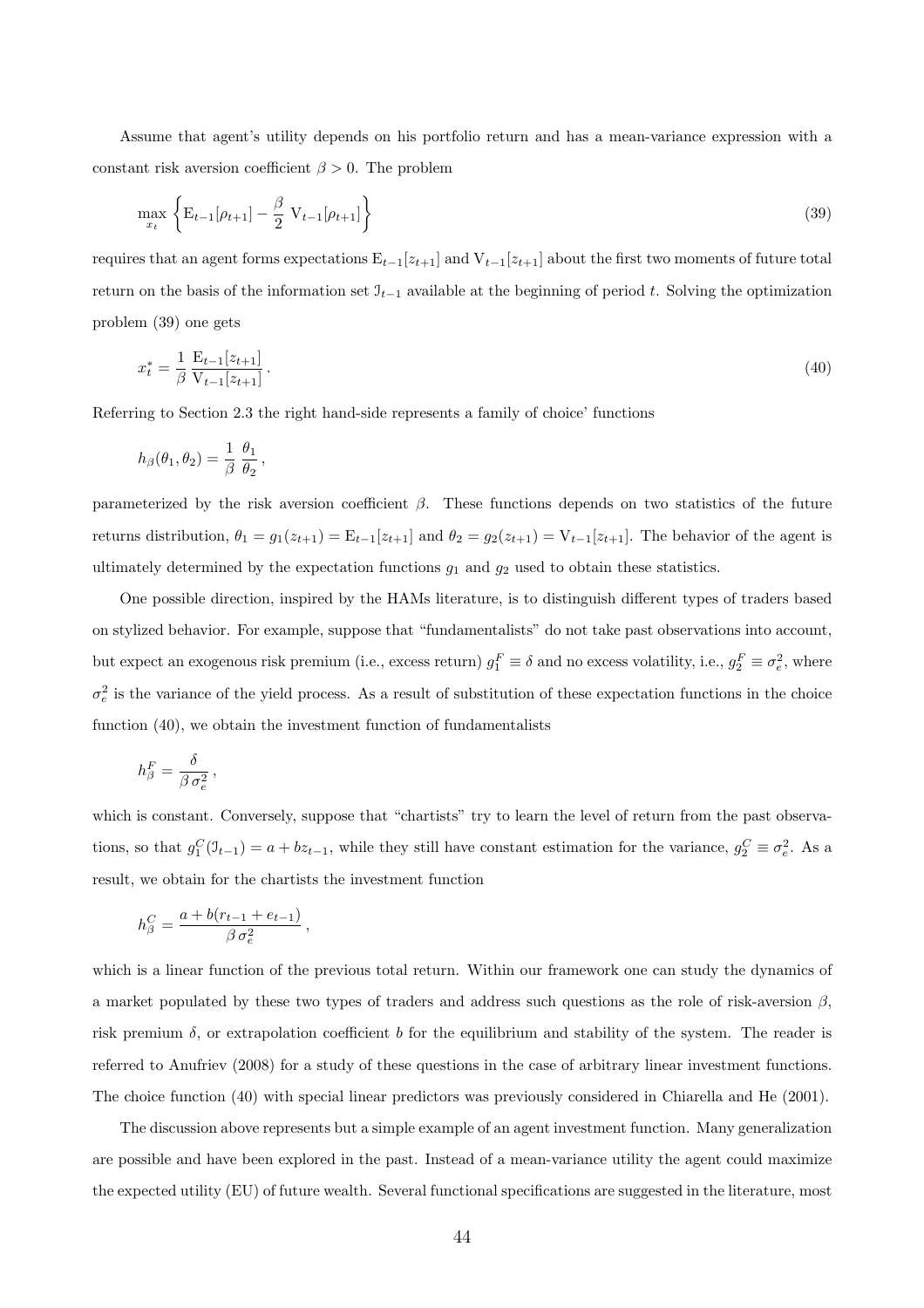notably the power utility function for which, however, closed form solutions are in general not available. Or one can replace the expectation operator with more sophisticated alternative, like the maximin criterion or the minimax-regret criterion discussed in Brock and Manski (2008). Both these criteria will give choice functions which depend on a small set of statistics which are in turn specified through the definition of appropriate expectation functions. Concerning the latter, one can adopt a classical Bayesian approach or, more common in the HAMs literature, use adaptive learning estimators derived from statistical analysis, like moving windows estimators of central tendency. Different learning rules of different degree of sophistication have been suggested in the literature. See Colucci and Valori (2006) for an overview. Since all of them can be represented as a function of past data, they all satisfy to the requirements of our framework. A typical question in the adaptive learning literature is whether multiple equilibria are possible and whether they can be approached through the learning mechanism. One can easily study these questions within our framework, see Section 3.4. What is more, one can do it in the presence of heterogeneous agents' behavior.

## C Proof of Proposition 3.1

Plugging the equilibrium values of the variables in the first equation of (11), one gets  $x^* = f(r^*, \ldots, r^*)$ . Now using  $R(x^*, x^*, e) = e x^*/(1-x^*)$  one can invert the second equation to get (14). Item *(ii)* follows directly from condition (6) written at equilibrium. Finally, from (8) using the previous relations one has  $\rho^* = x^*(r^* + \bar{e}) = l(r^*)(r^* + \bar{e}) = r^*.$ 

## D Proof of Proposition 3.2

We start with a simple result which will be useful in what follows.

 $\overline{a}$ 

Lemma D.1. ¯

$$
\begin{vmatrix} x_1 & x_2 & x_3 & \dots & x_{n-1} & x_n \\ 1 & -\mu & 0 & \dots & 0 & 0 \\ 0 & 1 & -\mu & \dots & 0 & 0 \\ 0 & 0 & 1 & \dots & 0 & 0 \\ \vdots & \vdots & \vdots & \ddots & \vdots & \vdots \\ 0 & 0 & 0 & \dots & -\mu & 0 \\ 0 & 0 & 0 & \dots & 1 & -\mu \end{vmatrix} = (-1)^{n+1} \sum_{k=1}^n x_k \mu^{n-k} , \qquad (41)
$$

Proof. Consider this determinant as a sum of elements from the first row multiplied on the corresponding minor. The minor of element  $x_k$ , whose corresponding sign is  $(-1)^{k+1}$ , is a block-diagonal matrix consisting of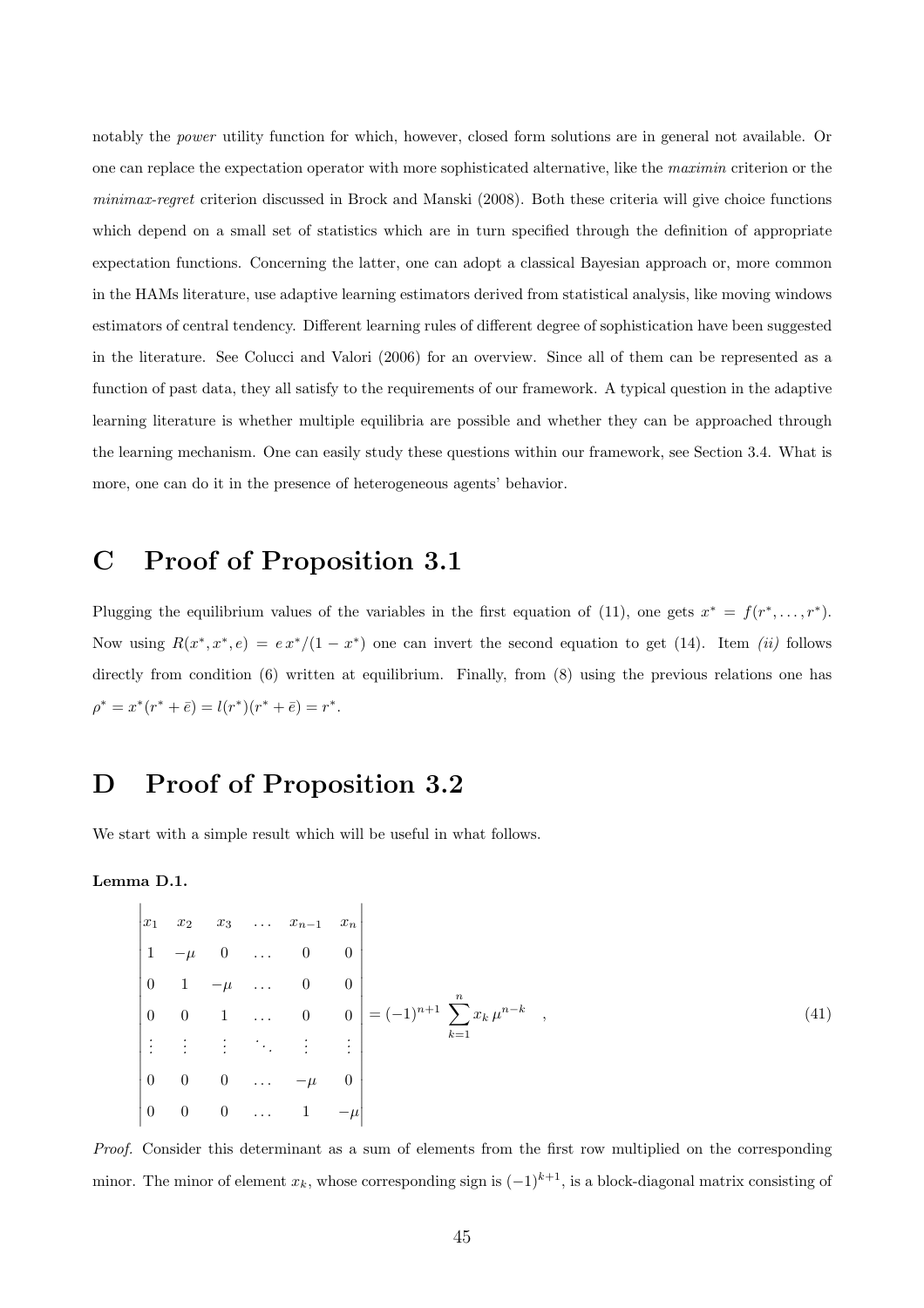two blocks. The upper-left block is an upper-diagonal matrix with 1's on the diagonal. The lower-right block is a lower-diagonal matrix with  $-\mu$ 's on the diagonal. The determinant of this minor is equal to  $(-\mu)^{n-k}$  and  $\Box$ the relation above immediately follows.

The  $(L + 1) \times (L + 1)$  Jacobian matrix **J** of system (11) reads

$$
\begin{vmatrix}\n0 & \frac{\partial f}{\partial r_0} & \frac{\partial f}{\partial r_1} & \frac{\partial f}{\partial r_2} & \cdots & \frac{\partial f}{\partial r_{L-2}} & \frac{\partial f}{\partial r_{L-1}} \\
R^x & R^f \frac{\partial f}{\partial r_0} & R^f \frac{\partial f}{\partial r_1} & R^f \frac{\partial f}{\partial r_2} & \cdots & R^f \frac{\partial f}{\partial r_{L-2}} & R^f \frac{\partial f}{\partial r_{L-1}} \\
0 & 1 & 0 & 0 & \cdots & 0 & 0 \\
0 & 0 & 1 & 0 & \cdots & 0 & 0 \\
\vdots & \vdots & \vdots & \vdots & \ddots & \vdots & \vdots \\
0 & 0 & 0 & 0 & \cdots & 0 & 0 \\
0 & 0 & 0 & 0 & \cdots & 1 & 0\n\end{vmatrix},
$$
\n(42)

where according to (12)

$$
R^x = \frac{\partial R(x^*, x^*)}{\partial x} = -\frac{1}{x^* \left(1 - x^*\right)} \qquad R^f = \frac{\partial R(x^*, x^*)}{\partial x'} = \frac{1 + r^*}{x^* \left(1 - x^*\right)}\,. \tag{43}
$$

Let I be the  $(L + 1) \times (L + 1)$  identity matrix. Expanding the determinant of  $J - \mu I$  by the elements of the first column and using Lemma D.1 one has

$$
\det\left(\mathbf{J}-\mu\mathbf{I}\right) = (-\mu)(-1)^{L-1}\left(\left(R^f\frac{\partial f}{\partial r_0}-\mu\right)\mu^{L-1} + R^f\frac{\partial f}{\partial r_1}\mu^{L-2} + \dots + R^f\frac{\partial f}{\partial r_{L-1}}\right) -
$$

$$
-R^x\left(-1\right)^{L-1}\left(\frac{\partial f}{\partial r_0}\mu^{L-1} + \frac{\partial f}{\partial r_1}\mu^{L-2} + \dots + \frac{\partial f}{\partial r_{L-2}}\mu + \frac{\partial f}{\partial r_{L-1}}\right) =
$$

$$
= (-1)^{L-1}\left(\mu^{L+1} - \left(\mu R^f + R^x\right)\sum_{k=0}^{L-1}\frac{\partial f}{\partial r_k}\mu^{L-1-k}\right)
$$

which, using (43) and the definition of stability polynomial in (16) reduces to

$$
P_J(\mu) = (-1)^{L-1} \left( \mu^{L+1} - \frac{(1+r^*)\mu - 1}{x^*(1-x^*)} P_f(\mu) \right) \,. \tag{44}
$$

,

Remembering that  $l'(r^*) = x^* (1 - x^*)/r^*$  it is immediate to see that (44) is proportional to (17).

# E Analysis of single agent examples

In what follows we will make use of few basic results of bifurcation analysis in low dimensional discrete dynamical systems. We briefly summarize them here to help the unacquainted reader. For the extensive theory of the stability and bifurcation analysis of the autonomous dynamical systems see e.g. Guckenheimer and Holmes (1983), Medio and Lines (2001) and Kuznetsov (2004).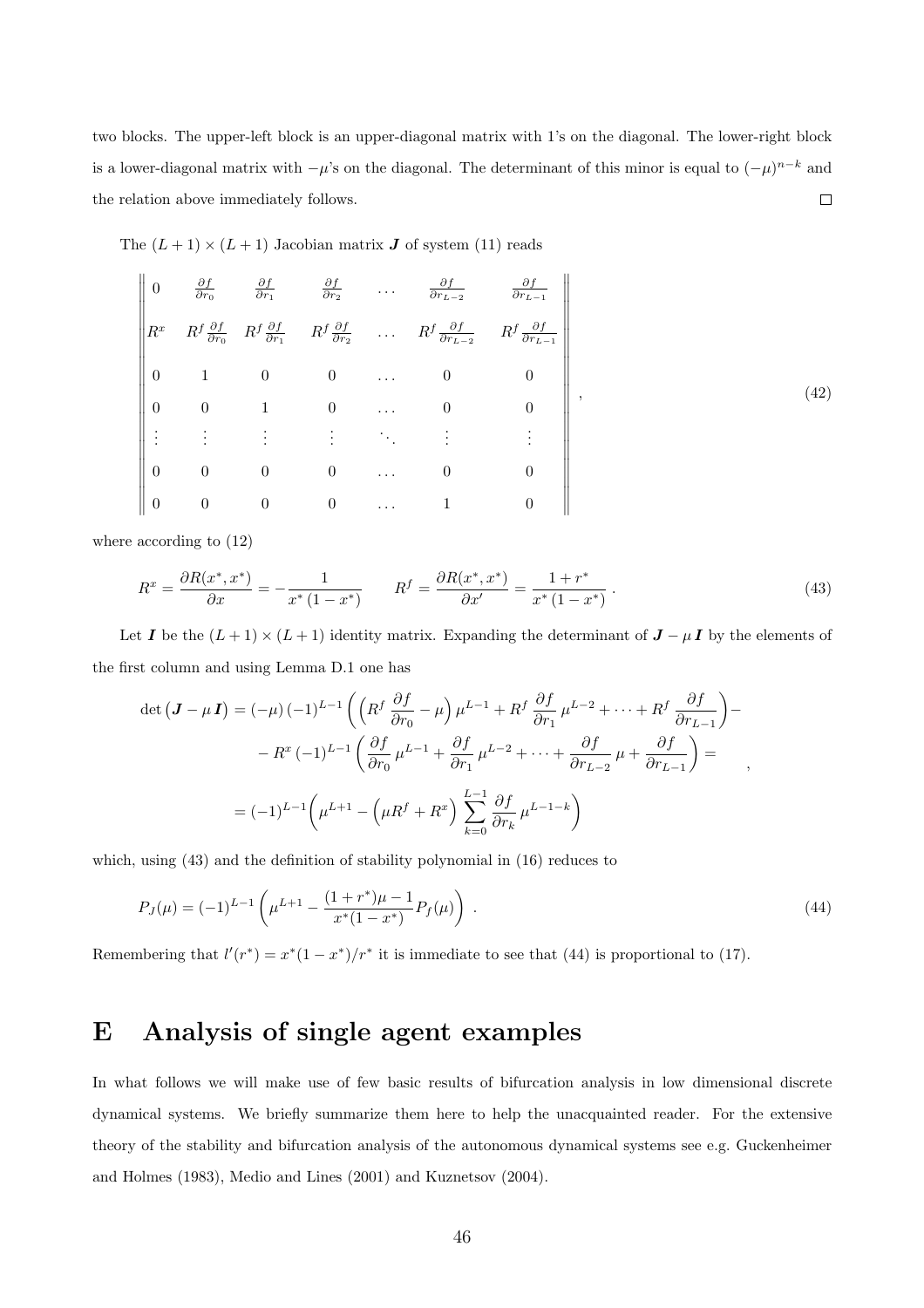A fixed point of a discrete dynamical system is asymptotically stable if all the eigenvalues of the Jacobian matrix computed in the fixed point are inside the complex unit circle. For two-dimensional dynamical systems this amount to

Proposition E.1 (Sufficient conditions for the local stability). The fixed point of a two-dimensional discrete dynamical system is locally asymptotically stable if the following conditions are satisfied

 $d < 1$ ,  $t < 1 + d$ ,  $t > -1 - d$ . (45)

where t and d are, respectively, the trace and the determinant of the Jacobian matrix computed in the fixed point.

The fixed point is unstable if at least one of the eigenvalues lies outside the unit circle. The situation in which the change of one or more parameters of the system leads to the cross of the unit circle by one (or two complex conjugated) eigenvalues is called a *bifurcation*. Three types of generic bifurcations are usually considered, depending on where the unit circle is crossed. A bifurcation is called fold, flip or Neimark-Sacker, if an eigenvalues crosses the unit circle in 1,  $-1$  or outside the real axis, respectively. For two-dimensional dynamical system this amount to

**Proposition E.2.** The fixed point of a two-dimensional discrete dynamical system looses its stability when one of the inequalities in conditions (45) is changing its sign. The system exhibits a Neimark-Sacker bifurcation if  $d = 1$ , a fold bifurcation if  $t = 1 + d$ , and a flip bifurcation if  $t = -1 - d$ .

### E.1 Stability for the system with short memory forecast

In this case the second degree polynomial associated with the constant stability polynomial reads

$$
Q(\mu) = \mu^2 - \frac{f'(r^*)}{l'(r^*)r^*} \left( \left(1 + r^*\right) \mu - 1 \right),
$$

and Proposition 3.3 follows straight-forwardly from the application of the two Propositions above.

### E.2 Stability for the system with Constant Weighted forecast

The characteristic polynomial for this case can be written as follows:

$$
Q(\mu) = \mu^{L-1} \left( \mu^2 - \frac{1}{L} \frac{1 - (1/\mu)^L}{1 - 1/\mu} \frac{Y}{X} \Big( (1 + X)\mu - 1 \Big) \right) , \qquad (46)
$$

where, as before, variables  $X = r^*$  and  $Y = f'(r^*)/l'(r^*)$  correspond to the abscissa and ordinate of the stability region diagrams in Fig. 2.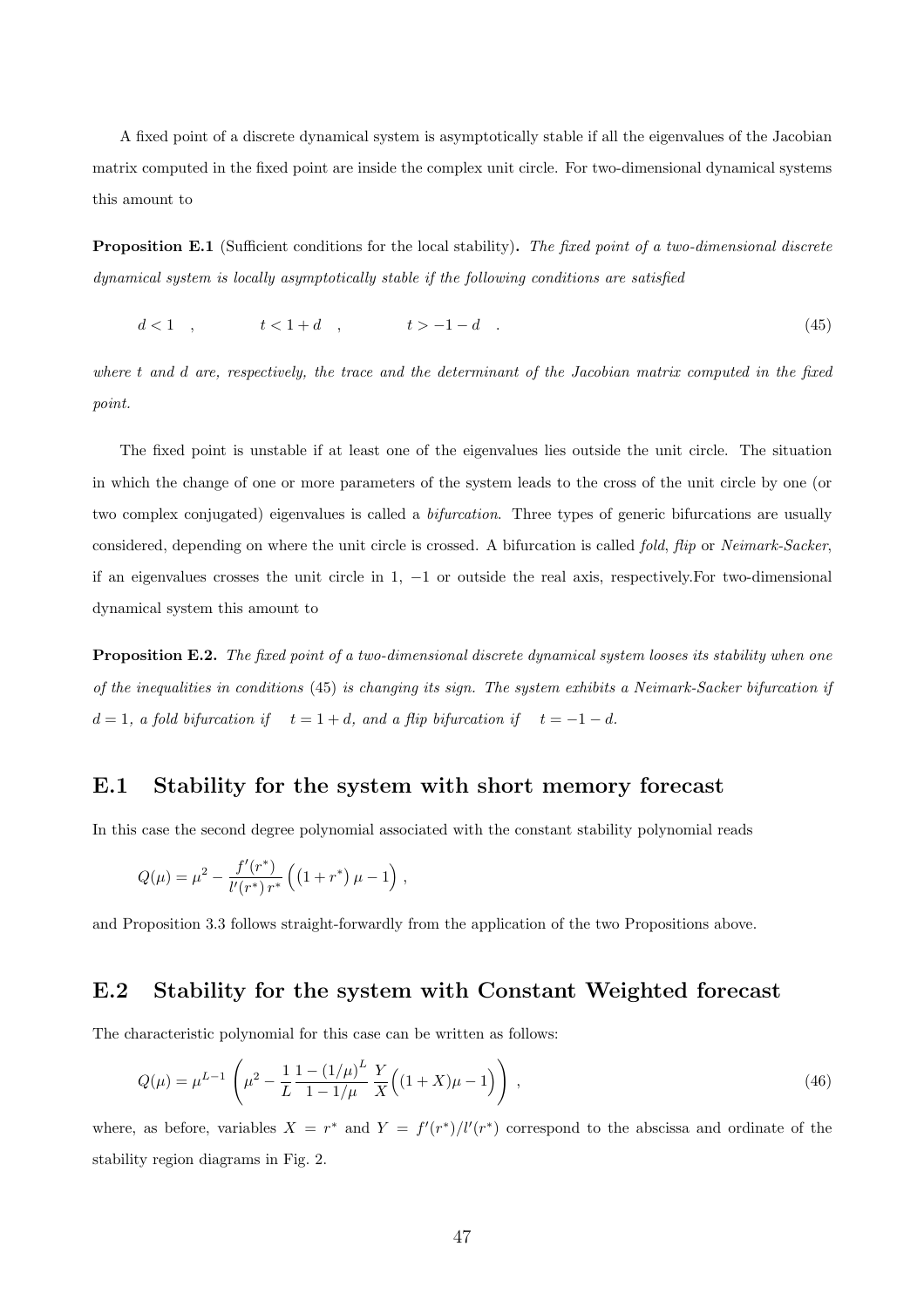#### Bifurcations Loci

Unfortunately, for polynomials of degree higher than 2, conditions analogous to (45) are unavailable. One can, however, characterize the *loci* of different types of bifurcations. By locus of, say, the flip bifurcation we mean the set of those pairs  $(X, Y)$  under which one of the roots of (49) is equal to  $-1$ . Notice that, in general, not any point on these loci corresponds to the associated bifurcation, since a bifurcation happens only if all other roots are inside the unit circle. With this remark in mind, we formulate

**Lemma E.1.** Consider polynomial (46) for arbitrary L. The locus of fold bifurcations is defined by  $Y = 1$ . The locus of flip bifurcations does not exist for even L and is provided by the following expression for odd  $L$ :

$$
Y = -\frac{LX}{2+X} .
$$

*Proof.* The computations are pretty straight-forward: one has to let  $\mu = 1$  and  $\mu = -1$  in (46).  $\Box$ 

The locus of *Neimark-Sacker* bifurcation is found by plugging  $\mu = e^{i\psi}$ , where  $\psi$  is arbitrary angle and i is the imaginary unit, into equation  $Q(\mu) = 0$ . For high L the corresponding curve may have high dimension, so we confine ourselves to the case  $L = 2$ .

**Lemma E.2.** Consider polynomial (46) for  $L = 2$ . The locus of Neimark-Sacker bifurcations is given by

$$
Y^2(2+X) - 2X^2Y - 4X^2 = 0 \t , \t (47)
$$

subject to constraint  $16 X^2 - (2 + X)^2 Y^2 > 0$ .

Proof. One has to solve the equation

$$
2Xe^{3i\psi} - (1+X)Ye^{2i\psi} + XYe^{i\psi} + Y = 0 \t . \t (48)
$$

Using Euler formula and setting the real and imaginary parts of the right-hand side to zero, one gets a system of two equations. The equation for the imaginary part implies

$$
\sin \psi \left( 2X(3 - 4\sin^2 \psi) - 2(1 + X)Y\cos \psi + Y - (1 + X)Y \right) = 0.
$$

Since we are interested in pure complex roots of the characteristic polynomial we assume that  $\sin \psi \neq 0$ . Thus, the expression in the big parenthesis is equal to 0. Then, we substitute the resulting expression for  $3 - 4 \sin^2 \psi$ in the equation of the real parts of (48) and, using relation  $\cos 3\psi = \cos \psi (1 - 4\sin^2 \psi)$ , obtain

$$
\cos\psi = \frac{Y\left(1+X\right) + Y}{4\,X}
$$

Plugging this expression into the equations for the real and imaginary parts of (48), we get the following system

$$
(2+X) Y \left( -2Y^2 + 2(2+Y)X^2 - XY^2 \right) = 0
$$
  

$$
\sqrt{16 X^2 - (2+X)^2 Y^2} \left( -2Y^2 + 2(2+Y)X^2 - XY^2 \right) = 0.
$$

.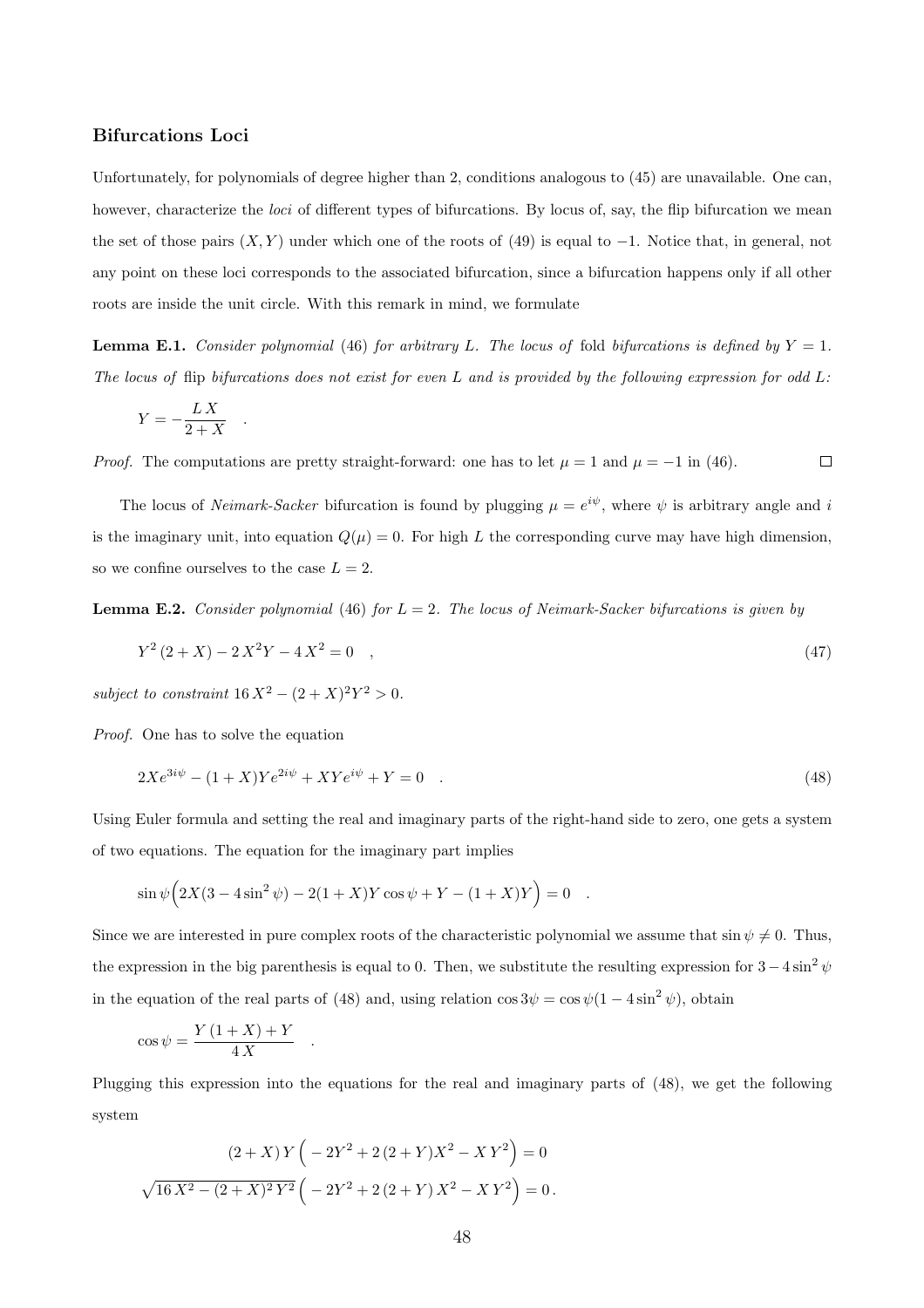In any solution of this system, the common expression in the parenthesis must be equal to zero, which gives (47). Additional constraint guarantees that the squared root in the second equation is real.  $\Box$ 

In the upper right panel of Fig. 2 the curve (47) is reported together with the loci derived in Lemma E.1.

### Limiting case,  $L \to \infty$

The behavior of the locus of flip bifurcations when the memory parameter increases may suggest that any point of the system for which  $f'/l' < 1$  can be stabilized for large enough value of L. Indeed, let us consider the region outside of the unit circle (including the circle itself), fix  $\mu = \mu_0$  and let  $L \to \infty$ . Since  $|\mu_0| \ge 1$ , it is  $1/\mu_0^L \to 0$  and (46) reduces to

$$
\frac{\mu_0^L}{\mu_0-1}\left(\mu_0^2-\mu_0(1+o(\frac{1}{L})\right)
$$

which does not admit zeros outside the unit circle irrespectively of the value of  $X$  and  $Y$ .

### E.3 Stability for the system with EWMA forecast

Using stability polynomial (22), the characteristic polynomial for this case can be written as follows:

$$
Q(\mu) = \mu^{L-1} \left( \mu^2 - \frac{1 - \lambda}{1 - \lambda^L} \frac{1 - (\lambda/\mu)^L}{1 - \lambda/\mu} \frac{Y}{X} \Big( (1 + X)\mu - 1 \Big) \right) ,
$$
\n(49)

where  $X = r^*$  and  $Y = f'(r^*)/l'(r^*)$ . We proceed through the same steps as in the previous case.

### Bifurcations Loci

First we characterize the *loci* of fold and flip bifurcations.

**Lemma E.3.** Consider polynomial (49) for arbitrary  $\lambda$  and L. The locus of fold bifurcations is given by  $Y = 1$ , while the locus of flip bifurcations is provided as follows:

$$
1 + Y \frac{2+X}{X} \frac{1-\lambda}{1+\lambda} \frac{1+\lambda^L}{1-\lambda^L} = 0 \quad \text{for } L \text{ odd} \quad \text{and} \quad 1 + Y \frac{2+X}{X} \frac{1-\lambda}{1+\lambda} = 0 \quad \text{for } L \text{ even.}
$$

 $\Box$ 

*Proof.* The direct substitution of  $\mu = 1$  and  $\mu = -1$  to (49) leads to the conclusion.

For the locus of *Neimark-Sacker* bifurcations we consider the case  $L = 2$  and prove the following

**Lemma E.4.** Consider polynomial (49) for  $L = 2$  and arbitrary  $\lambda$ . The locus of Neimark-Sacker bifurcations is given by the following curve of the second order

$$
Y^{2} \lambda \left(X+1+\lambda\right) + Y X \left(1+\lambda\right) \left(1-\lambda-\lambda X\right) - X^{2} \left(1+\lambda\right)^{2} = 0 \quad , \tag{50}
$$

subject to constraint  $4(1 + \lambda^2)X^2 - (1 + \lambda + X)^2Y^2 > 0$ .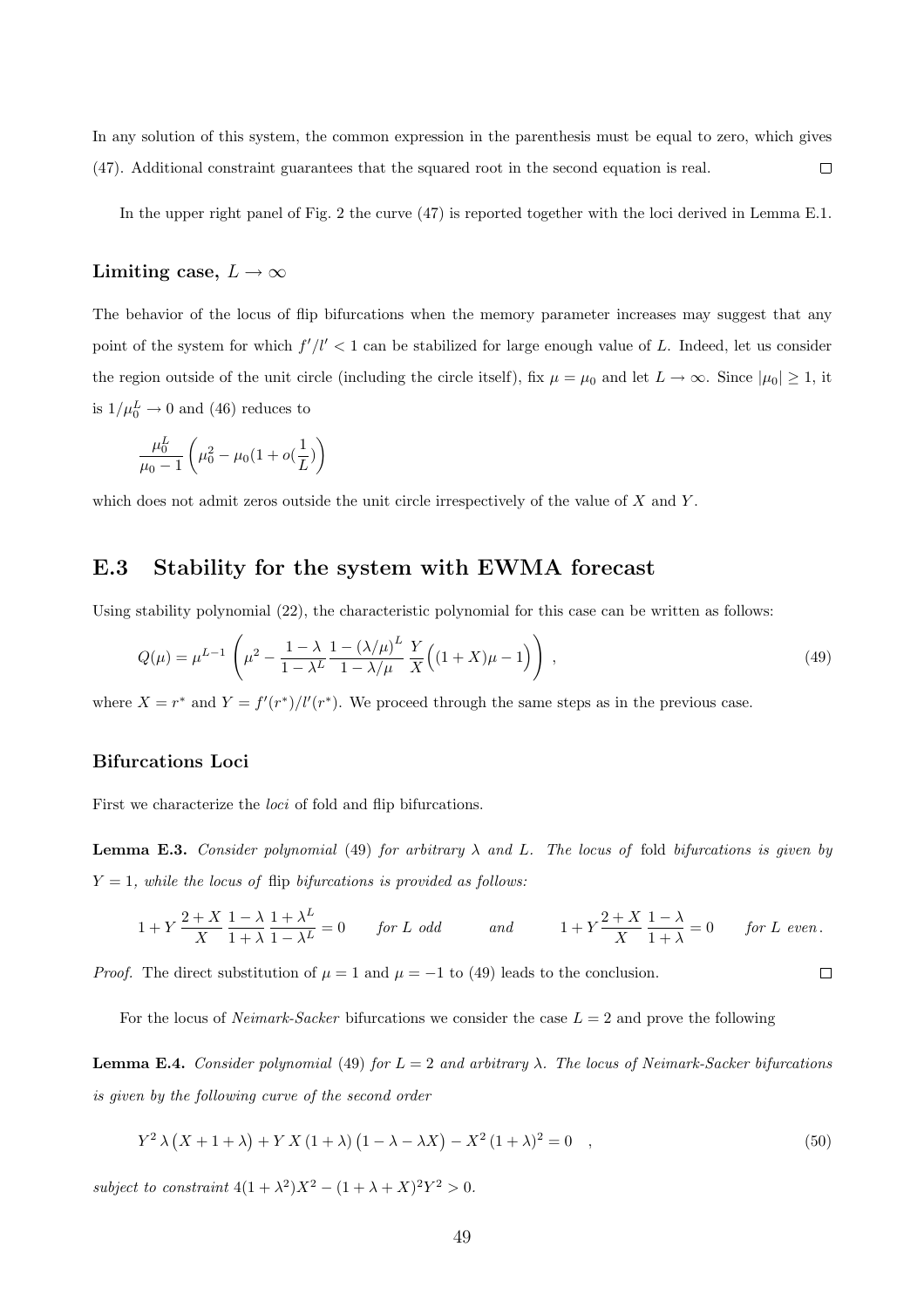Proof. The proof is completely analogous to that of Lemma E.2.

The curve (50) is depicted in the lower left panel of Fig. 2 together with the loci derived in Lemma E.3. The construction of the stability region is completed applying the property of continuity of the roots of a polynomial on its coefficients.

#### Limiting case,  $L \to \infty$

Finally, we sketch here a heuristic proof of Proposition 3.4 Consider a value  $\mu_0$  outside the unit circle,  $|\mu_0| \geq 1$ . When  $L \to \infty$ , since  $\lambda < 1$ , it is  $(\lambda/\mu_0)^L \to 0$  so that (49) reduces to

$$
\frac{\mu_0^{L-1}}{1 - \lambda/\mu_0} \left( \mu_0^2 - \lambda \mu_0 - (1 - \lambda) \frac{Y}{X} ((1 + X)\mu_0 - 1) = 0 \right) .
$$

Since  $|\mu_0| > \lambda$  for any value of  $\lambda$ , the fraction is finite and bounded away from zero. By applying the conditions in Proposition E.1 to the last equation one sees that if (23) are satisfied, its roots are inside the unit circle.

## F Proof of Proposition 4.1

 $i$ . From block X one immediately has (28). From the first row of block R it is

$$
r^* = \bar{e} \frac{\sum_{n=1}^{N-1} \varphi_n^* x_n^{*2} + \left(1 - \sum_{n=1}^{N-1} \varphi_n^*\right) x_N^*}{\sum_{n=1}^{N-1} \varphi_n^* x_n^* \left(1 - x_n^*\right) + \left(1 - \sum_{n=1}^{N-1} \varphi_n^*\right) x_N^* \left(1 - x_N^*\right)}.
$$
\n
$$
(51)
$$

Let us, first, assume that  $r^* + \bar{e} \neq 0$ . Then, from block W using (27) one obtains

$$
\varphi_n^* = 0 \quad \text{or} \quad \sum_{m=1}^{N-1} \varphi_m^* x_m^* + \left(1 - \sum_{m=1}^{N-1} \varphi_m^*\right) x_N^* = x_n^* \qquad \forall n \in \{1, \dots, N-1\}.
$$
 (52)

Together with (51) this equation admits two types of solutions, depending on whether one or many equilibrium wealth shares are different from zero.

If only one wealth share is zero, one can assume  $\varphi_1^* = 1$ . In this case (52) is satisfied for all agents. From (51) one has  $x_1^* = r^*/(\bar{e} + r^*)$  which together with (28) leads to (29).

If, instead, many agents survive one can assume (30). In this case, the second equality of (52) must be satisfied for any  $n \leq k$ . Since its left-hand side does not depend on n, a  $x_{10k}^*$  must exist such that  $x_1^* = \cdots =$  $x_k^* = x_{1 \circ k}^*$ . Substituting  $\varphi_n^* = 0$  for  $n > k$  and  $x_n^* = x_{1 \circ k}^*$  for  $n \leq k$  in (51) one gets  $x_{1 \circ k}^* = r^*/(\bar{e} + r^*)$ . The equilibrium return  $r^*$  is implicitly defined combining this last relation with (28) for  $n \leq k$ .

Consider finally the case when  $r^* + \bar{e} = 0$ . Then all equations in block W are satisfied, while (51) straightforwardly leads to (32).

The equilibrium wealth growth rates of the survivors are immediately obtained from (8) and (28).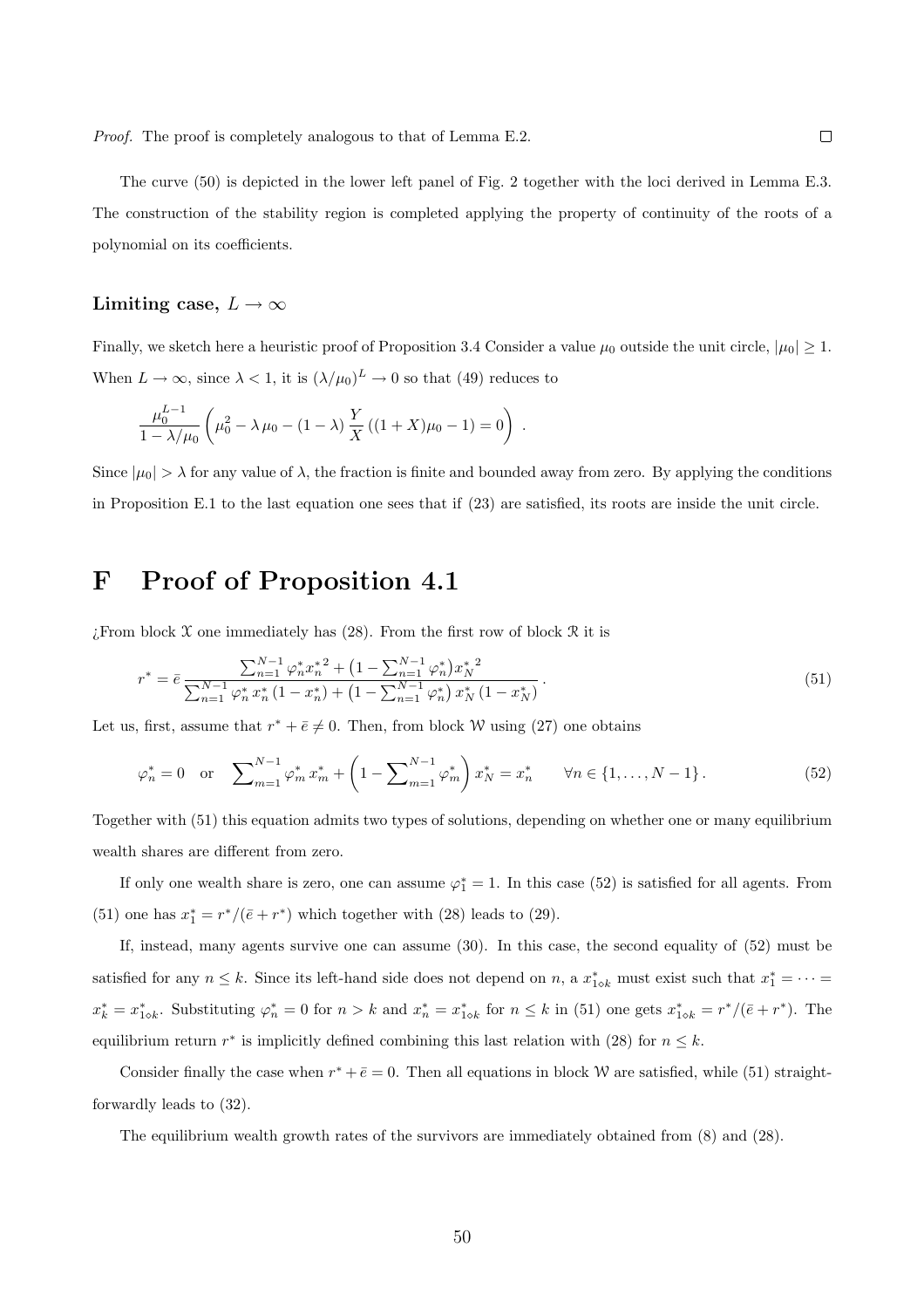## G Proofs of Propositions of Section 4.3

Before proving Propositions 4.2, 4.3 and 4.4 we need some preliminary results. The Jacobian matrix of the deterministic skeleton of system  $(25)$  is a  $(2N + L - 1)$ ¢ × ¡  $2N + L - 1$ ¢ matrix. Using the block structure introduced in Section 4.1 it is separated in 9 blocks

$$
\mathbf{J} = \begin{vmatrix} \frac{\partial x}{\partial x} & \frac{\partial x}{\partial w} & \frac{\partial x}{\partial x} \\ \frac{\partial w}{\partial x} & \frac{\partial w}{\partial w} & \frac{\partial w}{\partial x} \\ \frac{\partial x}{\partial x} & \frac{\partial x}{\partial w} & \frac{\partial x}{\partial x} \end{vmatrix},
$$
(53)

The block  $\partial \mathcal{X}/\partial \mathcal{X}$  is a  $N \times N$  matrix containing the partial derivatives of the agents' present investment choices with respect to the agents' past investment choices. According to (10) the investment choice of any agent does not explicitly depend on the investment choices in the previous period, therefore

$$
\left[\frac{\partial \mathfrak{X}}{\partial \mathfrak{X}}\right]_{n,m} = \frac{\partial f_n}{\partial x_m} = 0 \;, \qquad 1 \le n, m \le N \quad ,
$$

and this block is a zero matrix.

The block  $\frac{\partial \mathcal{X}}{\partial W}$  is a  $N \times (N-1)$  matrix containing the partial derivatives of the agents' investment choices with respect to the agents' wealth shares. According to (10) this is a zero matrix and

$$
\left[\frac{\partial \mathfrak{X}}{\partial \mathcal{W}}\right]_{n,m} = \frac{\partial f_n}{\partial \varphi_m} = 0 , \qquad 1 \le n \le N , \quad 1 \le m \le N - 1 .
$$

The block  $\frac{\partial \mathcal{X}}{\partial \mathcal{R}}$  is a  $N \times L$  matrix containing the partial derivatives of the agents' investment choices with respect to the past returns. We use the following notation

$$
\left[\frac{\partial \mathfrak{X}}{\partial \mathfrak{R}}\right]_{n,l} = \frac{\partial f_n}{\partial r_{l-1}} = f_n^{r_{l-1}} , \qquad 1 \le n \le N , \quad 1 \le l \le L .
$$

The definitions of the other blocks will make use of the functions R and  $\Phi_n$  which have been defined in  $(26)$  and  $(27)$ , respectively. Function R depends on agents' contemporaneous investment choices given by the investment functions  $f_m$ , on agents' previous investment choices  $x_{t,m}$  and on agents' wealth shares  $\varphi_{t,m}$ . Let denote the corresponding derivatives as  $R^{f_m}$ ,  $R^{x_m}$  and  $R^{\varphi_m}$ . The function  $\Phi_n$  depends on agents' previous investment choices  $x_{t,m}$ , on agents' wealth shares  $\varphi_{t,m}$  and on the value of return given by function R. The corresponding derivatives are denoted as  $\Phi_n^{x_m}$ ,  $\Phi_n^{\varphi_m}$  and  $\Phi_n^R$ .

The block  $\partial \mathcal{W}/\partial \mathcal{X}$  is a  $(N-1) \times N$  matrix containing the partial derivatives of the agents' wealth shares with respect to the agents' investment choices. It is

$$
\left[\frac{\partial \mathcal{W}}{\partial \mathcal{X}}\right]_{n,m} = \frac{\partial \varphi_n}{\partial x_m} = \Phi_n^{x_m} + \Phi_n^R \cdot R^{x_m} , \qquad 1 \le n \le N - 1 , \quad 1 \le m \le N . \tag{54}
$$

The block  $\partial W/\partial W$  is a  $(N-1) \times (N-1)$  matrix containing the partial derivatives of the agents' wealth shares with respect to the agents' wealth shares. It is

$$
\left[\frac{\partial \mathcal{W}}{\partial \mathcal{W}}\right]_{n,m} = \frac{\partial \varphi_n}{\partial \varphi_m} = \Phi_n^{\varphi_m} + \Phi_n^R \cdot R^{\varphi_m} , \qquad 1 \le n, m \le N - 1 . \tag{55}
$$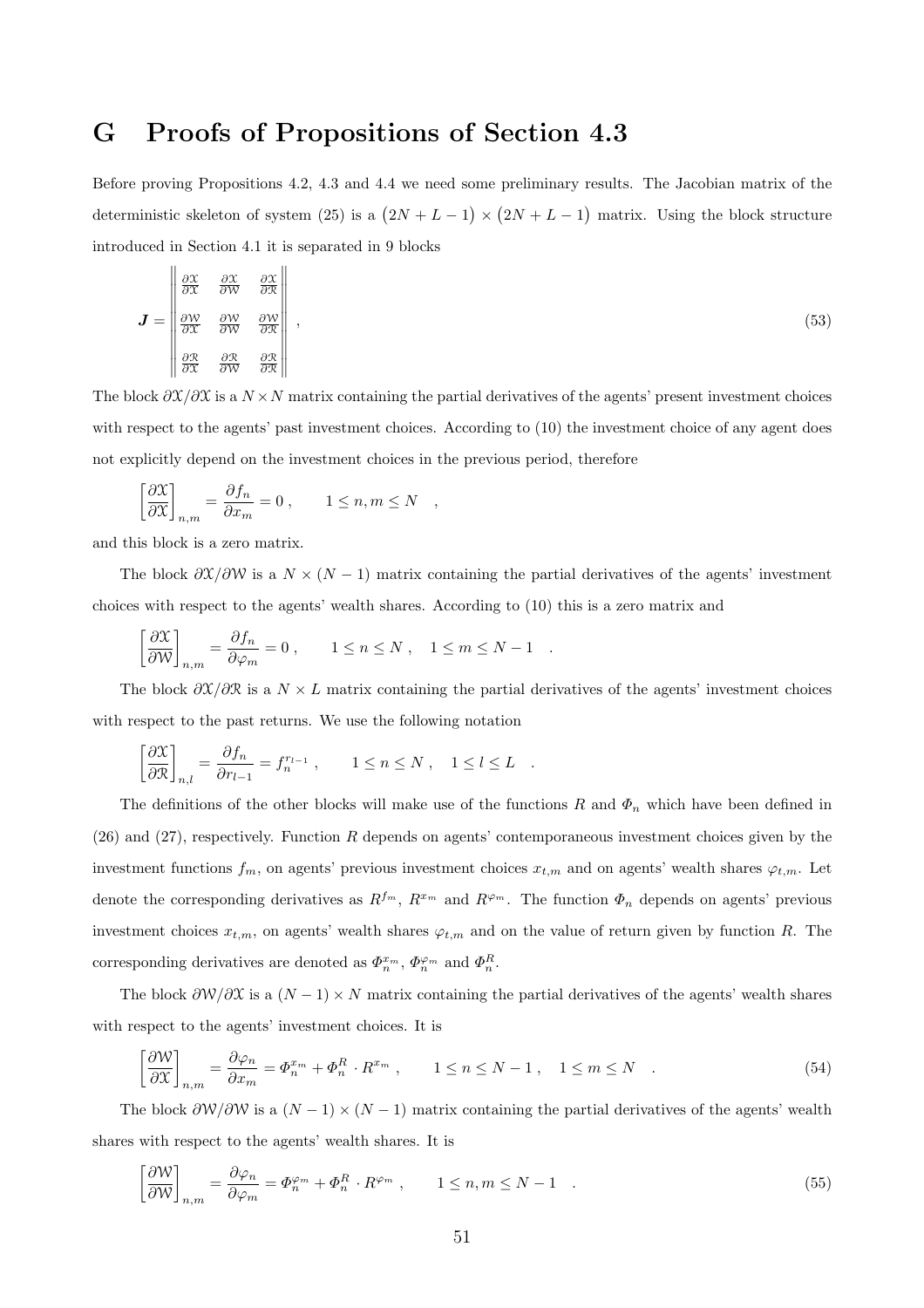The block  $\partial \mathcal{W}/\partial \mathcal{R}$  is a  $(N-1) \times L$  matrix containing the partial derivatives of the agents' wealth share with respect to lagged returns. It reads

$$
\left[\frac{\partial \mathcal{W}}{\partial \mathcal{R}}\right]_{n,l} = \frac{\partial \varphi_n}{\partial r_{l-1}} = \Phi_n^R \cdot \sum_{m=1}^N R^{f_m} f_m^{r_{l-1}} \,, \quad 1 \le n \le N-1 \,, \quad 1 \le l \le L \quad . \tag{56}
$$

The block  $\partial \mathcal{R}/\partial \mathcal{X}$  is the  $L \times N$  matrix containing the partial derivatives of the lagged returns with respect to the agents' investment choices. Its structure is simple, since only the first line can contain non-zero elements. It reads

$$
\left[\frac{\partial \mathcal{R}}{\partial \mathcal{X}}\right]_{l,n} = \begin{cases} R^{x_n} & l=1 \\ 0 & \text{otherwise} \end{cases}, \quad 1 \le l \le L, \quad 1 \le n \le N. \quad .
$$

The block  $\partial \mathcal{R}/\partial W$  is the  $L \times (N-1)$  matrix containing the partial derivatives of the lagged returns with respect to agents' wealth shares. It also has  $L - 1$  zero rows and reads

$$
\left[\frac{\partial \mathcal{R}}{\partial \mathcal{W}}\right]_{l,n} = \begin{cases} R^{\varphi_n} & l = 1 \\ 0 & \text{otherwise} \end{cases}, \quad 1 \le l \le L, \quad 1 \le n \le N - 1.
$$

The block  $\partial \mathcal{R}/\partial \mathcal{R}$  is the  $L \times L$  matrix containing the partial derivatives of the lagged returns with respect to themselves.

,

$$
\left[\frac{\partial \mathcal{R}}{\partial \mathcal{R}}\right] = \begin{vmatrix} R^{r_0} & R^{r_1} & \dots & R^{r_{L-2}} & R^{r_{L-1}} \\ 1 & 0 & \dots & 0 & 0 \\ 0 & 1 & \dots & 0 & 0 \\ \vdots & \vdots & \ddots & \vdots & \vdots \\ 0 & 0 & \dots & 1 & 0 \end{vmatrix}
$$

where  $R^{r_l} = \sum_{m=1}^{N} R^{f_m} f_m^{r_l}$ .

 $\overline{a}$ 

 $\overline{a}$ 

With the previous definitions and differentiating the correspondent functions, one obtains

**Lemma G.1.** Let  $x^*$  be an equilibrium of system (25). The corresponding Jacobian matrix,  $J(x^*)$ , has the following structure, where the actual values of non-zero elements vary depending on whether there exists an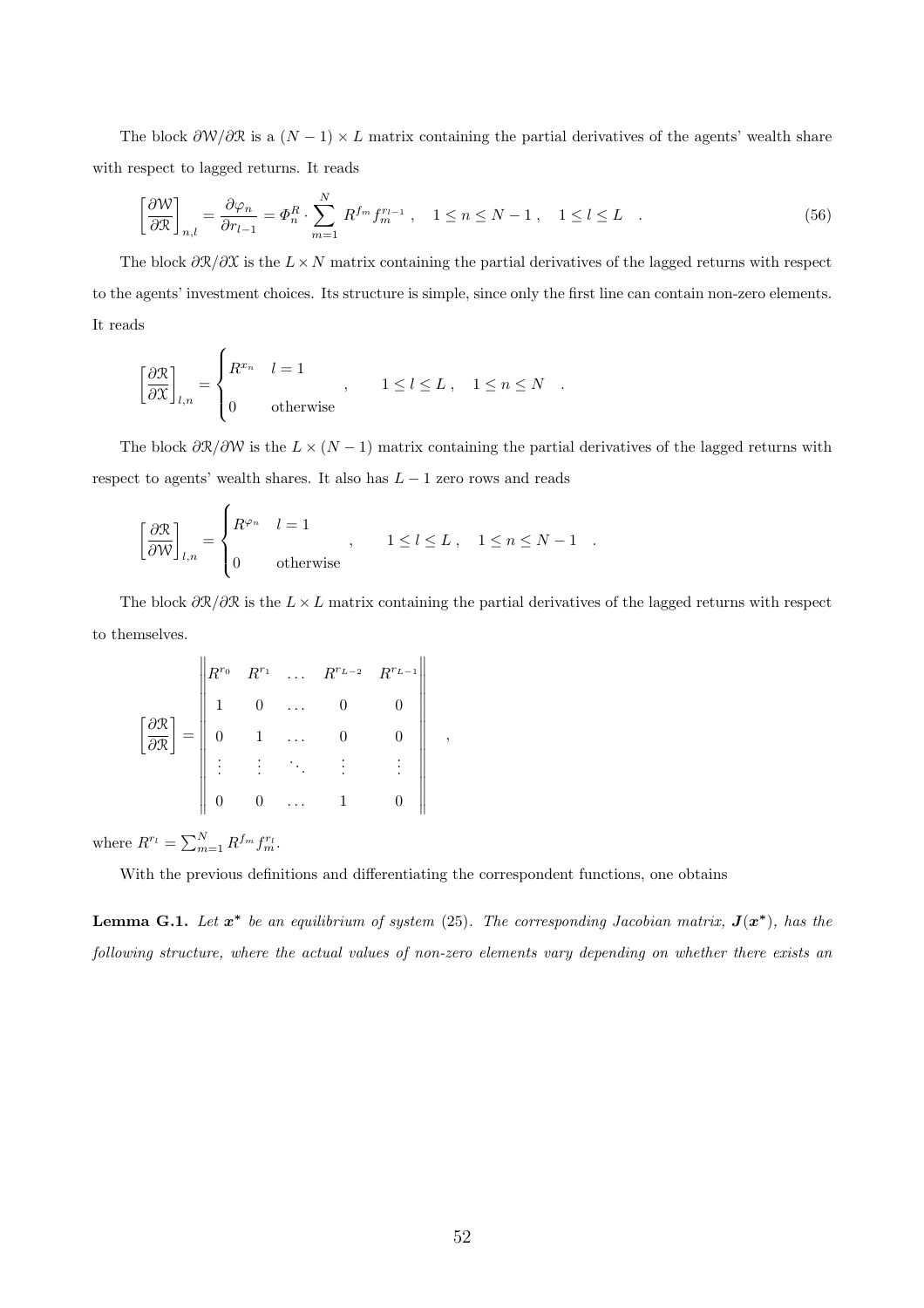equity premium in  $x^*$ .

| $\overline{0}$     | $\dddot{\phantom{0}}$                   | $\overline{0}$   |                | $0 \ldots$                           | $\overline{0}$ | $\overline{0}$  | $\sim$                  | $\overline{0}$   | $\overline{0}$      |                          | $\overline{0}$      |                  |                      | $f_1^{r_0}$ $f_1^{r_{L-2}}$ $f_1^{r_{L-1}}$ |                 |
|--------------------|-----------------------------------------|------------------|----------------|--------------------------------------|----------------|-----------------|-------------------------|------------------|---------------------|--------------------------|---------------------|------------------|----------------------|---------------------------------------------|-----------------|
|                    | $\ddot{\phantom{a}}$ .                  |                  |                | ta i                                 | ÷              |                 | ÎΥ.                     |                  |                     | t.,                      |                     |                  |                      |                                             |                 |
| $\overline{0}$     | $\ldots$                                | $\overline{0}$   | $\overline{0}$ | $\cdots$ 0                           |                | $\overline{0}$  | $\ldots$                | $\overline{0}$   | $\boldsymbol{0}$    | .                        | $\overline{0}$      | $f_N^{r_0}$      | $\sim$ 4.4 $\sim$    | $f_N^{r_{L-2}}$                             | $f_N^{r_{L-1}}$ |
| $\star$            | $\cdots$                                | $\star$          | $\overline{0}$ | $\ldots$ 0                           |                | $\star$         | .                       | $\star$          | $\star$             | $\cdots$                 | $\star$             | $\star$          | $\ldots$             | $\star$                                     |                 |
|                    | $\varPhi^x$                             |                  | $\ddot{\cdot}$ | $\langle \cdot \rangle_{\mathbb{Z}}$ | ÷              |                 | $\varPhi_{1,k}^\varphi$ |                  |                     | $\Phi_{k+1,N}^{\varphi}$ |                     |                  | $\varPhi^r$          |                                             |                 |
| $\star$            | $\cdots$                                | $\star$          | $\overline{0}$ | $\ldots$ 0                           |                | $\star$         | $\ldots$                | $\star$          | $\star$             | $\cdots$                 | $\star$             | $\star$          | $\sim$ $\sim$ $\sim$ | $\star$                                     |                 |
| $\theta$           | $\cdots$                                | $\overline{0}$   | $\overline{0}$ | $\sim 100$                           | $\overline{0}$ | $\overline{0}$  | $\ldots$                | $\overline{0}$   | $\bigstar$          | .                        | $\overline{0}$      | $\overline{0}$   | $\ldots$             | $\overline{0}$                              | $\Omega$        |
|                    | $\mathcal{O}_{\mathcal{A},\mathcal{C}}$ |                  |                | ta ji                                | $\frac{1}{2}$  | ÷               |                         |                  |                     |                          |                     |                  |                      |                                             |                 |
| $\boldsymbol{0}$   | $\sim$ $\sim$ $\sim$                    | $\overline{0}$   |                | $0 \ldots 0$                         |                | $\overline{0}$  | $\ldots$                | $\overline{0}$   | $\boldsymbol{0}$    | $\cdots$                 | $\bigstar$          | $\boldsymbol{0}$ | $\sim$ $\sim$ $\sim$ | $\overline{0}$                              | $\theta$        |
| $\mathbb{R}^{x_1}$ | $\ldots$ .                              | $R^{x_k}$        | $\overline{0}$ | $\ldots$ 0                           |                | $R^{\varphi_1}$ | $\ldots$                | $R^{\varphi_k}$  | $R^{\varphi_{k+1}}$ | $\cdots$                 | $R^{\varphi_{N-1}}$ | $R^{r_0}$        | $\ldots$ .           | $R^{r_{L-2}}$ $R^{r_{L-1}}$                 |                 |
| $\Omega$           | $\cdots$                                | $\boldsymbol{0}$ | $\overline{0}$ | $\sim 100$                           | $\overline{0}$ | $\overline{0}$  | $\cdots$                | $\overline{0}$   | $\overline{0}$      |                          | $\overline{0}$      | $\mathbf{1}$     |                      | $\overline{0}$                              | $\Omega$        |
| ÷                  |                                         |                  |                | $\epsilon_{\rm in}$                  | ÷              | $\frac{1}{2}$   |                         |                  |                     |                          |                     |                  |                      |                                             |                 |
| $\boldsymbol{0}$   | $\ldots$ .                              | $\boldsymbol{0}$ | $\overline{0}$ | $\cdots$ 0                           |                | $\overline{0}$  | $\ldots$                | $\boldsymbol{0}$ | $\boldsymbol{0}$    | $\cdots$                 | $\boldsymbol{0}$    | $\boldsymbol{0}$ | $\cdots$             | $\mathbf{1}$                                | $\theta$        |

Namely, the "varying" elements belong to the 4 blocks filled by  $\star$ 's and denoted as  $[\Phi^x]$ ,  $[\Phi^{\varphi}_{1,k}]$ ,  $[\Phi^{\varphi}_{k+1,N}]$  and  $[\Phi^r]$ . In particular, all the elements of the latter block are zeros in the equilibrium with equity premium. Furthermore, in such equilibrium the elements labeled as  $\blacksquare$ 's are also 0's. Finally, the elements labeled as  $\bigstar$ 's on the diagonal of the central block are all equal to 1 in the no-equity-premium equilibria.

Proof. For the computation of the elements in the second big row-block, it will be useful to establish the values of relevant derivatives in equilibrium. In general it is

$$
\Phi_n^{x_m} = \varphi_n^* \frac{(\delta_{n,m} - \varphi_m^*)(r^* + \bar{e})}{1 + (r^* + \bar{e}) \langle x^* \rangle} , \qquad R^{x_m} = \varphi_m^* \frac{x_m^*(r^* + \bar{e}) - 1 - r^*}{\langle x^*(1 - x^*) \rangle} ,
$$
  
\n
$$
\Phi_n^R = \varphi_n^* \frac{x_n^* - \langle x^* \rangle}{1 + (r^* + \bar{e}) \langle x^* \rangle} , \qquad R^{f_m} = \varphi_m^* \frac{1 + x_m^*(r^* + \bar{e})}{\langle x^*(1 - x^*) \rangle} ,
$$
  
\n
$$
\Phi_n^{\varphi_m} = \frac{\delta_{n,m}(1 + x_n^*(r^* + \bar{e})) - \varphi_n^*(r^* + \bar{e})(x_m^* - x_N^*)}{1 + (r^* + \bar{e})\langle x^* \rangle} ,
$$
  
\n
$$
R^{\varphi_m} = \frac{(\bar{e} + r^*)(x_m^{*2} - x_N^{*2}) - r^*(x_m^* - x_N^*)}{\langle x^*(1 - x^*) \rangle} .
$$

Consider the equilibrium with  $r^* \neq -\bar{e}$ , i.e. the one described in Proposition 4.1(i) and (ii). Since in such an equilibrium all survivors invest the same wealth share in the risky asset, one has  $\Phi_n^R = 0$  for any agent n, so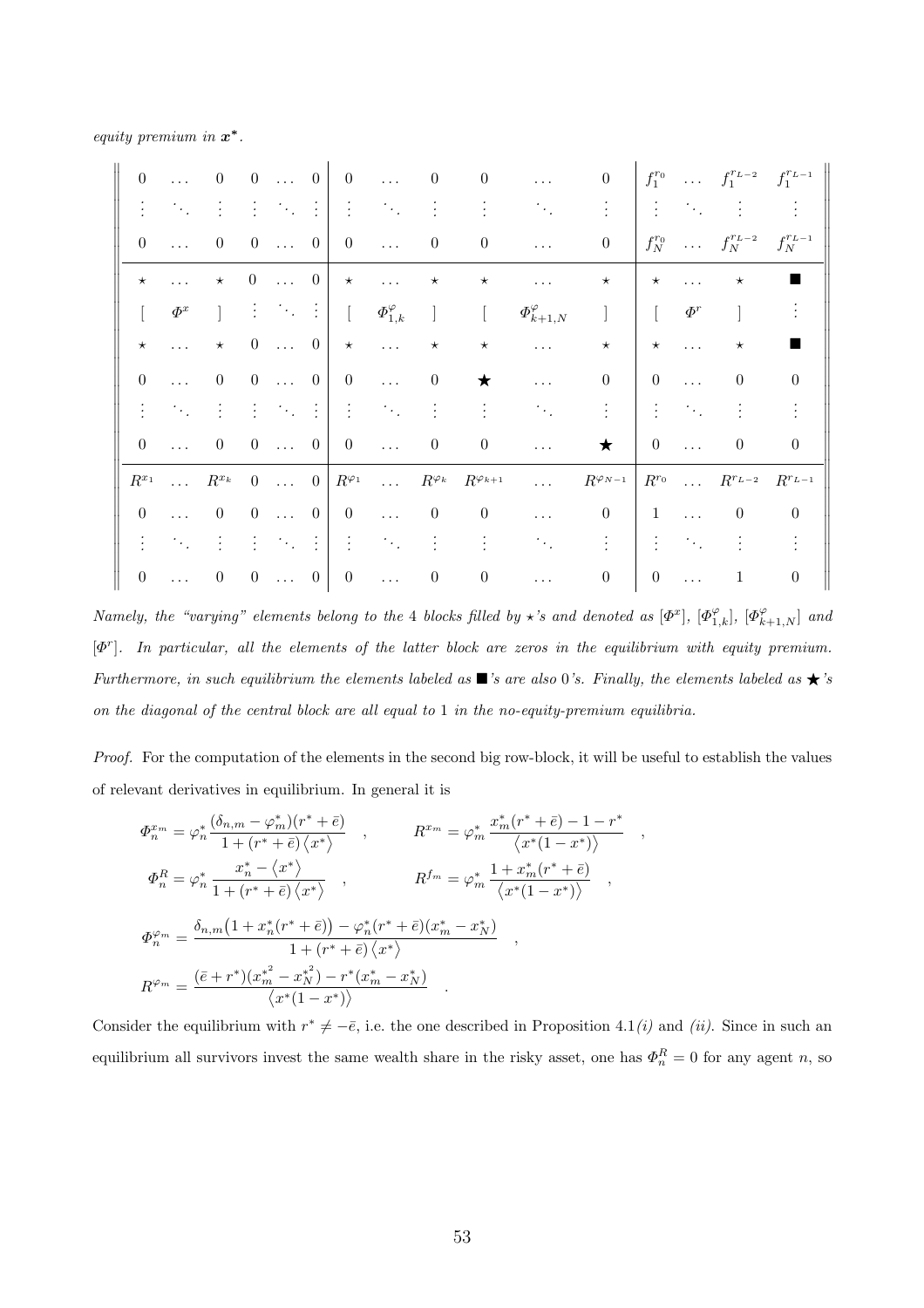that

 $\overline{a}$ 

$$
\begin{aligned}\n\left[\frac{\partial W}{\partial \mathcal{X}}\right]_{n,m} &= \begin{cases}\n/m, n \le k/ &= \varphi_n^* \left(\delta_{n,m} - \varphi_m^*\right) (\bar{e} + r^*)/(1 + r^*) \\
\sqrt{\text{otherwise/}} &= 0\n\end{cases} \\
\left[\frac{\partial W}{\partial W}\right]_{n,m} &= \begin{cases}\n/n > k \,, \quad n \ne m/ &= 0 \\
\sqrt{\text{otherwise/}} &= \left(\delta_{n,m} \left(1 + x_n^*(r^* + \bar{e})\right) - \varphi_n^*(r^* + \bar{e})(x_m^* - x_N^*)\right)/(1 + r^*) \\
\left[\frac{\partial W}{\partial \mathcal{R}}\right]_{n,m} &= 0 \,, \quad \forall n, m\n\end{cases} \tag{57}
$$

On the other hand, in an equilibrium with  $r^* = -\overline{e}$ , i.e. the one described in Proposition 4.1(*iii*), it is  $\Phi_n^{x_m} = 0$ ,  $\Phi_n^{\varphi_m} = \delta_{n,m}$  and  $\Phi_n^R = \varphi_n^* x_n^*$  for all possible *n* and *m*. Thus, one has

$$
\left[\frac{\partial W}{\partial X}\right]_{n,m} = \begin{cases}\n\left\{\text{for } m, n \le k\right\} &= (1 - \bar{e}) \varphi_n^* \varphi_m^* x_n^* / \langle x^2 \rangle \\
\left\{\text{otherwise}}\right\} &= 0 \\
\left[\frac{\partial W}{\partial W}\right]_{n,m} &= \begin{cases}\n\left\{\text{for } n \le k\right\} &= \delta_{n,m} - \bar{e} \varphi_n^* x_n^* (x_m^* - x_N^*) / \langle x^2 \rangle \\
\left\{\text{otherwise}}\right\} &= \delta_{n,m} \\
\left\{\text{otherwise}}\right\} &= \delta_{n,m}\n\end{cases}\n\quad (58)
$$
\n
$$
\left[\frac{\partial W}{\partial R}\right]_{n,m} = \begin{cases}\n\left\{\text{for } n \le k\right\} &= -\varphi_n^* x_n^* \sum_{m=1}^N \varphi_m^* f_m^{n-1} / \langle x^2 \rangle \\
\left\{\text{otherwise}}\right\} &= 0\n\end{cases}
$$

 $\Box$ 

**Lemma G.2.** Consider equilibrium  $x^*$  with  $r^* \neq -\bar{e}$ . The characteristic polynomial  $P_J$  of the matrix  $J(x^*)$ reads

$$
P_J(\mu) = (-1)^{N+L} \mu^{N-1} (1-\mu)^{k-1} \prod_{j=k+1}^N \left( \frac{1+x_j^*(r^*+\bar{e})}{1+r^*} - \mu \right)
$$

$$
\left( \mu^{L+1} - \frac{(1+r^*)\mu - 1}{x_{1ok}^*(1-x_{1ok}^*)} \sum_{j=1}^k \varphi_j^* P_{f_j}(\mu) \right) (59)
$$

where  $P_{f_n}$  is the stability polynomial associated to the n-th investment function as defined in (16).

Proof. The following proof is constructive: we will identify in succession the factors appearing in (59). At each step, a set of eigenvalues is found and the problem is reduced to the analysis of the residual matrix obtained removing the rows and columns associated with the relative eigenspace.

Consider the Jacobian matrix in Lemma G.1. The last  $N - k$  columns of the left blocks contain only zero entries so that the matrix possesses eigenvalue 0 with (at least) multiplicity  $N - k$ . Moreover, in each of the last  $N-1-k$  rows in the central blocks the only non-zero entries belong to the main diagonal. Consequently,  $\Phi_j^{\varphi_j}$  for  $k+1 \leq j \leq N-1$  are eigenvalues of the matrix, with multiplicity (at least) one. A first contribution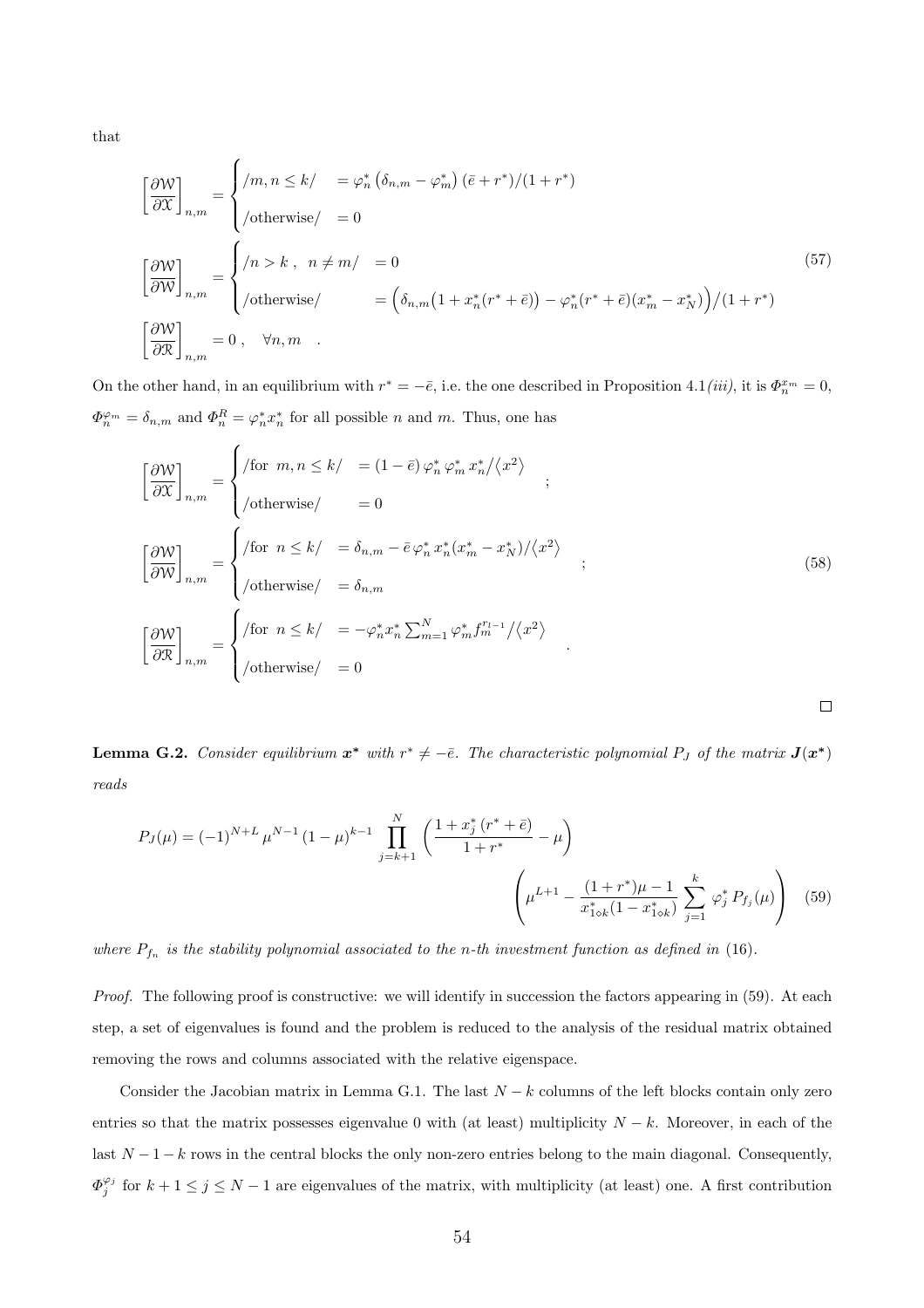to the characteristic polynomial is then determined as

$$
(-\mu)^{N-k} \prod_{j=k+1}^{N-1} (\Phi_j^{\varphi_j} - \mu) = (-\mu)^{N-k} \prod_{j=k+1}^{N-1} \left( \frac{1 + x_j^*(r^* + \bar{e})}{1 + r^*} - \mu \right)
$$
(60)

where we used (57) to compute  $\Phi_j^{\varphi_j}$  at equilibrium.

In order to find the remaining part of the characteristic polynomial we eliminate the rows and columns associated to the previous eigenvalues to obtain

| $\boldsymbol{L} =$ | $\Omega$<br>$\theta$<br>$\varPhi_1^{x_1}$              | $\cdots$<br>$\ldots$<br>$\ldots$              | $\overline{0}$<br>$\vdots$<br>$\overline{0}$<br>$\varPhi_{1}^{x_{k}}$   | $\boldsymbol{0}$<br>$\vdots$<br>$\boldsymbol{0}$<br>${}^{\shortparallel}\Phi_1^{\varphi_1}$              | $\ldots$<br>$\ldots$                                | $\boldsymbol{0}$<br>$\ldots \Phi_1^{\varphi_k}$<br>$\pm$   $\pm$                                                 | $\frac{1}{2}$ . $\frac{1}{2}$ .<br>$\overline{0}$ | $\ldots$                                     | 0 $f_1^{r_0}$ $f_1^{r_{L-2}}$ $f_1^{r_{L-1}}$<br>$f_k^{r_0}$ $f_k^{r_{L-2}}$<br>$\Omega$ | $f_k^{r_{L-1}}$<br>$\Omega$              |
|--------------------|--------------------------------------------------------|-----------------------------------------------|-------------------------------------------------------------------------|----------------------------------------------------------------------------------------------------------|-----------------------------------------------------|------------------------------------------------------------------------------------------------------------------|---------------------------------------------------|----------------------------------------------|------------------------------------------------------------------------------------------|------------------------------------------|
|                    | $\varPhi_k^{x_1}$<br>$R^{x_1}$<br>$\theta$<br>$\theta$ | $\ldots$<br>$\ddotsc$<br>$\ldots$<br>$\cdots$ | $\varPhi_k^{x_k}$<br>$R^{x_k}$<br>$\overline{0}$<br>÷<br>$\overline{0}$ | $\, \, \Phi_k^{\varphi_1}$<br>$R^{\varphi_1}$<br>$\boldsymbol{0}$<br>$\frac{1}{2}$ .<br>$\boldsymbol{0}$ | $\sim$ . $\sim$<br>$\ldots$<br>$\ldots$<br>$\ldots$ | $\varPhi_k^{\varphi_k}$<br>$R^{\varphi_k} \mid R^{r_0}$<br>$\boldsymbol{0}$<br>$\frac{1}{2}$<br>$\boldsymbol{0}$ | $\overline{0}$<br>$\mathbf{1}$<br>$\overline{0}$  | $\ldots$<br>$\ddots$<br>$\cdots$<br>$\ldots$ | $\Omega$<br>$R^{r_{L-2}}$ $\hspace{0.1cm} R^{r_{L-1}}$<br>$\theta$<br>$\mathbf{1}$       | $\theta$<br>$\theta$<br>$\boldsymbol{0}$ |

This quadratic matrix has  $2k + L$  rows when  $k < N$ . If  $k = N$ , representation (61) is, strictly speaking, not correct. Indeed, there exist only  $N-1$  wealth shares  $\varphi$ 's in the original system, therefore the central block of the matrix has maximal dimension  $(N-1) \times (N-1)$ . Therefore, in this case, the correct matrix has dimension  $(2N + L - 1) \times (2N + L - 1)$  and can be obtained from (61) through the removal of the last row and the last column in the central blocks. In computing the characteristic polynomial we consider separately the case when  $k < N$  and when  $k = N$ .

If  $k < N$  from (57) it follows that for  $n, m \leq k$  it is

$$
\Phi_n^{\varphi_m} = \begin{cases}\n1 - \varphi_n^* v & \text{if } n = m \\
-\varphi_n^* v & \text{otherwise}\n\end{cases}, \qquad \text{where} \qquad v = \left(x_{1 \circ k}^* - x_N^*\right) \frac{\bar{e} + r^*}{1 + r^*}.
$$
\n(62)

Moreover, since all survivors invest the same share  $x_{1\circ k}$ , it follows that for  $m \leq k$ 

$$
R^{\varphi_m} = v \, b \,, \qquad \text{where} \qquad b = x_N^* \, \frac{1 + r^*}{x_{1 \circ k}^* \left(1 - x_{1 \circ k}^* \right)} \quad . \tag{63}
$$

The central column block of the determinant can be represented as  $\parallel v \mathbf{b} + \mathbf{b}_1 \parallel \ldots \parallel v \mathbf{b} + \mathbf{b}_k \parallel$ , where the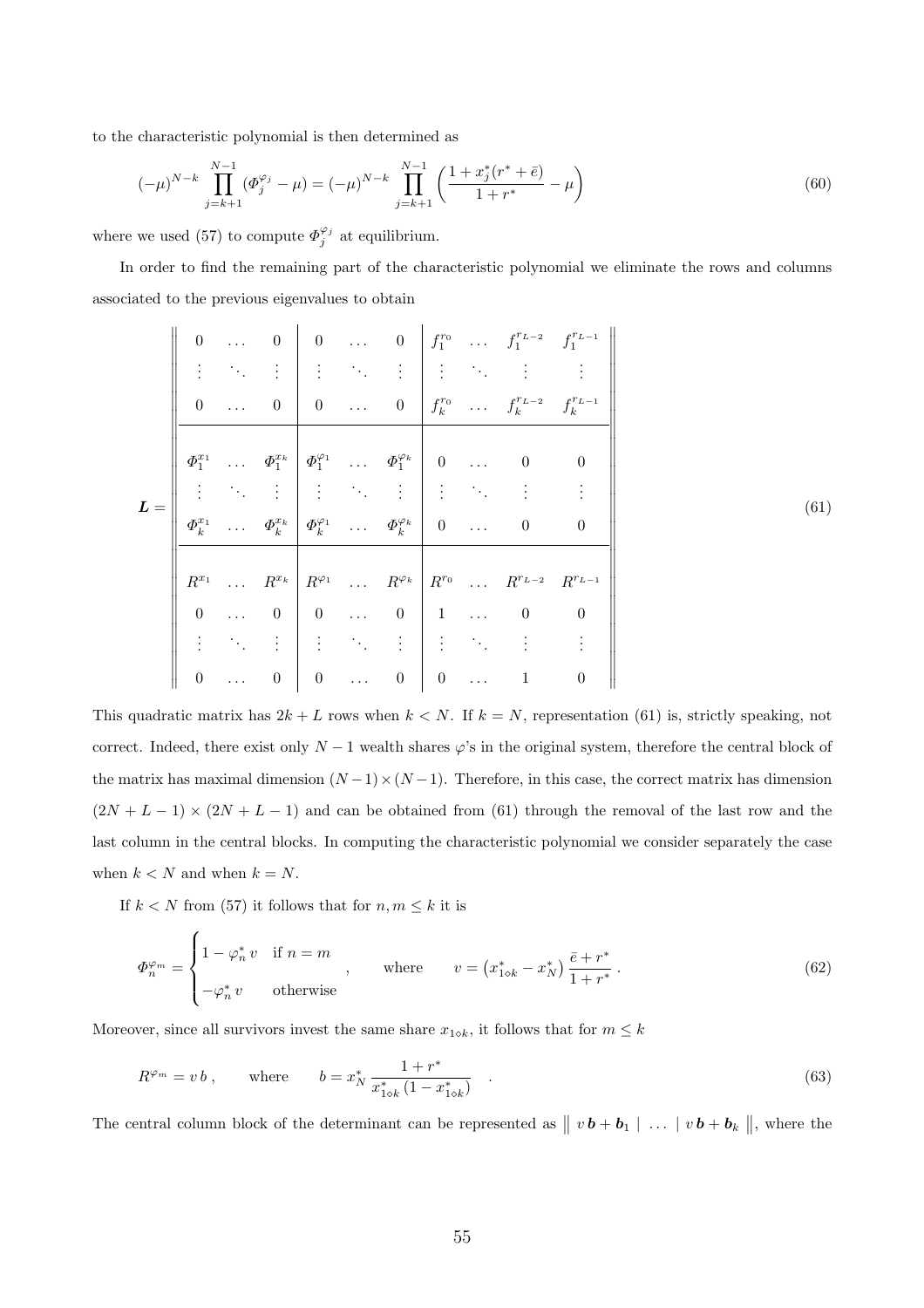following column vectors have been introduced

$$
\begin{array}{rcl}\n\mathbf{b} & = & \begin{array}{ccccccc}\n\mathbf{b} & = & \begin{array}{ccccccc}\n0 & \dots & 0 & \dots & -\varphi_1^* & \dots & -\varphi_k^* & \vdots & b & 0 & \dots & 0 & \end{array}\n\end{array} &\n\mathbf{b}_1 & = & \begin{array}{ccccccc}\n0 & \dots & 0 & \dots & 1-\mu & \dots & 0 & \dots & 0 & \vdots \\
0 & \dots & 0 & \dots & 0 & \dots & 1-\mu & \dots & 0 & 0 & \dots & 0 & \end{array}\n\end{array} &\n\mathbf{b}_k & = & \begin{array}{ccccccc}\n0 & \dots & 0 & \dots & 0 & \dots & 0 & \dots & 0 & \dots & 0 & \dots & 0 & \dots & 0 & \dots & 0 & \dots & 0 & \dots & 0 & \dots & 0 & \dots & 0 & \dots & 0 & \dots & 0 & \dots & 0 & \dots & 0 & \dots & 0 & \dots & 0 & \dots & 0 & \dots & 0 & \dots & 0 & \dots & 0 & \dots & 0 & \dots & 0 & \dots & 0 & \dots & 0 & \dots & 0 & \dots & 0 & \dots & 0 & \dots & 0 & \dots & 0 & \dots & 0 & \dots & 0 & \dots & 0 & \dots & 0 & \dots & 0 & \dots & 0 & \dots & 0 & \dots & 0 & \dots & 0 & \dots & 0 & \dots & 0 & \dots & 0 & \dots & 0 & \dots &
$$

We consider each of the columns in the central block as a sum of two terms and, applying the multilinear property of the determinant, end up with a sum of  $2<sup>k</sup>$  determinants. Many of them are zeros, since they contain two or more columns proportional to vector **b**. There are only  $k + 1$  non-zero elements in the expansion. One of them has the following structure of the central column block:  $\parallel \mathbf{b}_1 \parallel \ldots \ldots \ldots \parallel \mathbf{b}_k \parallel$ , while k others possess similar structure in the central column block, with column  $v \, \boldsymbol{b}$  on the  $\nu$ 'th place instead of  $\boldsymbol{b}_{\nu}$ , i.e. for all  $\nu \in \{1, \ldots, k\}$  the blocks look like  $||\bm{b}_1|| \dots ||\bm{v}\bm{b}|| \dots ||\bm{b}_k||.$ 

The central matrix in the one obtained from the former block is diagonal and, therefore, its determinant is equal to  $(1 - \mu)^k \det M(k)$ , where

$$
M(k) = \begin{vmatrix} -\mu & \dots & 0 & f_1^{r_0} & \dots & f_1^{r_{L-2}} & f_1^{r_{L-1}} \\ \vdots & \ddots & \vdots & \vdots & \ddots & \vdots & \vdots \\ 0 & \dots & -\mu & f_k^{r_0} & \dots & f_k^{r_{L-2}} & f_k^{r_{L-1}} \\ \hline R^{x_1} & \dots & R^{x_k} & R^{r_0} - \mu & \dots & R^{r_{L-2}} & R^{r_{L-1}} \\ 0 & \dots & 0 & 1 & \dots & 0 & 0 \\ \vdots & \ddots & \vdots & \vdots & \ddots & \vdots & \vdots \\ 0 & \dots & 0 & 0 & \dots & 1 & -\mu \end{vmatrix}
$$
 (64)

The other  $k$  determinants can be simplified in analogous way, so that

$$
\det(\mathbf{L} - \mu \mathbf{I}) = (1 - \mu)^k \det \mathbf{M}(k) + (1 - \mu)^{k-1} \sum_{\nu=1}^k \det \mathbf{M}_{\nu}(k) , \qquad (65)
$$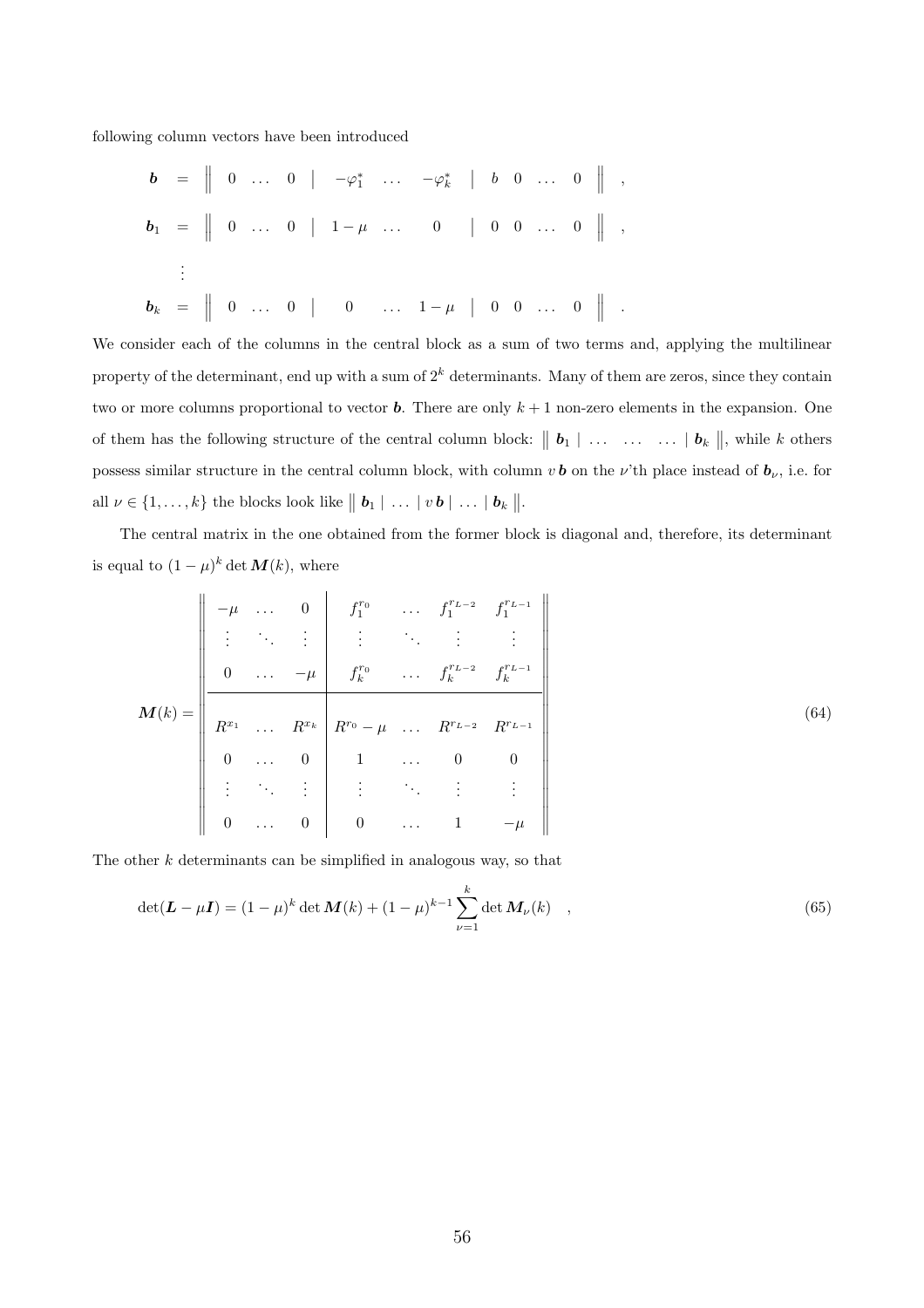where for all  $\nu \in \{1, \ldots, k\}$  we define the following matrix

$$
M_{\nu}(k) = \begin{vmatrix} -\mu & \cdots & 0 & 0 & f_{1}^{r_{0}} & \cdots & f_{1}^{r_{L-2}} & f_{1}^{r_{L-1}} \\ \vdots & \ddots & \vdots & \vdots & \vdots & \ddots & \vdots & \vdots \\ 0 & \cdots & -\mu & 0 & f_{k}^{r_{0}} & \cdots & f_{k}^{r_{L-2}} & f_{k}^{r_{L-1}} \\ \hline \varPhi_{\nu}^{x_{1}} & \cdots & \varPhi_{\nu}^{x_{k}} & -\nu \varphi_{\nu}^{*} & 0 & \cdots & 0 & 0 \\ \hline R^{x_{1}} & \cdots & R^{x_{k}} & \nu b & R^{r_{0}} - \mu & \cdots & R^{r_{L-2}} & R^{r_{L-1}} \\ 0 & \cdots & 0 & 0 & 1 & \cdots & 0 & 0 \\ \vdots & \ddots & \vdots & \vdots & \vdots & \ddots & \vdots & \vdots \\ 0 & \cdots & 0 & 0 & 0 & \cdots & 1 & 0 \end{vmatrix} . \qquad (66)
$$

We expand the last matrix on the minors of the elements of the central column. For this purpose we introduce for each  $\nu \in \{1, \ldots, k\}$  the matrix

|                         | $\boldsymbol{0}$    |                           |                | $\begin{array}{c} 0 \\ \vdots \\ \vdots \end{array} \begin{array}{c} f_1^{r_0} \\ f_1^{r_1} \\ \vdots \end{array} \begin{array}{c} f_1^{r_1} \\ \vdots \end{array} \begin{array}{c} f_1^{r_{L-1}} \\ \vdots \end{array}$<br>$-\mu \begin{array}{cccc} f_k^{r_0} & f_k^{r_1} & \dots & f_k^{r_{L-2}} & f_k^{r_{L-1}} \end{array}$ |  |
|-------------------------|---------------------|---------------------------|----------------|----------------------------------------------------------------------------------------------------------------------------------------------------------------------------------------------------------------------------------------------------------------------------------------------------------------------------------|--|
| $\mathbf{N}_{\nu}(k) =$ | $\varPhi_\nu^{x_1}$ | $\ldots \Phi_{\nu}^{x_k}$ | $0\qquad 0$    |                                                                                                                                                                                                                                                                                                                                  |  |
|                         |                     |                           |                |                                                                                                                                                                                                                                                                                                                                  |  |
|                         |                     |                           | $\overline{1}$ |                                                                                                                                                                                                                                                                                                                                  |  |
|                         |                     |                           |                |                                                                                                                                                                                                                                                                                                                                  |  |
|                         |                     |                           |                |                                                                                                                                                                                                                                                                                                                                  |  |

so that

$$
\det \mathbf{M}_{\nu}(k) = v \big( -\varphi_{\nu}^* \det \mathbf{M}(k) - b \det \mathbf{N}_{\nu}(k) \big) \quad . \tag{67}
$$

,

The determinant of  $M(k)$  can be computed in a recursive way. Consider the expansion by the minors of the elements in the first column. The minor of the first element  $-\mu$  is a matrix with a structure similar to  $M(k)$ . Denote it as  $M(k-1)$ . The minor associated with  $R^{x_1}$  has a left upper block with  $k-1$  entries equal to  $-\mu$ below the main diagonal. This block generates a contribution  $\mu^{k-1}$  to the determinant and once its columns and rows are eliminated, one remains with a matrix of type (41). Applying Lemma D.1 one then has

$$
\det \mathbf{M}(k) = (-\mu) \det \mathbf{M}(k-1) + (-1)^k R^{x_1} \mu^{k-1} (-1)^{L-1} P_{f_1}(\mu) ,
$$

where  $P_{f_1}$  is the stability polynomial associated with the first investment function. Applying recursively the relation above, the dimension of the determinant is progressively reduced. At the end the lower right block of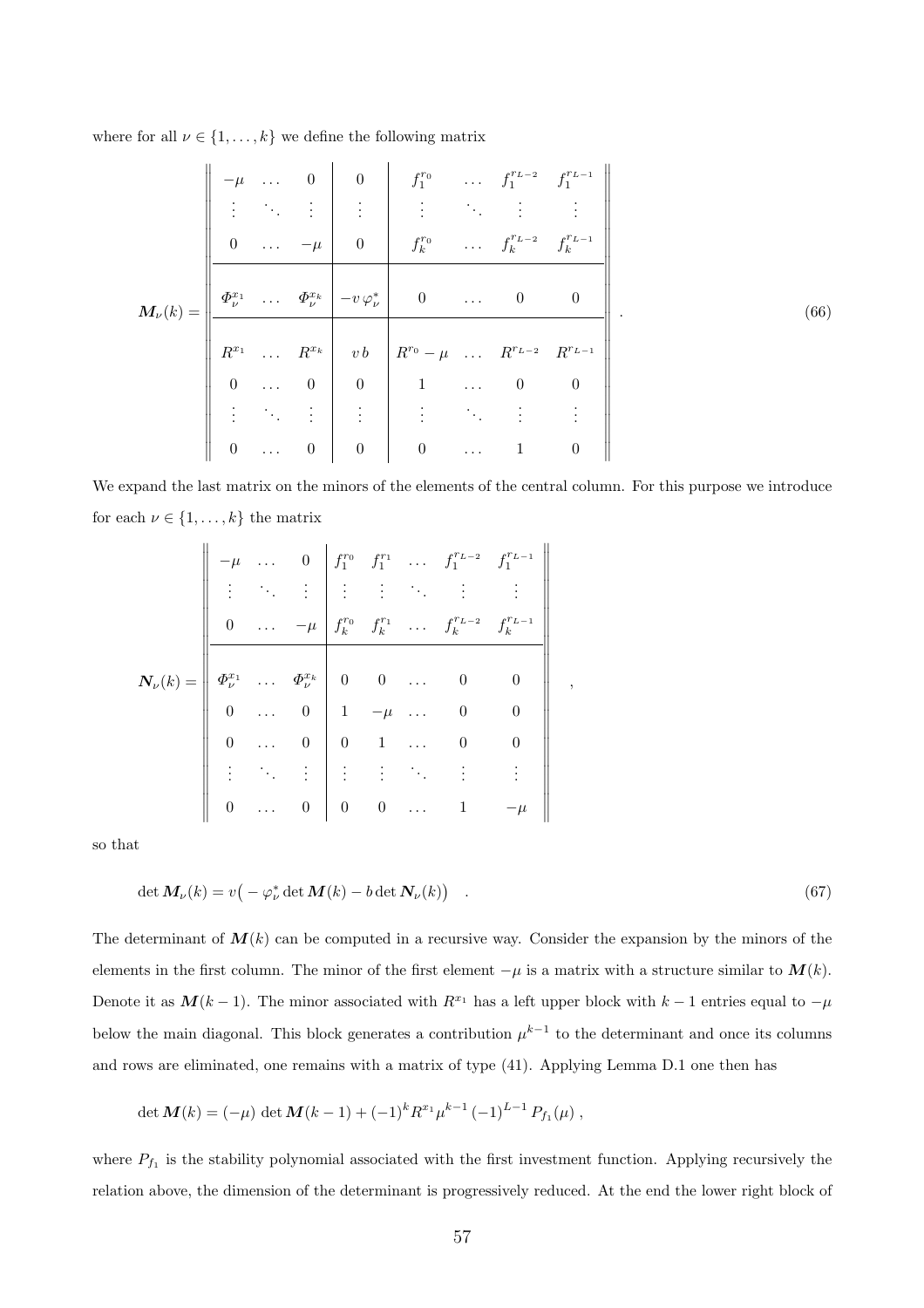the original matrix remains, which is again a matrix similar to (41). Applying once more Lemma D.1 one has the following

$$
\det \mathbf{M}(k) = (-1)^{L-1+k} \mu^{k-1} \sum_{j=1}^{k} R^{x_j} P_{f_j}(\mu) + (-1)^{L-1+k} \mu^k \left( \sum_{j=0}^{L-1} R^{r_j} \mu^{L-1-j} - \mu^L \right) . \tag{68}
$$

The determinant of  $N_{\nu}(k)$  can be computed using a similar strategy. The only difference is that in the last recursive step one of the matrix has zero determinant. Therefore, we have:

$$
\det \mathbf{N}_{\nu}(k) = (-\mu) \, \det \mathbf{N}_{\nu}(k-1) + (-1)^{k} \Phi_{\nu}^{x_{1}} \mu^{k-1} (-1)^{L-1} P_{f_{1}}(\mu) = (-1)^{L-1+k} \mu^{k-1} \sum_{j=1}^{k} \Phi_{\nu}^{x_{j}} P_{f_{j}}(\mu) ,
$$

which, taking into account (67), implies

$$
\sum_{\nu=1}^{k} \det \mathbf{M}_{\nu}(k) = v \left( -\det \mathbf{M}(k) - b \sum_{\nu=1}^{k} \det \mathbf{N}_{\nu}(k) \right) =
$$
\n
$$
= -v \det \mathbf{M}(k) + v b (-1)^{L+k} \mu^{k-1} \sum_{\nu=1}^{k} \sum_{j=1}^{k} \Phi_{\nu}^{x_j} P_{f_j}(\mu) = -v \det \mathbf{M}(k) .
$$

(The last equality above follows directly from expression for  $\Phi_{\nu}^{x_j}$ .) Substituting the last relation into (65) and using the expression for det  $M(k)$  in (68) the last contribution to the characteristic polynomial reads

 $\det(\mathbf{L} - \mu \mathbf{I}) = (1 - \mu)^{k-1} (1 - \mu - v) \det \mathbf{M}(k) =$ 

$$
= (-1)^{L-1+k} \mu^{k-1} (1-\mu)^{k-1} \left( \frac{1+x_N^*(r^*+\bar{e})}{1+r^*} - \mu \right) \left( \frac{(1+r^*)\mu-1}{x_{1\circ k}^*(1-x_{1\circ k}^*)} \sum_{j=1}^k \varphi_j^* P_{f_j}(\mu) - \mu^{L+1} \right),
$$

where the derivatives of  $R$  are computed in accordance with the results of Lemma G.1.

If  $k = N$ , i.e. all agents survive, then all investment shares are the same. In this case, from (57), all elements in the central column block of matrix (61) are zeros apart from the 1's on the diagonal in the central matrix. This contributes to the characteristic polynomial a factor  $(1 - \mu)^{N-1}$ . In this case the remaining part is the determinant of  $M$  and the derived expression is consistent with the equation above.

The product of the last expression and (60) gives (59), which completes the proof.  $\Box$ 

**Lemma G.3.** Consider no-equity-premium equilibrium  $x^*$  with  $r^* = -\overline{e}$ . The characteristic polynomial P<sub>J</sub> of the matrix  $\bm{J}(\bm{x}^*)$  reads

$$
P_J(\mu) = (-1)^{L+N} (1-\mu)^{N-2} \mu^{N-1} \left(\mu + \bar{e} - 1\right) \left(\mu^{L+1} + \frac{\mu-1}{\langle x^2 \rangle} \sum_{j=1}^k \varphi_j^* P_{f_j}(\mu)\right)
$$
(69)

Proof. Since the proof is analogous to the proof of Lemma G.2. some details are omitted. In particular, we confine the analysis to the case  $k < N$ . From the Jacobian matrix in Lemma G.1 it follows that the only non-zero entries in the  $N-1-k$  last rows belonging to the central row block belong to the main diagonal of  $\left[\frac{\partial W}{\partial W}\right]$  and are equal to 1. In addition, the last  $N - k$  columns of the leftmost blocks contain only zero entries. Thus the first factor in the characteristic polynomial reads

$$
(-\mu)^{N-k} (1-\mu)^{N-1-k} \quad , \tag{70}
$$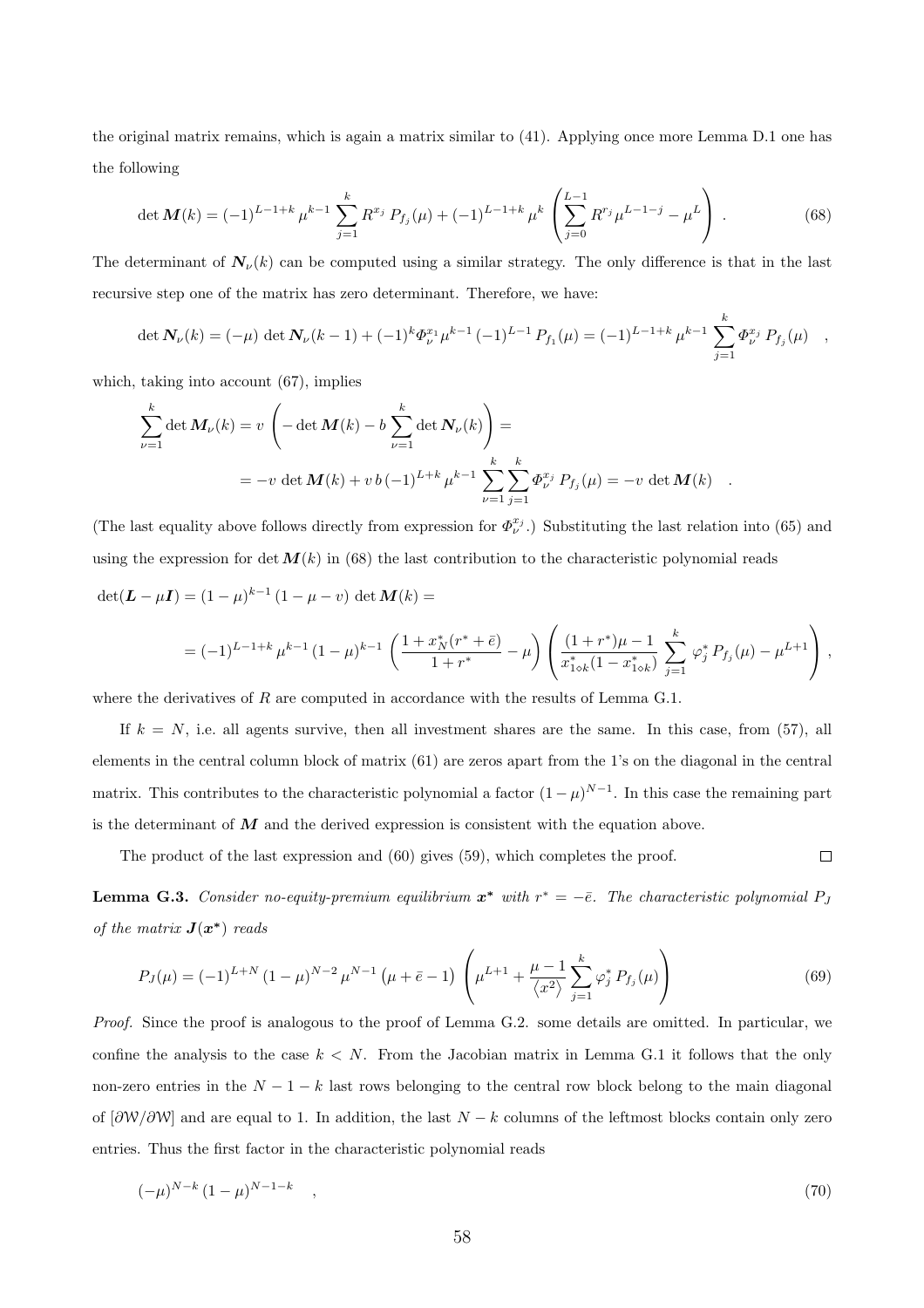|            | $\overline{0}$<br>$\boldsymbol{0}$     | $\ldots$<br>$\ldots$ | $\overline{0}$<br>$\theta$    | $\boldsymbol{0}$<br>$\overline{0}$                                                                                                                                                                                                                                                      | $\ldots$<br>$\mathcal{O}(\mathcal{E}_{\mathcal{A}})$<br>$\ldots$ | $\overline{0}$<br>$\boldsymbol{0}$                                                                                                                               |                                    |          | $f_1^{r_0}$ $f_1^{r_{L-2}}$ $f_1^{r_{L-1}}$<br>$f_N^{r_0}$ $f_N^{r_{L-2}}$ $f_N^{r_{L-1}}$ |                  |      |  |
|------------|----------------------------------------|----------------------|-------------------------------|-----------------------------------------------------------------------------------------------------------------------------------------------------------------------------------------------------------------------------------------------------------------------------------------|------------------------------------------------------------------|------------------------------------------------------------------------------------------------------------------------------------------------------------------|------------------------------------|----------|--------------------------------------------------------------------------------------------|------------------|------|--|
| $\bm{L} =$ | $\varPhi_k^R\, R^{x_1}$                |                      |                               | $\Phi_1^R R^{x_1}$ $\Phi_1^R R^{x_k}$ $1 + \Phi_1^R R^{\varphi_1}$ $\Phi_1^R R^{\varphi_k}$<br>$\begin{array}{ccc} \vdots & \ddots & \vdots \ & {}^l R^{x_1} & \ldots & \varPhi_k^R\, R^{x_k} \end{array} \begin{array}{c} \vdots & \ddots \ & {}^l R^{\varphi_1} & \ldots \end{array}$ |                                                                  | $\cdots \quad 1 + \varPhi_k^R R^{\varphi_k} \left  \begin{array}{cccc} \varPhi_k^{r_0} & \ldots & \varPhi_k^{r_{L-2}} & \varPhi_k^{r_{L-1}} \end{array} \right.$ |                                    | 그는 아직도   | $\varPhi_1^{r_0}$ $\varPhi_1^{r_{L-2}}$ $\varPhi_1^{r_{L-1}}$                              |                  | (71) |  |
|            | $\mathbb{R}^{x_1}$<br>$\boldsymbol{0}$ | .<br>$\ddotsc$       | $R^{x_k}$<br>$\boldsymbol{0}$ | $R^{\varphi_1}$<br>$\overline{0}$                                                                                                                                                                                                                                                       | $\cdots$<br>$\ldots$<br>$\mathcal{N}_{\mathcal{A},\mathcal{C}}$  | $R^{\varphi_k}$<br>$\overline{0}$                                                                                                                                | $\mathbb{R}^{r_0}$<br>$\mathbf{1}$ | $\cdots$ | $\ldots$ $R^{r_{L-2}}$ $R^{r_{L-1}}$<br>$\overline{0}$                                     | $\boldsymbol{0}$ |      |  |
|            | $\boldsymbol{0}$                       |                      | $\overline{0}$                | $\boldsymbol{0}$                                                                                                                                                                                                                                                                        | $\cdots$                                                         | $\boldsymbol{0}$                                                                                                                                                 | $\boldsymbol{0}$                   |          |                                                                                            | $\theta$         |      |  |

and the associated rows and columns can be eliminated to obtain the new matrix

To compute  $\det(L - I)$  where L stands for the identity matrix, we apply the multilinear property of the determinant to the central block of columns. In order to implement this idea, we introduce the following column vectors of length  $2k + L$ :

$$
d = \| 0 \dots 0 \| \Phi_1^R \dots \Phi_k^R \| 1 0 \dots 0 \|,
$$
  
\n
$$
d_1 = \| 0 \dots 0 \| 1 - \mu \dots 0 \| 0 0 \dots 0 \|,
$$
  
\n
$$
\vdots
$$
  
\n
$$
d_k = \| 0 \dots 0 \| 0 \dots 1 - \mu \| 0 0 \dots 0 \|.
$$

The central column block can be represented as  $\parallel R^{\varphi_1} d + d_1 \parallel \ldots \parallel R^{\varphi_k} d + d_k \parallel$ . To compute  $\det(\bm{L} - \bm{I})$ we consider each of the columns in the central block as a sum of two terms and end up with a sum of  $2<sup>k</sup>$  determinants. Notice, however, that many of them are zeros, since they contain two or more columns proportional to vector  $d$ . There are only  $k + 1$  non-zero elements in the expansion. The determinant of the matrix with the structure  $\|\mathbf{d}_1\| \dots \dots \dots \|\mathbf{d}_k\|$  in the central part is equal to  $(1-\mu)^k \det \mathbf{N}(k)$ , where  $N(k)$  is identical to the matrix  $M(k)$  defined in (64). (We slightly changed notation in order to stress that the partial derivatives  $R^{x_j}$  and  $R^{f_j}$  used in these two matrices have different values in different equilibria.) Using (68) together with (58) it is immediate to see that

$$
\det \mathbf{N}(k) = (-1)^{L+k} \mu^{k-1} \left( \mu^{L+1} + \frac{\mu + \bar{e} - 1}{\langle x^2 \rangle} \sum_{j=1}^k \varphi_j^* P_{f_j}(\mu) \right) \quad . \tag{72}
$$

The other non-zero elements possess a similar structure in the central column block, with column  $R^{\varphi_{\nu}}$  d on the v'th place instead of  $d_{\nu}$  for all  $\nu \in \{1,\ldots,k\}$ . Their determinants can be represented as  $(1 -$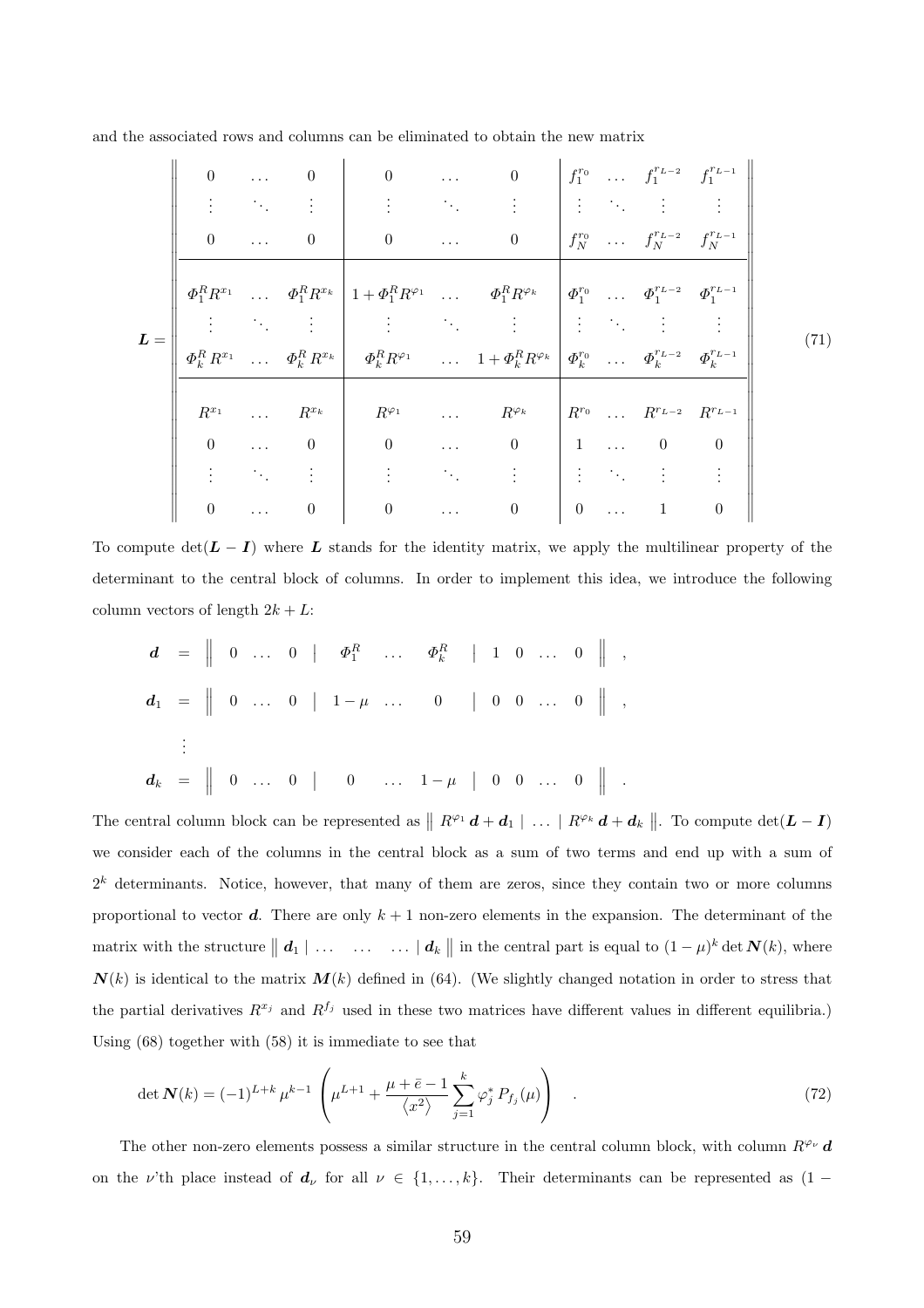|                         | $-\mu$<br>$\overline{0}$ | $\mu$                         | $\theta$                                       | $f_1^{r_0}$<br>$f_k^{r_0}$ | $\cdots$ | $\cdots \quad f_1^{r_{L-2}} \quad f_1^{r_{L-1}}$<br>$f_k^{r_{L-2}}$ $f_k^{r_{L-1}}$ |  |
|-------------------------|--------------------------|-------------------------------|------------------------------------------------|----------------------------|----------|-------------------------------------------------------------------------------------|--|
| $\mathbf{N}_{\nu}(k) =$ | $\Phi_\nu^R R^{x_1}$     | $\ldots \Phi_{\nu}^R R^{x_k}$ | $\left  R^{\varphi_{\nu}} \varPhi_v^R \right $ | $\varPhi_\nu^{r_0}$        |          | $\ldots \Phi_{\nu}^{r_{L-2}} \Phi_{\nu}^{r_{L-1}}$                                  |  |
|                         | $\mathbb{R}^{x_1}$       | $R^{x_k}$                     | $R^{\varphi_{\nu}}$                            | $R^{r_0} - \mu$            |          | $\ldots$ $R^{r_{L-2}}$ $R^{r_{L-1}}$                                                |  |
|                         | $\theta$                 |                               | $\overline{0}$                                 | 1                          |          |                                                                                     |  |
|                         |                          |                               |                                                |                            |          |                                                                                     |  |
|                         | $\Omega$                 |                               |                                                | $\overline{0}$             |          |                                                                                     |  |

This matrix can be simplified, since its central row is (almost) proportional to the next row (the first row in the bottom block). Applying the multilinear property of the determinant, and computing the determinant of the resulting matrix we get

.

 $\Box$ 

$$
\det \mathbf{N}_{\nu}(k) = (-\mu)^{L+k} R^{\varphi_{\nu}} \Phi_{v}^{R}
$$

Using the corresponding expressions from Lemma G.1, one can check that  $\sum_{\nu=1}^{k} \Phi_{\nu}^{R} R^{\varphi_{\nu}} = -\bar{e}$ . Therefore,

$$
\begin{split} \det(\mathbf{L} - \mu \mathbf{I}) &= (1 - \mu)^k \det \mathbf{N}(k) + (1 - \mu)^{k-1} \sum_{\nu=1}^k \det \mathbf{N}_{\nu}(k) = \\ &= (1 - \mu)^k \det \mathbf{N}(k) - (1 - \mu)^{k-1} (-\mu)^{L+k} \bar{e} = \\ &= (1 - \mu)^{k-1} (-1)^{L+k} \mu^{k-1} \left( (1 - \mu)\mu^{L+1} + (1 - \mu) \frac{\mu + \bar{e} - 1}{\langle x^2 \rangle} \sum_{j=1}^k \varphi_j^* P_{f_j}(\mu) - \mu^{L+1} \bar{e} \right) = \\ &= (1 - \mu)^{k-1} (-1)^{L+k} \mu^{k-1} \left( \mu + \bar{e} - 1 \right) \left( \mu^{L+1} + \frac{\mu - 1}{\langle x^2 \rangle} \sum_{j=1}^k \varphi_j^* P_{f_j}(\mu) \right) \end{split}
$$

Combining now the last expression with (70) we get polynomial (69).

.

Using the characteristic polynomial of the Jacobian matrix in the corresponding equilibrium, it is straightforward to derive the equilibrium stability conditions of Section 4.3.

#### The case of one survivor: Proof of Proposition 4.2

If  $k = 1$  the characteristic polynomial (59) reduces to

$$
P_J(\mu) = (-1)^{N+L} \mu^{N-1} \prod_{j=2}^N \left( \frac{1+x_j^*(r^*+\bar{e})}{1+r^*} - \mu \right) \left( \mu^{L+1} - \frac{(1+r^*)\mu - 1}{x_1^*(1-x_1^*)} P_{f_1}(\mu) \right) .
$$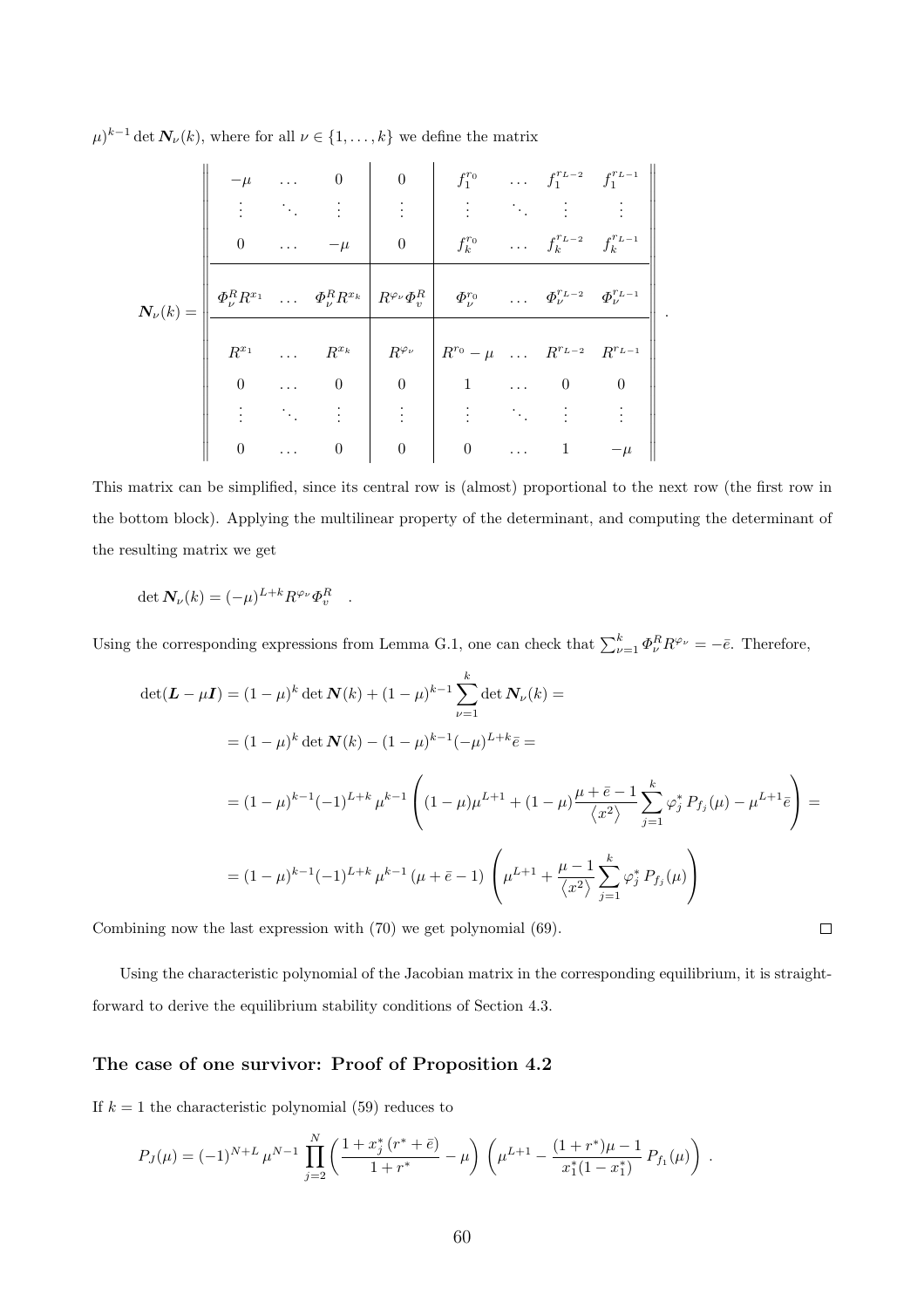¿From the expression of the derivative of the EMC at equilibrium  $l'(r^*)$  one can see that the last factor corresponds to the polynomial  $Q_1$  in (33). The conditions in (34) are derived from the requirement

$$
\left|\frac{1+x_j^*\left(r^*+\bar{e}\right)}{1+r^*}\right|<1\qquad j\geq 2\;,
$$

and the Proposition is proved.

#### The case of many survivors: Proof of Proposition 4.3

In the case of  $k > 1$  survivors the characteristic polynomial in (59) possesses a unit root with multiplicity  $k - 1$ . Consequently, the fixed point is non-hyperbolic.

To find the eigenspace associated with the eigenvalue 1 we subtract from the initial Jacobian matrix (53) computed at equilibrium the identity matrix of the corresponding dimension and analyze the kernel of the resulting  $J - I$  matrix. This can be done through the analysis of the kernel of the matrix obtained by the substitution of the identity matrix from matrix L given in (61). Let us consider the  $k < N$  and the  $k = N$ cases separately.

When  $k \leq N$ , as we showed in the proof of Lemma G.2, in the matrix obtained as a result of subtraction of an identity matrix from (61), the central  $k-1$  columns are identical, see (62) and (63). Therefore, the kernel of the matrix  $J - I$  can be generated by a basis containing the following  $k - 1$  vectors

$$
\boldsymbol{u}_n = \left( \underbrace{0, \dots, 0}_{N}; \underbrace{0, \dots, 0}_{n-1}, 1, \underbrace{0, \dots, 0}_{k-n-1}, -1; \underbrace{0, \dots, 0}_{N-1-k}; \underbrace{0, \dots, 0}_{L} \right), \quad 1 \le n \le k-1 \quad . \tag{73}
$$

Notice that the direction of vector  $u_n$  corresponds to a change in the relative wealths of the *n*-th and k-th survivor.

If, instead,  $k = N$ , then the last  $k - 1$  columns in the resulting (from (61)) matrix are zero vectors, and then the kernel of the matrix  $J - I$  can be generated with the  $N - 1$  vectors of the canonical basis

$$
\boldsymbol{v}_n = \left( \underbrace{0, \ldots, 0}_{N}; \underbrace{0, \ldots, 0}_{n-1}, 1, \underbrace{0, \ldots, 0}_{N-n-1}; \underbrace{0, \ldots, 0}_{L} \right), \quad 1 \le n \le N-1 \quad . \tag{74}
$$

whose direction corresponds to a change in the relative wealths of the  $n$ -th and  $N$ -th survivors.

If the system is perturbed away from equilibrium  $x^*$  along the directions defined in (73) or (74), a new fixed point is reached. Then, the system is stable, but not asymptotically stable, with respect to these perturbations.

Moreover, since the eigenspaces identified above do not depend on the system parameters, it is immediate to realize that they do constitute not only the tangent spaces to the corresponding non-hyperbolic manifolds, but the manifolds themselves.

The polynomial (35) is the last factor in (59), while conditions (36) are obtained by imposing

$$
\left|\frac{1+x_j^*\left(r^*+\bar{e}\right)}{1+r^*}\right|<1\qquad j>k+1\;,
$$

which completes the proof.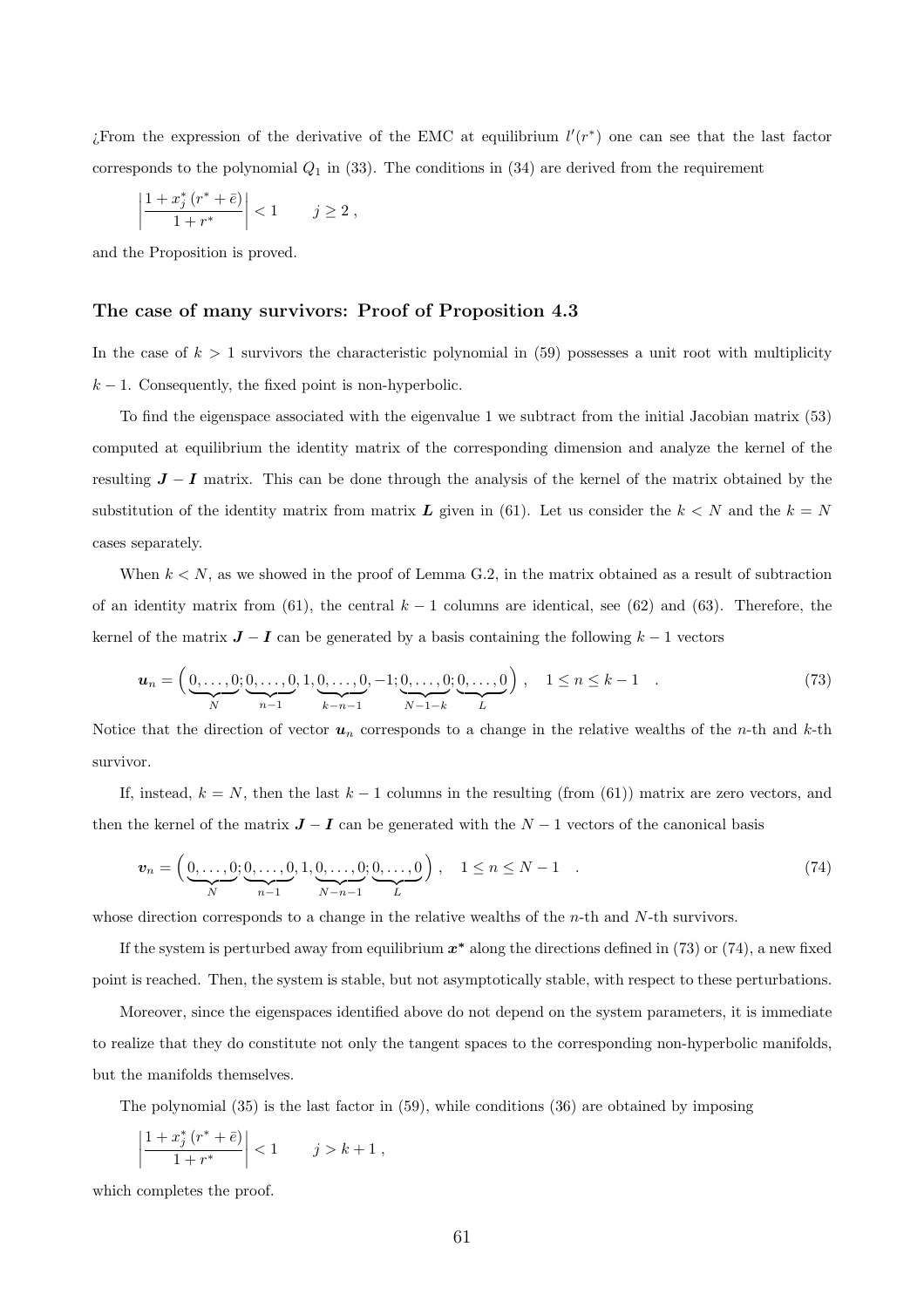#### The case of "no-equity-premium" equilibria. Proof of Proposition 4.4

Independently of the number of survivors, the characteristic polynomial in (69) possesses a unit root with multiplicity  $N-2$ . Consequently, the fixed point  $x^*$  is never hyperbolic, when  $N \geq 3$ . It is easy to see that in this case all equilibria belong to the manifold of dimension  $N-2$  and that this is exactly the non-hyperbolic manifold of  $x^*$ . For the stability of equilibrium  $x^*$  with respect to the perturbations in the directions *orthogonal* to this manifold, it is sufficient to have all other eigenvalues inside the unit circle. If this condition is satisfied, then the equilibrium  $x^*$  is stable, but not asymptotically stable. Since  $\bar{e} > 0$ , this sufficient condition can be expressed through the roots of the last term in (69), which is exactly the polynomial (37).

## References

- AMIR, R., I. EVSTIGNEEV, T. HENS, AND K. SCHENK-HOPPÉ (2005): "Market Selection and Survival of Investment Strategies," Journal of Mathematical Economics, 41, 105–122.
- AMIR, R., I. EVSTIGNEEV, AND L. XU (2008): "Strategies of Survival in Dynamic Asset Market Games," Research Paper Series 41, Swiss Finance Institute.
- Anufriev, M. (2008): "Wealth-Driven Competition in a Speculative Financial Market: Examples with Maximizing Agents," Quantitative Finance, 8, 363–380.
- ANUFRIEV, M., G. BOTTAZZI, AND F. PANCOTTO (2006): "Equilibria, Stability and Asymptotic Dominance in a Speculative Market with Heterogeneous Agents," Journal of Economic Dynamics and Control, 30,  $1787 - 1835$ .
- ANUFRIEV, M., AND P. DINDO (2009): "Wealth-driven Selection in a Financial Market with Heterogeneous Agents," Journal of Economic Behavior and Organization, forthcoming.
- BLUME, L., AND D. EASLEY (1992): "Evolution and Market Behavior," The Journal of Economic Theory, 58, 9–40.
- BROCK, W. (1997): "Asset Price Behavior in Complex Environment," in The Economy as an Evolving Complex System II, ed. by W. Arthur, S. Durlauf, and D. Lane, pp. 385–423. Addison-Wesley.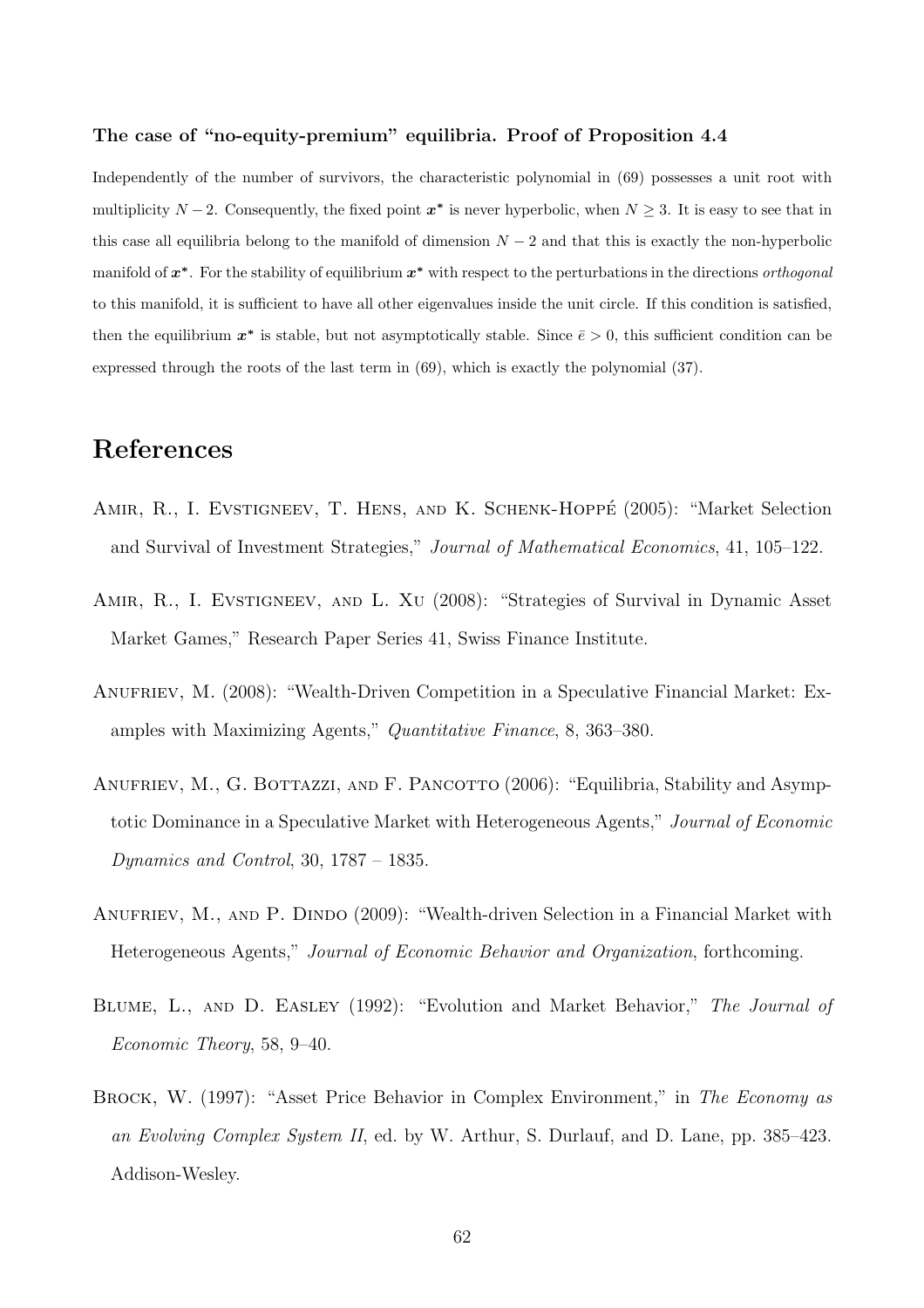- BROCK, W., AND C. HOMMES (1998): "Heterogeneous Beliefs and Routes to Chaos in a Simple Asset Pricing Model," Journal of Economic Dynamics and Control, 22, 1235–1274.
- BROCK, W., C. HOMMES, AND F. WAGENER (2005): "Evolutionary Dynamics in Markets with Many Trader Types," Journal of Mathematical Economics, 41, 7-42.
- BROCK, W., AND C. MANSKI (2008): "Competitive Lending with Partial Knowledge of Loan Repayment," NBER Working Paper 14378, NBER.
- CHIARELLA, C. (1992): "The Dynamics of Speculative Behaviour," Annals of Operational Research, 37, 101–123.
- CHIARELLA, C., R. DIECI, AND L. GARDINI (2006): "Asset Price and Wealth Dynamics in a Financial Market with Heterogeneous Agents," Journal of Economic Dynamics and Control, 30, 1755–1786.
- CHIARELLA, C., AND X. HE (2001): "Asset Price and Wealth Dynamics under Heterogeneous Expectations," Quantitative Finance, 1, 509–526.
- Colucci, D., and V. Valori (2006): "Ways of learning in a simple economic setting: A comparison," Chaos, Solitons and Fractals, 29(3), 653–670.
- CONLISK, J. (1996): "Why bounded rationality?," *Journal of Economic literature*, pp. 669– 700.
- DAY, R., AND W. HUANG (1990): "Bulls, bears and market sheep," *Journal of Economic* Behaviour and Organization, 14, 299–329.
- DELONG, J., A. SHLEIFER, L. SUMMERS, AND R. WALDMANN (1990b): "Noise trader risk in financial markets," Journal of Political Economy, 98(4), 703–738.
- (1991): "The survival of noise traders in financial markets," Journal of Business, 64(1), 1–19.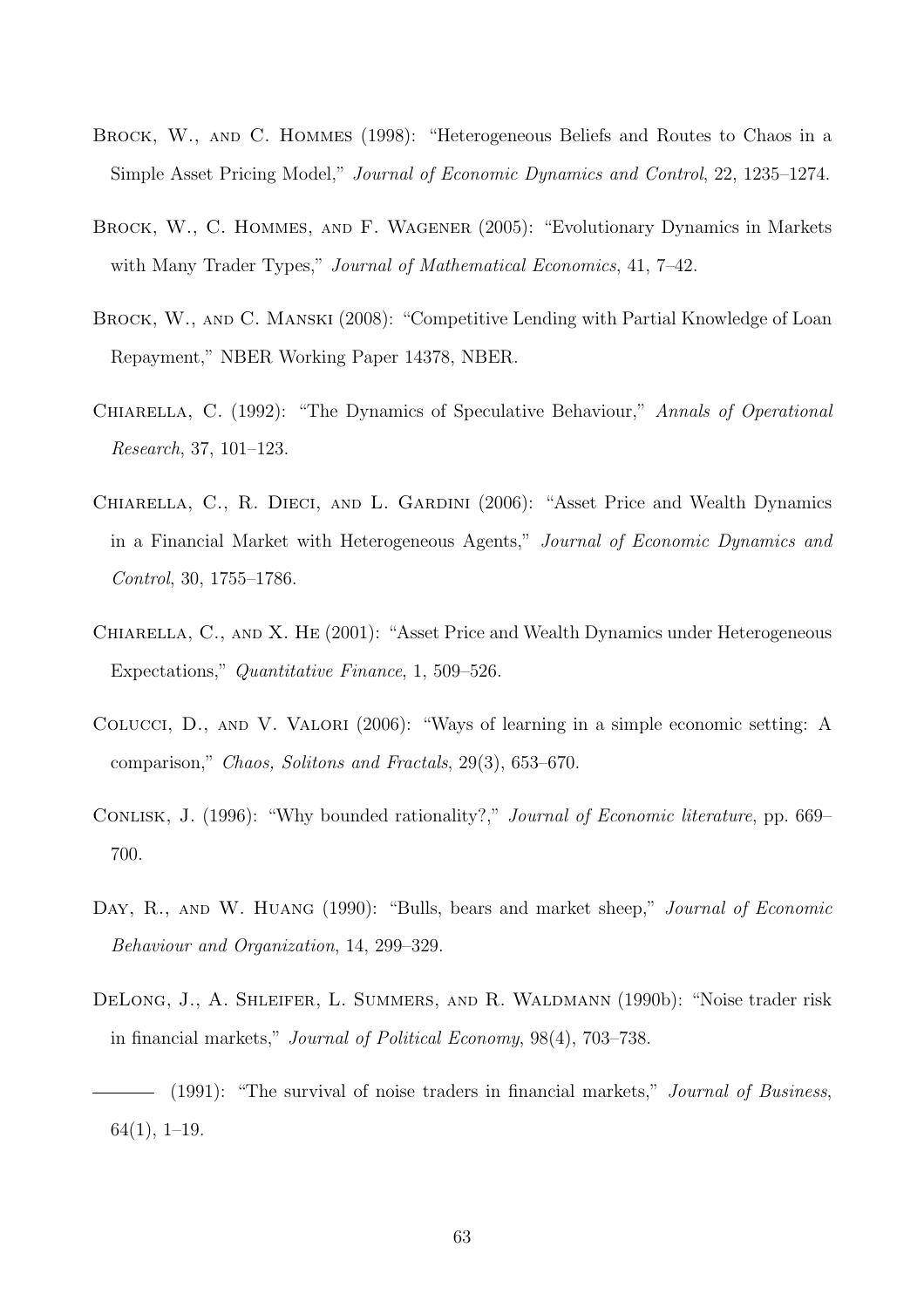- Epstein, L., and S. Zin (1989): "Substitution, risk aversion, and the temporal behaviour of consumption and asset returns: a theoretical framework," Econometrica, 57, 937–969.
- EVSTIGNEEV, I., T. HENS, AND K. SCHENK-HOPPÉ (2006): "Evolutionary stable stock markets," *Economic Theory*, 27(2), 449–468.
- (2008): "Globally evolutionarily stable portfolio rules," *Journal of Economic Theory*, 140, 197–228.
- (2009): "Evolutionary Finance," in Handbook of financial markets: dynamics and evolution, ed. by T. Hens, and K. Schenk-Hoppé, pp.  $507-566$ . North-Holland (Handbooks in Finance Series), Amsterdam.
- Friedman, M. (1953): Essays in Positive Economics. Univ. Chicago Press.
- Grandmont, J.-M. (1998): "Expectations Formation and Stability of Large Socioeconomic Systems," Econometrica, 66(4), 741–781.
- Guckenheimer, J., and P. Holmes (1983): Nonlinear Oscillations, Dynamical Systems, and Bifurcations of Vector Fields. Springer, New York.
- HENS, T., AND K. SCHENK-HOPPÉ (2005): "Evolutionary Stability of Portfolio Rules in Incomplete Markets," Journal of Mathematical Economics, 41, 43–66.
- Hommes, C. (2006): "Heterogeneous Agent Models in Economics and Finance," in Handbook of Computational Economics Vol. 2: Agent-Based Computational Economics, ed. by K. Judd, and L. Tesfatsion. North-Holland (Handbooks in Economics Series), Amsterdam, forthcoming.
- KAGEL, J. H., AND A. E. ROTH (1995): The Handbook of Experimental Economics. Princeton University Press, Princeton.
- Kahneman, D. (2003): "Maps of Bounded Rationality: Psychology for Behavioral Economics," American Economic Review, 93, 1449–1475.